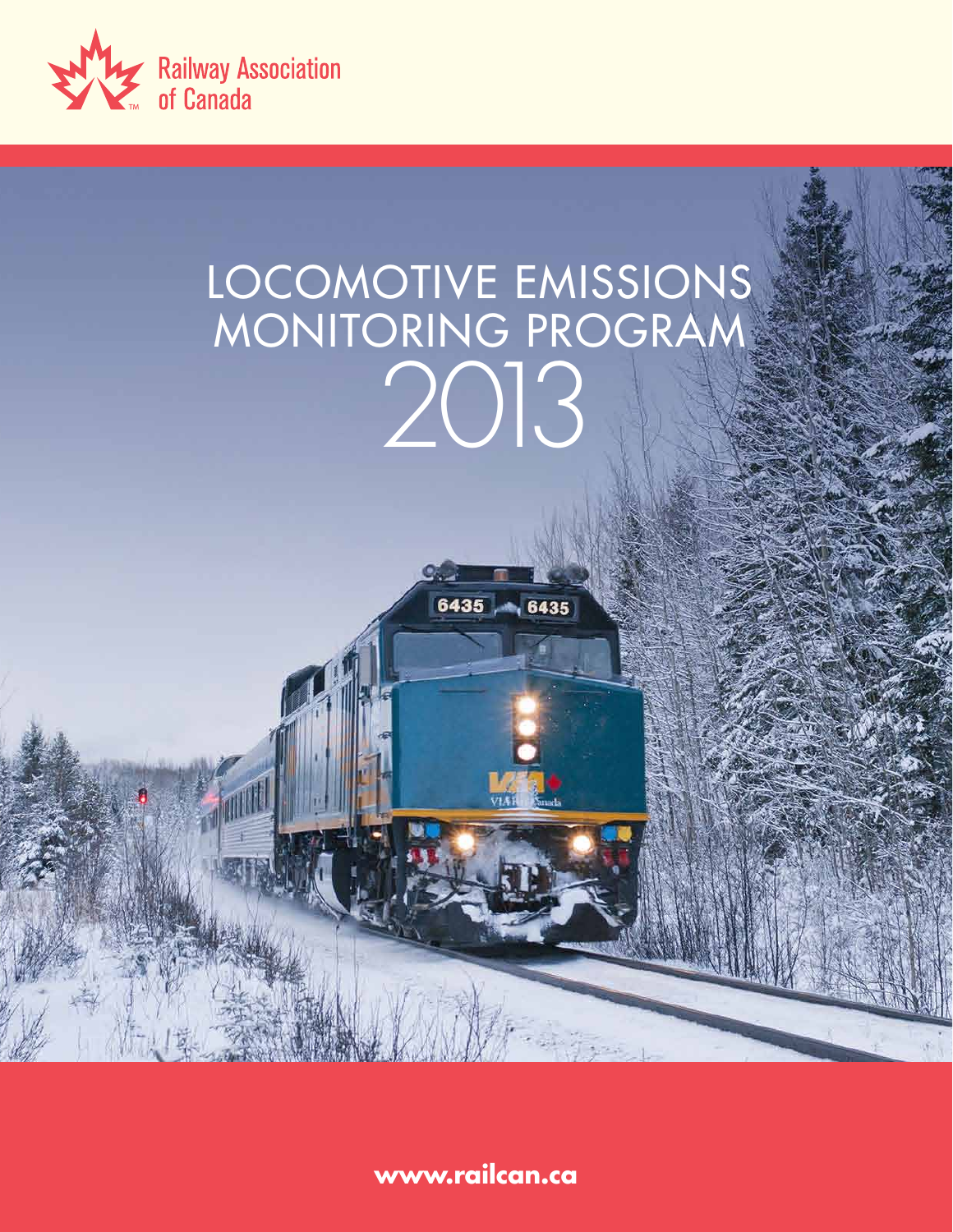# **Acknowledgements**

In preparing this document, the Railway Association of Canada wishes to acknowledge appreciation for the services, information, and perspectives provided by members of the following organizations:

### **Management Committee**

Michael Gullo (Chairperson), Railway Association of Canada (RAC) Ellen Burack, Transport Canada (TC) Bob Oliver, Pollution Probe Normand Pellerin, Canadian National (CN) Bruno Riendeau, VIA Rail Helen Ryan, Environment Canada (EC)

### **Technical Review Committee**

Diane McLaughlin, (Chairperson), TC Erika Akkerman, CN Singh Biln, SRY Rail Link Ursula Green, TC Richard Holt, EC Louis Machado, Agence métropolitaine de transport (AMT) Bob Mackenzie, GO Transit Derek May, Pollution Probe Ken Roberge, Canadian Pacific (CP) Stephanie Roller, TC Enrique Rosales, RAC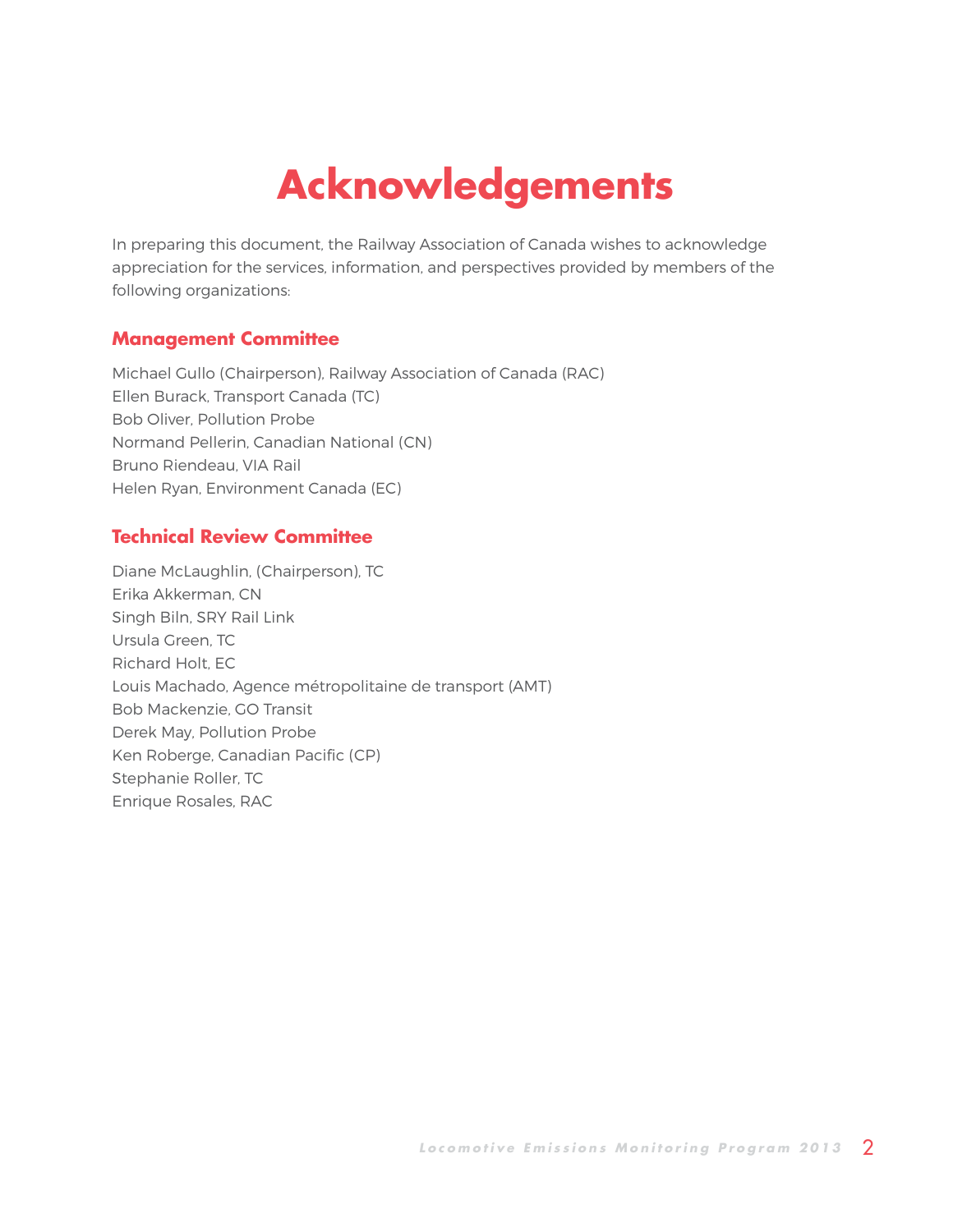### **Consultants**

Gordon Reusing, GHD Limited (Formerly Conestoga-Rovers & Associates) Sean Williams, GHD Limited Emissions calculations and analysis

### **Readers' Comments**

Comments on the contents of this report may be addressed to:

Enrique Rosales Research Analyst **Railway Association of Canada** 99 Bank Street, Suite 901 Ottawa, Ontario K1P 6B9 P: 613.564.8104 • F: 613.567.6726 Email: [enriquer@railcan.ca](mailto:enriquer%40railcan.ca?subject=Comments) 

### **Review Notice**

This report has been reviewed and approved by the Technical Review and Management Committees of the Memorandum of Understanding between Transport Canada and the Railway Association of Canada for reducing locomotive emissions.

This report has been prepared with funding support from the Railway Association of Canada and Transport Canada.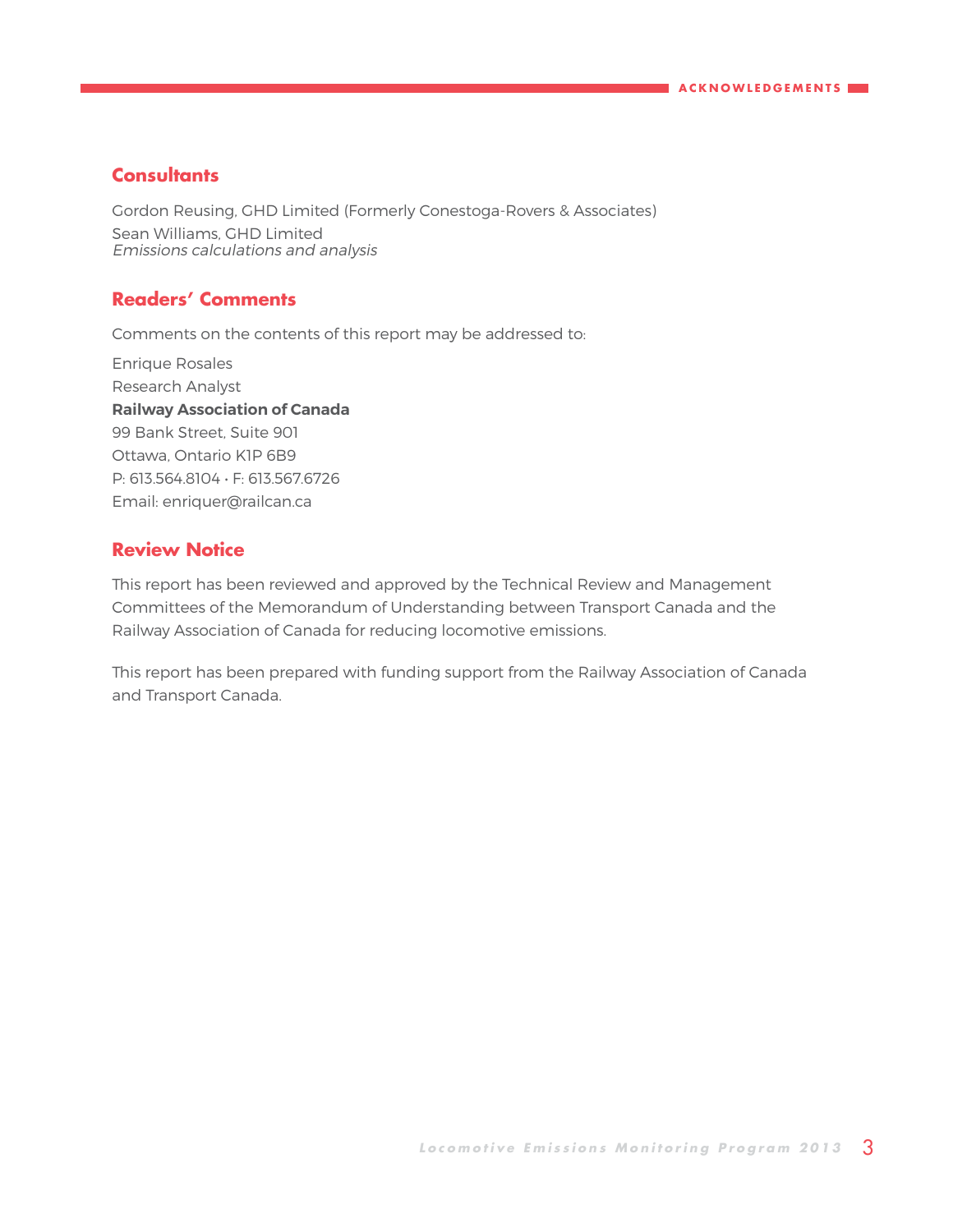# **Executive Summary**

<span id="page-3-0"></span>The Locomotive Emissions Monitoring Program (LEM) data filing for 2013 has been completed in accordance with the terms of the 2011–2015 Memorandum of Understanding (2011–2015 MOU) signed on April 30, 2013, between the Railway Association of Canada (RAC) and Transport Canada (TC) concerning the emissions of greenhouse gases (GHGs) and criteria air contaminants (CACs) from locomotives operating in Canada. This is the third report prepared under the 2011–2015 MOU.

This report highlights that Canadian railways are well placed to meet their GHG reduction targets by 2015 by incorporating more fuel-efficient locomotives and fuel management technologies and policies, particularly within the Class I freight railways. GHG emissions from all railway operations in Canada totalled 6,367.68 kilotonnes (kt), down 1.6 percent from 6,472.83 kt in 2012. In absolute terms, GHG emissions remain moderate despite increasing traffic.

The following table presents the GHG emission intensity targets for 2015 and emissions from 2010 to 2013, expressed as kilograms (kg) of carbon dioxide equivalent (CO<sub>2eq.</sub>) per productivity unit<sup>1</sup>:

| Railway<br><b>Operation</b>      | <b>Percent Reduction</b><br>Target (by 2015) | 2010  | 2011   | 2012    | 2013  | 2015<br><b>Target</b> | <b>Productivity Unit</b>                                    |
|----------------------------------|----------------------------------------------|-------|--------|---------|-------|-----------------------|-------------------------------------------------------------|
| Class I<br>Freight               | 6% reduction<br>from 2010                    | 16.51 | 16.24a | - 15.88 | 15.03 | 15.52                 | kg CO <sub>2eq.</sub> per 1,000 revenue<br>tonne kilometres |
| Intercity<br>Passenger           | 6% reduction<br>from 2010                    | 0.12  | 0.12   | 0.11    | 0.10  | 0.12                  | kg CO <sub>2eq.</sub> per<br>passenger kilometre            |
| Regional &<br><b>Short Lines</b> | 3% reduction<br>from 2010                    | 15.28 | 14 9 5 | 13.51   | 13.65 | 14.82                 | kg CO <sub>2eq.</sub> per 1,000 revenue<br>tonne kilometres |

Note All values above, including the 2015 targets, have been revised to reflect the new emission factors and global warming potentials ntroduced by the IPCC in 2006. Historical values have been updated from previous reports

a The 2011 freight emissions and emission factors were revised after a review of fuel consumption data by RAC members.

 $\frac{1}{2}$  ,  $\frac{1}{2}$  ,  $\frac{1}{2}$  ,  $\frac{1}{2}$  ,  $\frac{1}{2}$  ,  $\frac{1}{2}$  ,  $\frac{1}{2}$  ,  $\frac{1}{2}$  ,  $\frac{1}{2}$ 

CACs emissions from all railway operations decreased, with NO<sub>v</sub> emissions decreasing to 95.43 kt in 2013 compared to 99.22 kt in 2012. The total freight NO<sub>y</sub> emissions intensity was 0.23 kg/1,000 revenue tonne kilometres (RTK) in 2013, compared to 0.25 kg/1,000 RTK in 2012 and down from 0.52 kg/1,000 RTK in 1990.

<sup>1</sup> The CO<sub>2</sub> emission factor and the global warming potentials for CH<sub>4</sub> and N<sub>2</sub>O were updated in the 2013 United Nations Framework Convention on Climate Change (UNFCCC) Reporting Guidelines that reflect the 2006 Intergovernmental Panel on Climate Change (IPCC) guidelines. These changes are documented in *Environment Canada's National Inventory Report 1990-2013: Greenhouse Gas Sources and*<br>*Sinks in Canada.* All GHG emissions included in this report have been calculated based on to Section 5 and Appendix F for the updated GHG potentials. GHG data in previous LEM reports were calculated on the previous global warming potentials and therefore should not be used.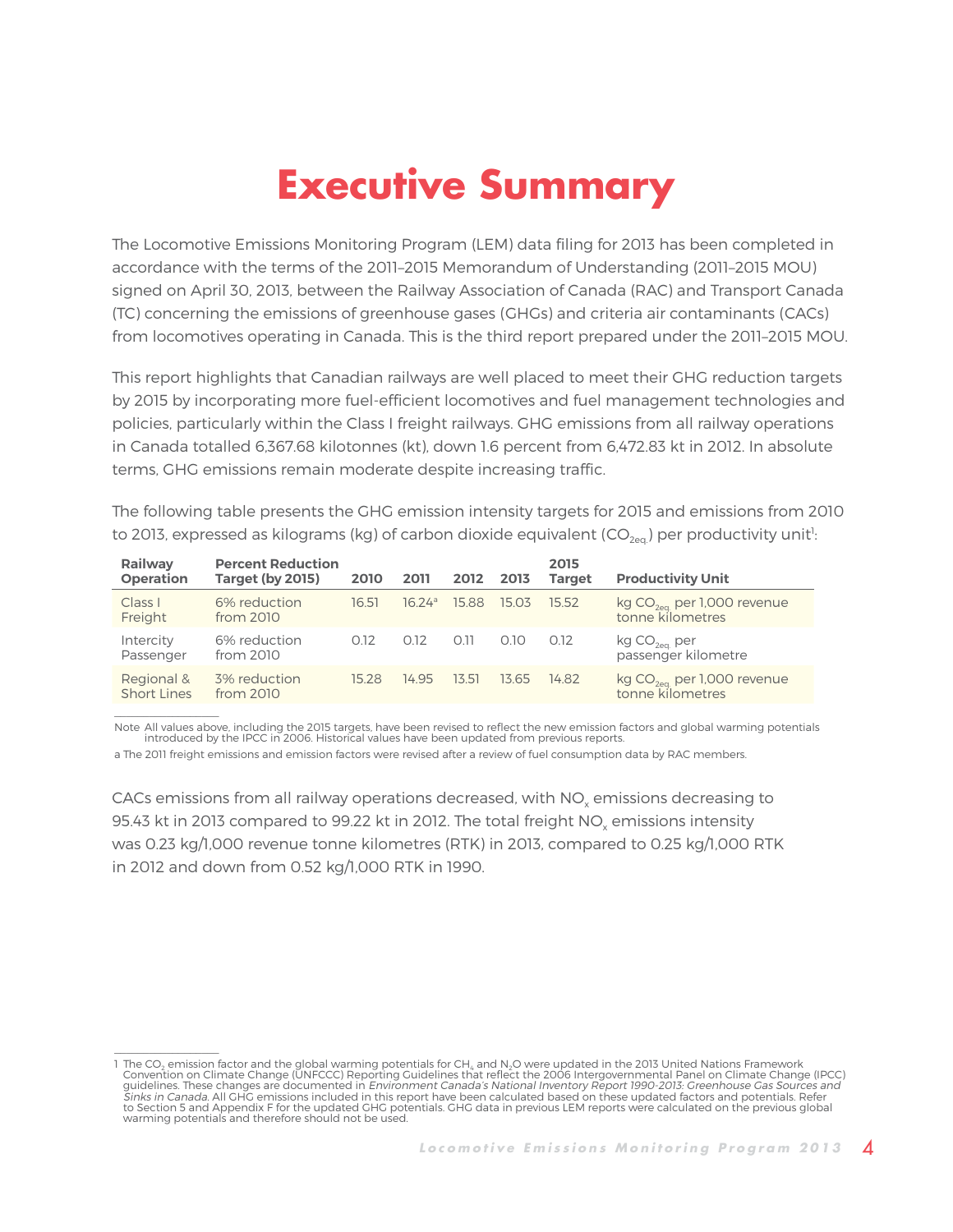Similar to previous years, Canadian railways invested heavily in fleet upgrades in 2013 with 10 Tier 3 high-horsepower locomotives added to the Class I Freight Line-haul fleet and 225 locomotives upgraded to Tier 0+, Tier 1+, or Tier 2+. Older and lower-horsepower locomotives continue to be retired, and in 2013, 94 medium-horsepower locomotives manufactured between 1973 and 1999 were taken out of active duty.

Overall, the Canadian fleet totalled 3,063 units in 2013, of which 2,293 locomotives were subject to United States Environmental Protection Agency (USEPA) emissions regulations. 1,631 (71.1 percent) of the locomotives subject to the USEPA emissions regulations achieved tier level standards. The number of locomotives equipped with Auxiliary Power Units (APUs) or Automatic Engine Stop-Start (AESS) systems to minimize unnecessary idling totalled 2,179 or 71.1 percent of the in-service fleet.

### **LEM 2013 Additional Key Findings**

### **Railway Traffic**

### **Freight Traffic**

**Gross Tonne-Kilometres (GTK):** In 2013, the railways handled over 743.17 billion GTK of traffic compared to 722.35 billion GTK in 2012, an increase of 2.9 percent. GTK traffic is 63.4 percent higher than for 1990, the reference year, having increased by an average annual rate of 3.0 percent. Class I GTK traffic accounted for 93.6 percent of the total GTK hauled in 2013.

**Revenue Tonne-Kilometres (RTK):** In 2013, the railways handled 395.81 billion RTK of traffic compared to 380.87 billion RTK in 2012, an increase of 3.9 percent. RTK traffic is 58.2 percent higher than for 1990 having risen by an average annual rate of 2.9 percent. Of the freight RTK traffic handled in 2013, Class I freight railways were responsible for 93.9 percent of the total traffic.

### **Intermodal Traffic**

Intermodal tonnage increased 5.1 percent to 35.26 million tonnes in 2013 from 33.53 million tonnes in 2012. Overall, intermodal tonnage comprising both container-on-flat-car and trailer-on-flat-car traffic has risen 175.7 percent since 1990, equating to an average annual growth of 7.6 percent. Class I railway intermodal traffic increased from 91.19 billion RTK in 2012 to 95.82 billion RTK in 2013, an increase of 5.1 percent. Of the total freight car loadings in 2013, intermodal dominated at 24.4 percent.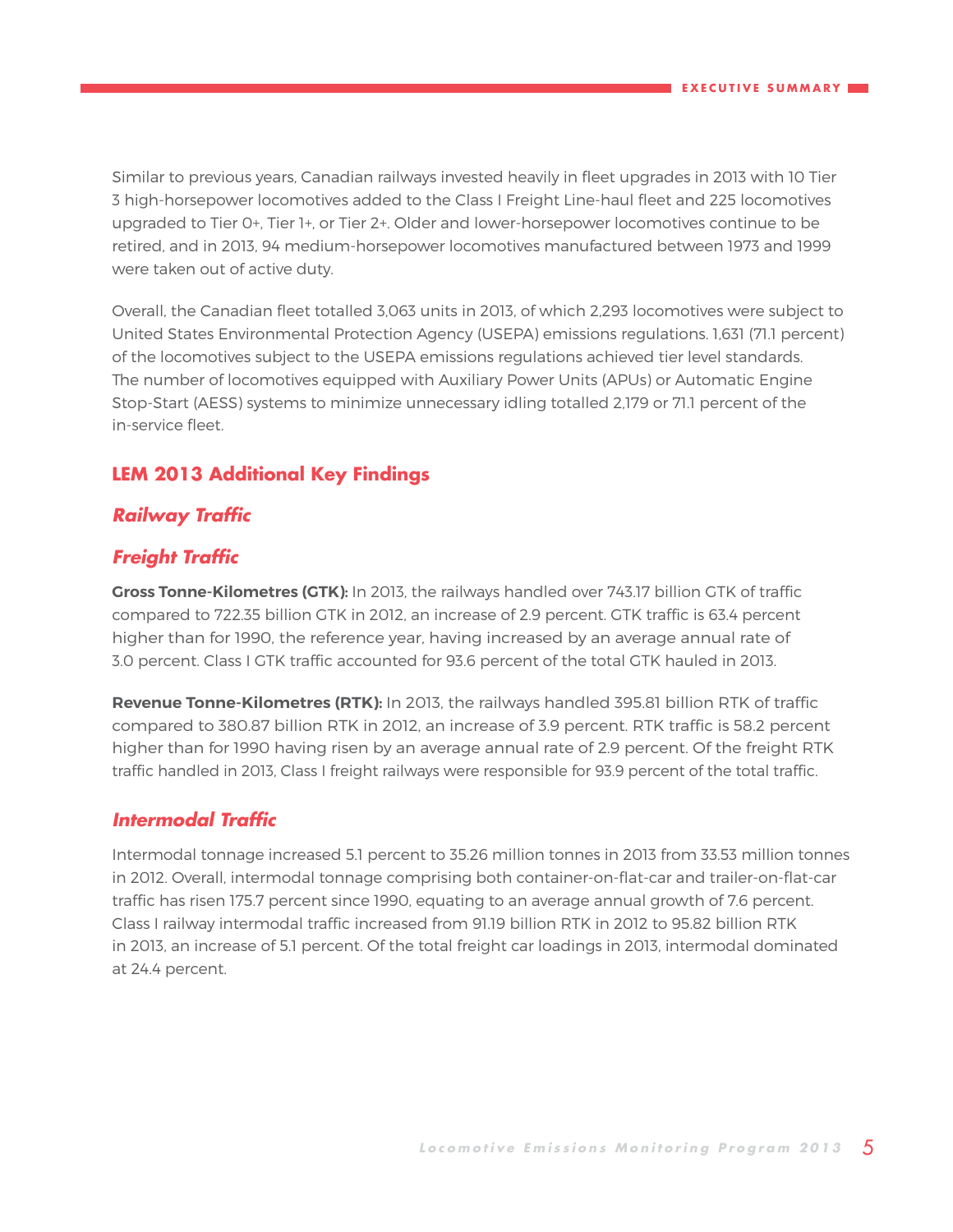### **Passenger Traffic**

Intercity passenger traffic in 2013 by all carriers totalled 4.19 million passengers compared to 4.25 million in 2012, a decrease of 1.4 percent. VIA Rail Canada transported 3.89 million passengers, which equates to 92.8 percent of the intercity traffic.

Commuter rail traffic increased from 70.03 million passengers in 2012 to 70.27 million in 2013, an increase of 0.3 percent. This is up from 41 million passengers in 1997, when the RAC first started collecting commuter statistics, an increase of 71.4 percent.

In 2013, ten RAC member railways reported Tourist and Excursion traffic totalling 213 thousand passengers, a decrease of 0.8 percent below the 214 thousand passengers transported in 2012.

### **Fuel Consumption Data**

**Fuel Consumption:** Overall, the fuel consumed in railway operations in Canada decreased by 1.6 percent from 2,142.22 million litres in 2012 to 2,107.42 million litres in 2013.

Of the total fuel consumed by all railway operations, Class I freight train operations consumed 87.8 percent and Regional and Short Lines consumed 5.2 percent. Yard switching and work train operations consumed 2.5 percent, and passenger operations accounted for 4.6 percent.

For freight operations, the overall fuel consumption in 2013 was 2,010.39 million litres, 1.4 percent below the corresponding figure for 2012.

For total freight operations, fuel consumption per productivity unit (litres per 1,000 RTK) in 2013 was 5.08 litres per 1,000 RTK as compared to 5.35 litres per 1000 RTK in 2012, an improvement in efficiency of 5.1 percent. This is down from 8.40 litres per 1,000 RTK in 1990, an improvement of 39.5 percent.

For total passenger operations, the overall fuel consumption in 2013 was 97.03 million litres, 6.2 percent below the corresponding figure for 2012.

**Diesel Fuel Properties:** In 2013, the sulphur content of railway diesel fuel was 15 parts per million (ppm).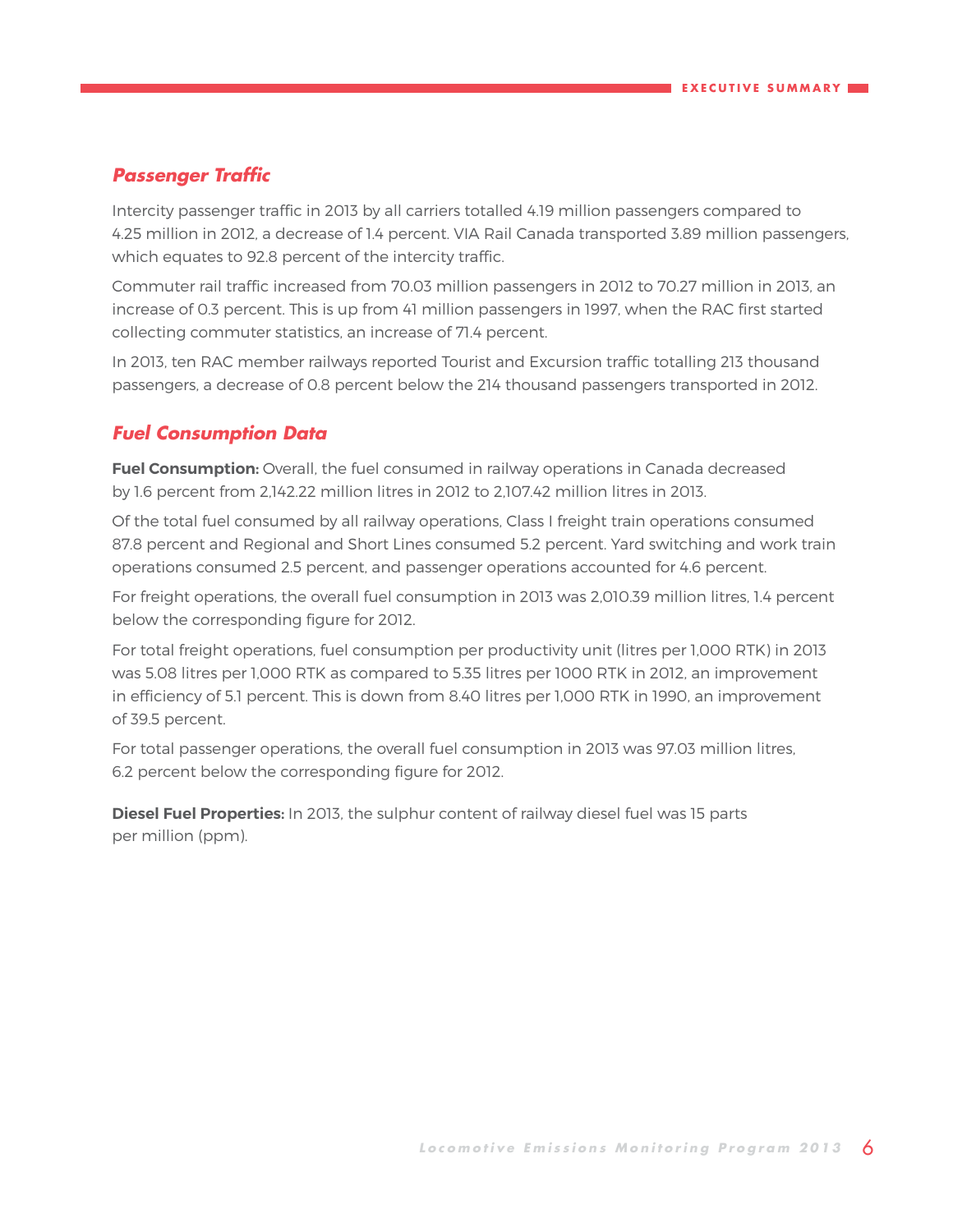### **Locomotive Inventory**

**Locomotive Fleet:** The number of diesel-powered locomotives and diesel mobile units (DMUs) in active service totalled 3,063 in 2013 versus 3,092 in 2012.

For freight operations, 2,569 locomotives are in service, of which 1,994 are on Class I Mainline, 296 are on Class I Road Switching service, 107 are owned by regional railways and 172 are owned by Short Lines. A further 263 are in Switching and Work Train operations, of which 178 are in Class I service and 85 in Regional and Short lines. A total of 231 locomotives and DMUs are in passenger operations, of which 79 are in VIA Rail Canada intercity services, 2 are in intercity-other services, 131 in Commuter, 15 in Tourist and Excursion services, and 4 in Passenger Switching operations.

**Locomotives Compliant with USEPA Emission Limits:** In 2013, 71.1 percent of the total fleet subject to USEPA regulations met the USEPA Tier 0, Tier 0+, Tier 1, Tier 1+, Tier 2, Tier 2+, and Tier 3 emissions standards. A total of 10 Tier 3 high-horsepower locomotives were added to the Class I line-haul fleet in 2013. A total of 94 medium-horsepower locomotives manufactured between 1973 and 1999 were retired.

**Locomotives Equipped with Anti-Idling Devices:** The number of locomotives in 2013 equipped with a device to minimize unnecessary idling, such as an AESS system or APU, increased to 2,179, which represents 71.1 percent of the fleet, compared with 2,111 in 2012.

**Tropospheric Ozone Management Areas (TOMA):** Of the total Canadian rail sector fuel consumed and corresponding GHGs emitted in 2013, 2.9 percent occurred in the Lower Fraser Valley of British Columbia, 14.1 percent in the Windsor-Québec City Corridor, and 0.2 percent in the Saint John area of New Brunswick. Similarly, NO<sub>v</sub> emissions for the three TOMA were, respectively, 2.9 percent, 14.1 percent, and 0.2 percent.

**Emissions Reduction Initiatives by Railways:** Railways continue to implement a number of initiatives outlined in the Locomotive Emissions Monitoring Program 2011–2015 Action Plan for Reducing GHG Emissions. This action plan presents a variety of initiatives for railways, governments, and the RAC to implement in an effort to achieve the expected outcomes of the 2011–2015 MOU.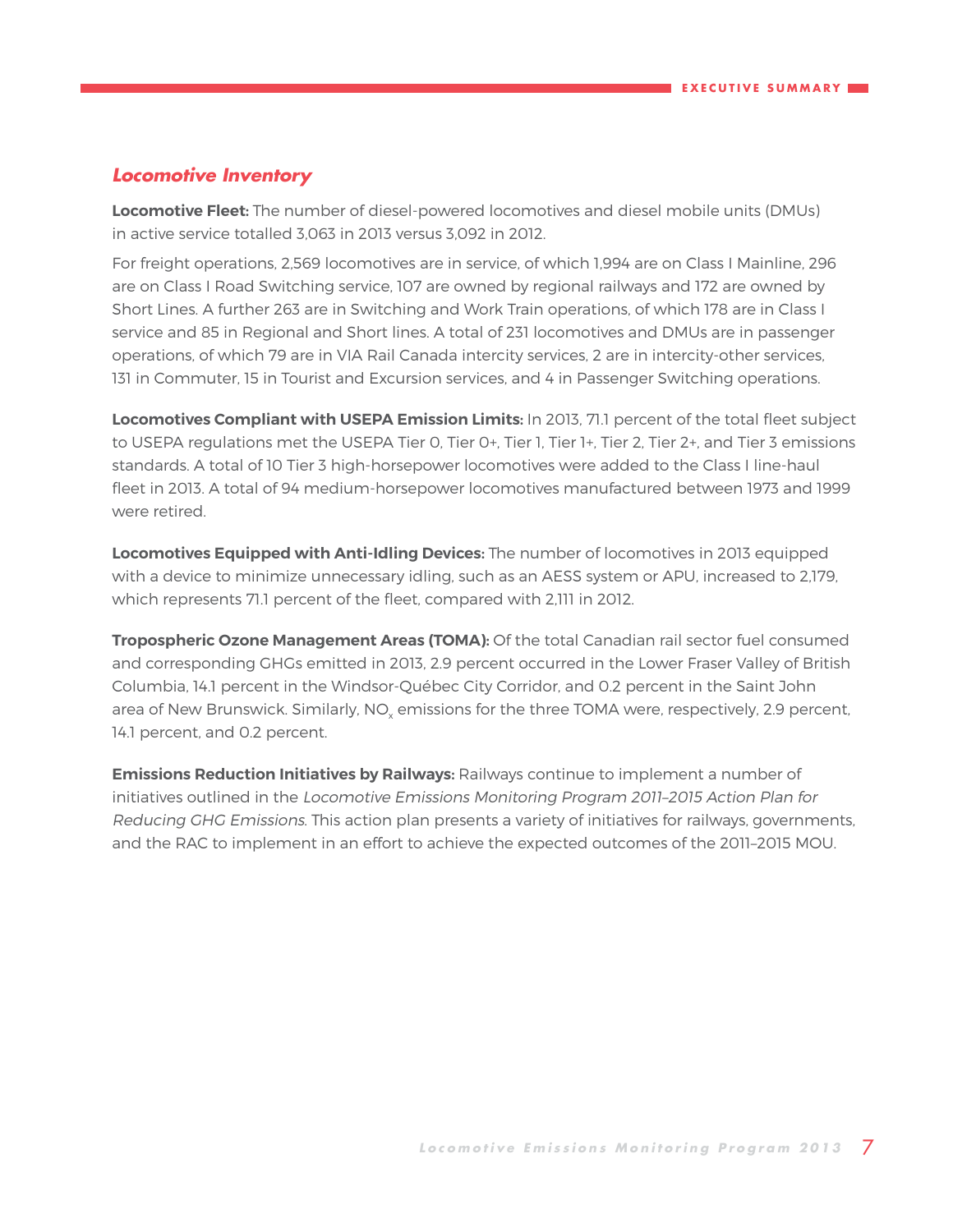# **Table of Contents**

| 4.1 Locomotives Compliant with United States Environmental |
|------------------------------------------------------------|
|                                                            |
|                                                            |
|                                                            |
|                                                            |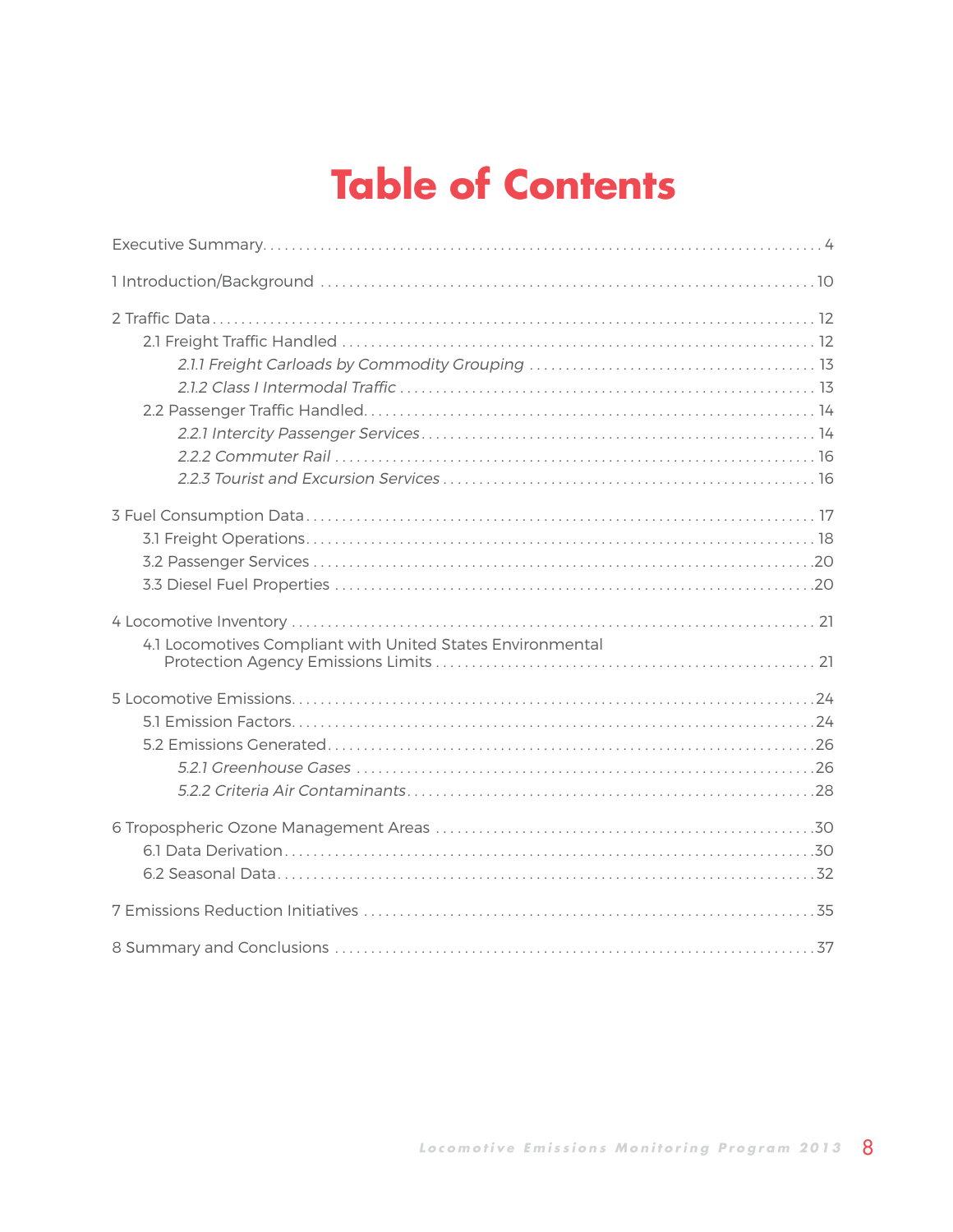### **List of Tables**

| Table 2. Canadian Rail Originated Freight Carloads by Commodity Grouping 13               |  |
|-------------------------------------------------------------------------------------------|--|
|                                                                                           |  |
|                                                                                           |  |
| Table 5. Locomotives in Canadian Fleet Meeting USEPA Emissions Limits 22                  |  |
|                                                                                           |  |
|                                                                                           |  |
|                                                                                           |  |
| Table 9. GHG Emissions and Emission Intensities by Railway Service in Canada  26          |  |
|                                                                                           |  |
|                                                                                           |  |
|                                                                                           |  |
|                                                                                           |  |
| Table 14. TOMA No. 1 - Lower Fraser Valley, B.C. Traffic, Fuel and Emissions Data 32      |  |
| Table 15. TOMA No. 2 - Windsor-Québec City Corridor Traffic, Fuel and Emissions Data 33   |  |
| Table 16. TOMA No. 3 - Saint John Area, New Brunswick Traffic, Fuel and Emissions Data 34 |  |

### **List of Figures**

| Figure 2. Canadian Rail Originated Freight by Commodity Grouping 13 |  |
|---------------------------------------------------------------------|--|
|                                                                     |  |
|                                                                     |  |
|                                                                     |  |
|                                                                     |  |
|                                                                     |  |
|                                                                     |  |
|                                                                     |  |

### **Appendices**

| Appendix A. RAC Member Railways Participating in the 2011-2015 MOU by Province 38       |  |
|-----------------------------------------------------------------------------------------|--|
| Appendix B-1 2013 Locomotive Fleet - Freight Train Line-Haul Operations  40             |  |
| Appendix B-2 2013 Locomotive Fleet - Freight Yard Switching & Work Train Operations  42 |  |
| Appendix B-3 2013 Locomotive and DMU Fleet - Passenger Train Operations 43              |  |
| Appendix C. Railways Operating in Tropospheric Ozone Management Areas 44                |  |
|                                                                                         |  |
|                                                                                         |  |
|                                                                                         |  |
|                                                                                         |  |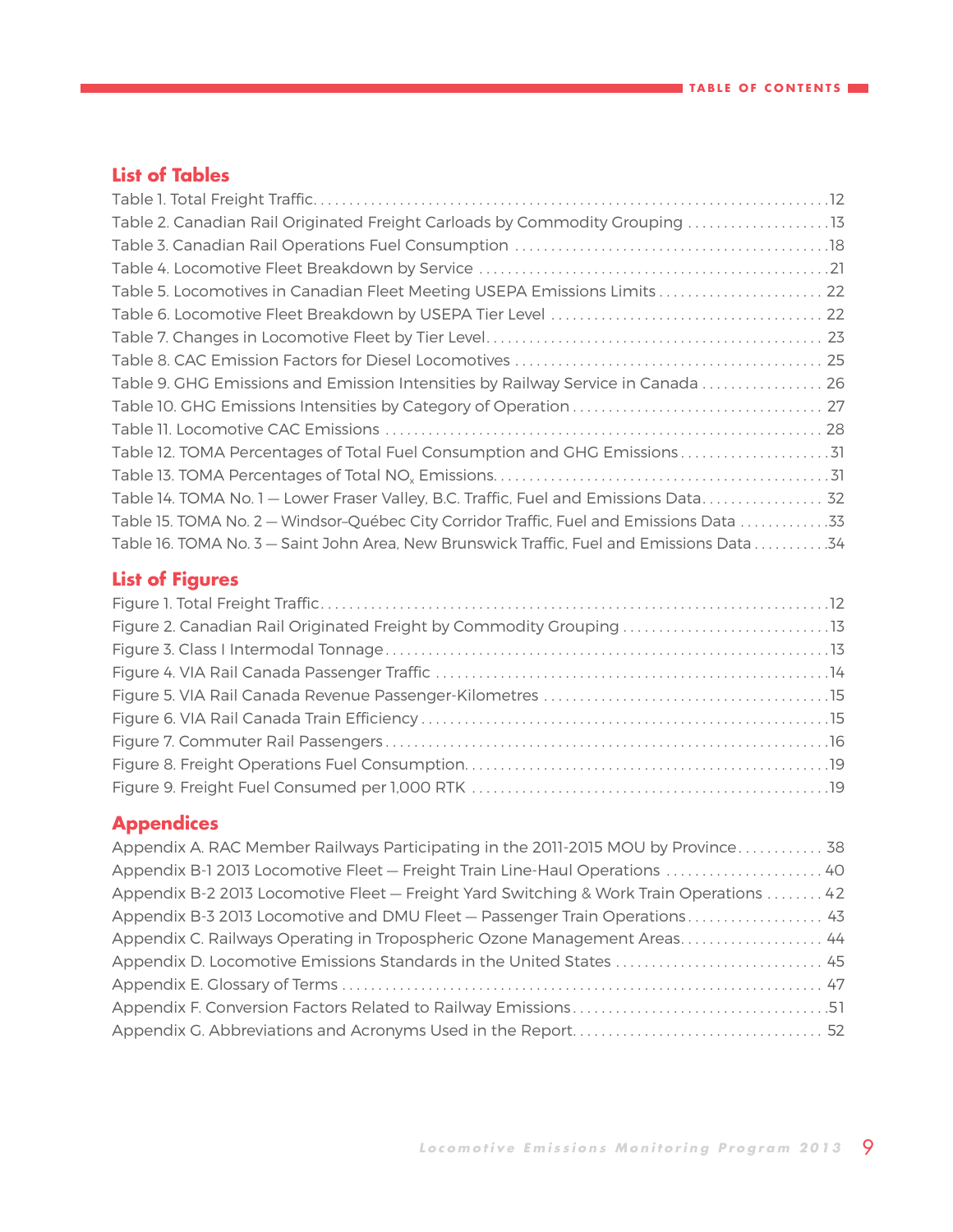# **1 Introduction/Background**

<span id="page-9-0"></span>This report contains the LEM data filing for 2013 in accordance with the terms of the MOU signed on April 30, 2013, between the RAC and TC concerning voluntary arrangements to limit GHGs and CACs emitted from locomotives operating in Canada. This MOU establishes a framework through which the RAC, its member companies (as listed in Appendix A), and TC will address emissions of GHGs and CACs from railway locomotives operating in Canada. The 2011–2015 MOU includes measures, targets, and actions that will further reduce GHG and CAC emission intensities from rail operations to help protect the health and environment for Canadians and address climate change. The 2011-2015 MOU is posted on the [RAC website](http://www.railcan.ca/assets/images/TC_RAC_MOU_2011-2015_EN.pdf). This is the third report prepared under the MOU.

### **GHG Commitments:**

 $\frac{1}{2}$  ,  $\frac{1}{2}$  ,  $\frac{1}{2}$  ,  $\frac{1}{2}$  ,  $\frac{1}{2}$  ,  $\frac{1}{2}$  ,  $\frac{1}{2}$  ,  $\frac{1}{2}$  ,  $\frac{1}{2}$ 

As stated in the 2011–2015 MOU, the RAC will encourage all of its members to make every effort to reduce the GHG emission intensity from railway operations. The GHG emission targets for 2015 and the actual emissions from 2010 to 2013, expressed as kilograms (kg) of carbon dioxide equivalent  $(CO<sub>2ea</sub>)$  per productivity unit, for the rail industry are outlined in the following table<sup>2</sup>:

| Railway<br><b>Operation</b>      | <b>Percent Reduction</b><br><b>Target (by 2015)</b> | 2010  | 2011   | 2012 2013 |       | 2015<br><b>Target</b> | <b>Productivity Unit</b>                                    |
|----------------------------------|-----------------------------------------------------|-------|--------|-----------|-------|-----------------------|-------------------------------------------------------------|
| Class I<br>Freight               | 6% reduction<br>from 2010                           | 16.51 | 16.24a | 15.88     | 15.03 | 15.52                 | kg CO <sub>2eq.</sub> per 1,000 revenue<br>tonne kilometres |
| Intercity<br>Passenger           | 6% reduction<br>from 2010                           | 0.12  | 0.12   | 0.11      | 0.10  | 0.12                  | kg CO <sub>2eq.</sub> per<br>passenger kilometre            |
| Regional &<br><b>Short Lines</b> | 3% reduction<br>from 2010                           | 15.28 | 14.95  | 13.51     | 13.65 | 14.82                 | $kg CO_{2eq}$ per 1,000 revenue<br>tonne kilometres         |
|                                  |                                                     |       |        |           |       |                       |                                                             |

Note All values above, including the 2015 targets, have been revised to reflect the new emission factors and global warming potentials introduced by the IPCC in 2006. Historical values have been updated from previous reports.

a The 2011 freight emissions and emission factors were revised after a review of fuel consumption data by RAC members.

<sup>2</sup> The CO<sub>2</sub> emission factor and the global warming potentials for CH<sub>4</sub> and N<sub>2</sub>O were updated in the 2013 United Nations Framework Convention on Climate Change (UNFCCC) Reporting Guidelines that reflect the 2006 Intergovernmental Panel on Climate Change (IPCC) guidelines. These changes are documented in *Environment Canada's National Inventory Report 1990-2013: Greenhouse Gas Sources and*<br>*Sinks in Canada.* All GHG emissions included in this report have been calculated based on to Section 5 and Appendix F for the updated GHG potentials. GHG data in previous LEM reports were calculated on the previous global warming potentials and therefore should not be used.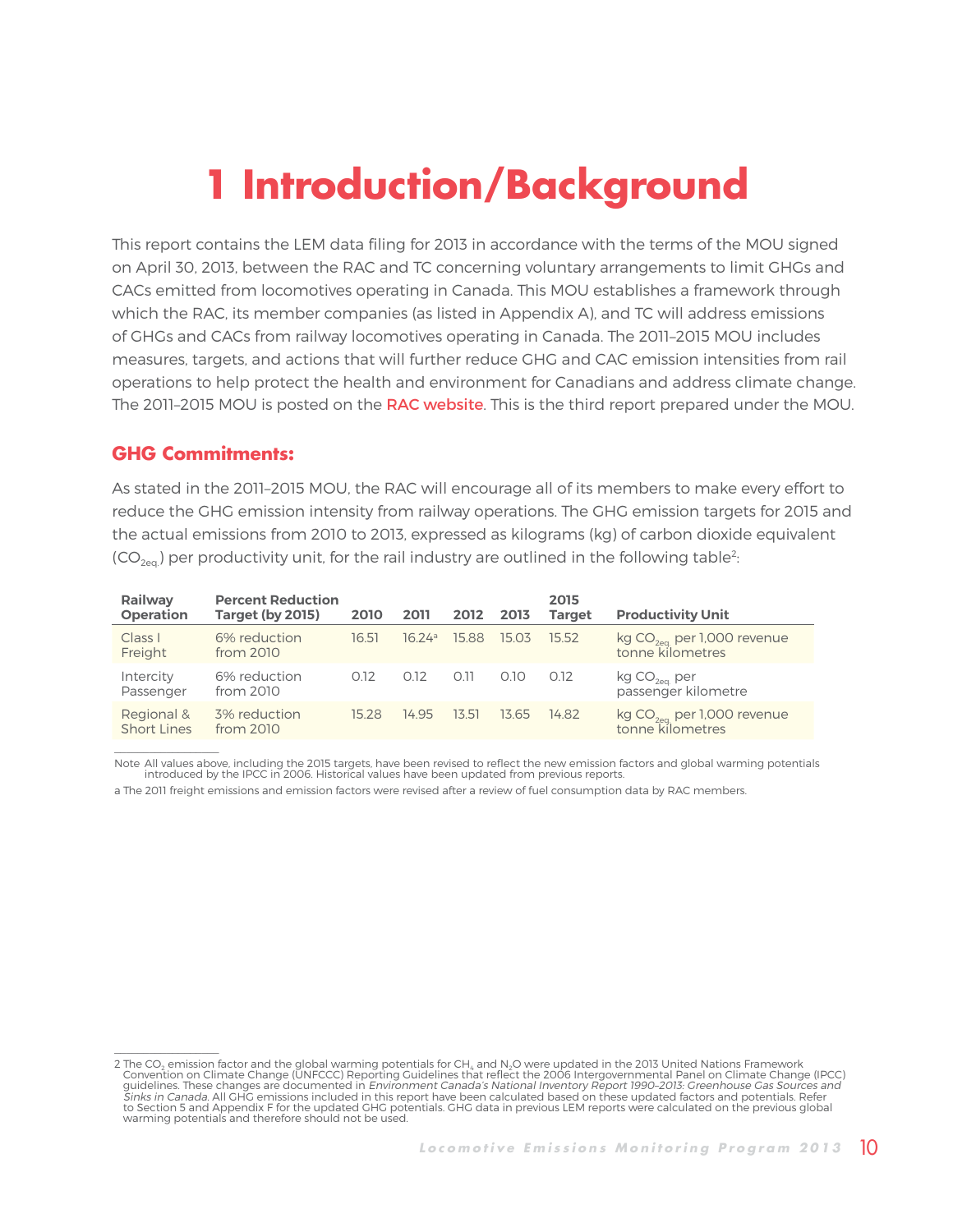### **CAC Commitments:**

As stated in the 2011-2015 MOU, until such time that new Canadian regulations to control CAC emissions are introduced, the RAC will encourage all of its members to conform to USEPA emission standards (Title 40 of the Code of Federal Regulations of the United States, Part 1033).

For the duration of the MOU, the RAC will encourage all members to:

- adopt operating practices aimed at reducing CAC emissions; and
- conform to appropriate CAC emission standards and/or Canadian Regulations for the duration of the 2011–2015 MOU.

Conversely, TC will undertake compliance promotion activities with affected stakeholders, including education and outreach related to the regulatory requirements.

In accordance with the RAC LEM protocol, annual data for this report was collected via a survey sent to each member railway of the RAC. An overview of the survey methodology is posted to the [RAC website](http://www.railcan.ca/assets/images/RT_Methodology_Overview_-_Public_ENG.pdf). Based on this data, the GHG and CAC emissions produced by in-service locomotives in Canada were calculated. The GHG emissions in this report are expressed as  $CO<sub>2ea</sub>$ , the constituents of which are CO<sub>2</sub>, CH<sub>4</sub>, and N<sub>2</sub>O. CAC emissions include NO<sub>y</sub>, PM, CO, HC, and SO<sub>y</sub>. The SO<sub>x</sub> emitted is a function of the sulphur content of the diesel fuel and is expressed as SO<sub>2</sub>. The calculation methodology is available from the [RAC website](http://www.railcan.ca/assets/images/RT_Methodology_Overview_-_Public_ENG.pdf).

The report provides an overview of 2013 rail performance including traffic, fuel consumption, fleet inventory, and GHG and CAC emissions. Also included is a section on initiatives being taken or examined by the sector to reduce fuel consumption and, consequently, all emissions, particularly GHGs.

In addition, the report contains data on the fuel consumed and emissions produced by railways operating in three designated TOMA: the Lower Fraser Valley in British Columbia, the Windsor– Québec City Corridor, and the Saint John area in New Brunswick. Data for winter and summer operations have also been segregated.

For the most part, data and statistics by year for traffic, fuel consumption, and emissions are listed for the period starting with 2006. For historical comparison purposes, 1990 has been set as the reference year. LEM statistics from 1995 to present can be obtained from the RAC.

Unless otherwise specified, metric units are used and quantities are expressed to two significant figures, while percentages are expressed to one significant figure. To facilitate comparison with American railway operations, traffic, fuel consumption, and emissions data in US units have been posted on the [RAC website](http://www.railcan.ca/assets/images/publications/LEM/LEM_2012/2012_LEM_Report_-_Tables_US.xls).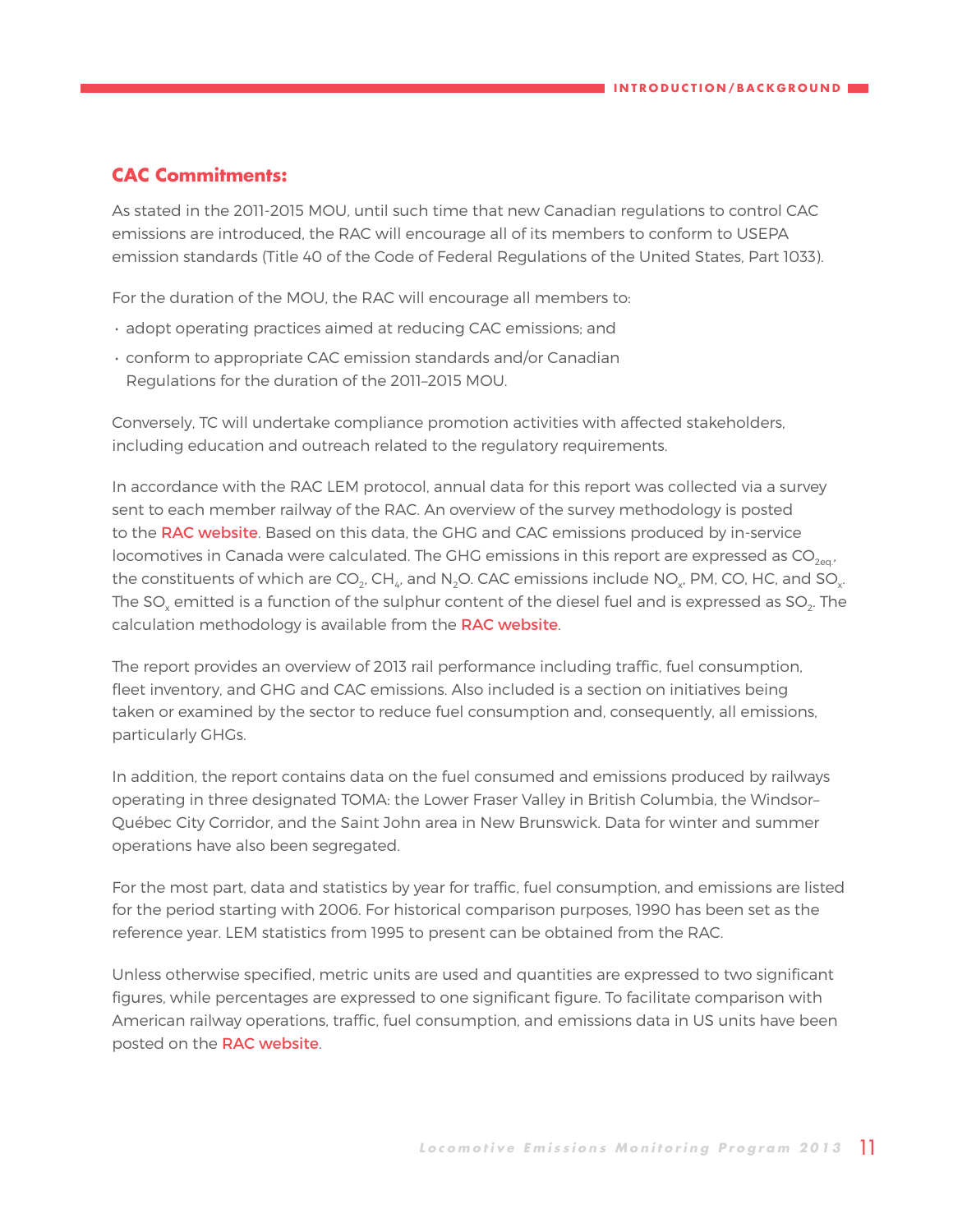# **2 Traffic Data**

### <span id="page-11-0"></span>**2.1 Freight Traffic Handled**

As shown in Table 1 and Figure 1, traffic in 2013 handled by Canadian railways totalled 743.17 billion gross tonne-kilometres (GTK) compared with 722.35 billion GTK in 2012, an increase of 2.9 percent, and 432.74 billion GTK for 1990 for an increase of 71.7 percent. Similarly, revenue traffic in 2013 increased to 395.81 billion revenue tonne-kilometres (RTK) from 380.87 billion RTK in 2012, and is up from 233.45 billion RTK in 1990—increases of 3.9 and 69.6 percent, respectively. Since 1990, the average annual growth was 3.0 percent for GTK and 2.9 percent for RTK.

### **Table 1. Total Freight Traffic in Tonne-kilometres (billion)**

|                         | 1990                | 2006   | 2007   | 2008               | 2009   | 2010              | 2011   | 2012   | 2013   |
|-------------------------|---------------------|--------|--------|--------------------|--------|-------------------|--------|--------|--------|
| <b>GTK</b>              |                     |        |        |                    |        |                   |        |        |        |
| Class I                 |                     | 629.93 | 638.66 | 621.90             | 549.17 | 620.16            | 644.75 | 674.62 | 695.58 |
| Regional + Short Line   |                     | 41.07  | 37.77  | 34.92 <sup>a</sup> | 30.82  | 32.47             | 44.94  | 47.74  | 47.59  |
| <b>Total</b>            | 432.74 <sup>a</sup> | 671.00 | 676.43 | 656.82             | 579.99 | 652.63            | 689.69 | 722.35 | 743.17 |
| <b>RTK</b>              |                     |        |        |                    |        |                   |        |        |        |
| Class I                 |                     | 330.96 | 338.32 | 324.99             | 288.82 | 327.81            | 337.90 | 356.91 | 371.77 |
| Regional + Short Line   |                     | 24.87  | 23.30  | 21.46 <sup>a</sup> | 19.06  | 21.33             | 21.79  | 23.96  | 24.04  |
| <b>Total</b>            | $233.45^a$          | 355.83 | 361.62 | 346.46             | 307.88 | 349.14            | 359.69 | 380.87 | 395.81 |
| <b>Ratio of RTK/GTK</b> | 0.54                | 0.53   | 0.54   | 0.53               | 0.53   | 0.53 <sup>a</sup> | 0.52   | 0.53   | 0.53   |

Note: No data is available separating Class I and Short Line traffic for the reference year, 1990. a Corrected figure

### **Figure 1. Total Freight Traffic**



In 2013, Class I GTK traffic increased by 3.1 percent to 695.58 billion from 674.62 billion in 2012 (Table 1), accounting for 93.6 percent of the total GTK hauled. Similarly, Class I RTK traffic increased 40 4.2 percent in 2013 to 371.77 billion from 356.91 billion in 2012, accounting for 93.9 percent of the total RTK. Of the total freight traffic, Regional and Short Lines were responsible for 47.59 billion 35 GTK (or 6.4 percent) and 24.04 billion RTK (or 6.1 percent). In 2013, Regional and Short Lines traffic 30 experienced a 0.4 percent increase in RTK compared to 2012. 25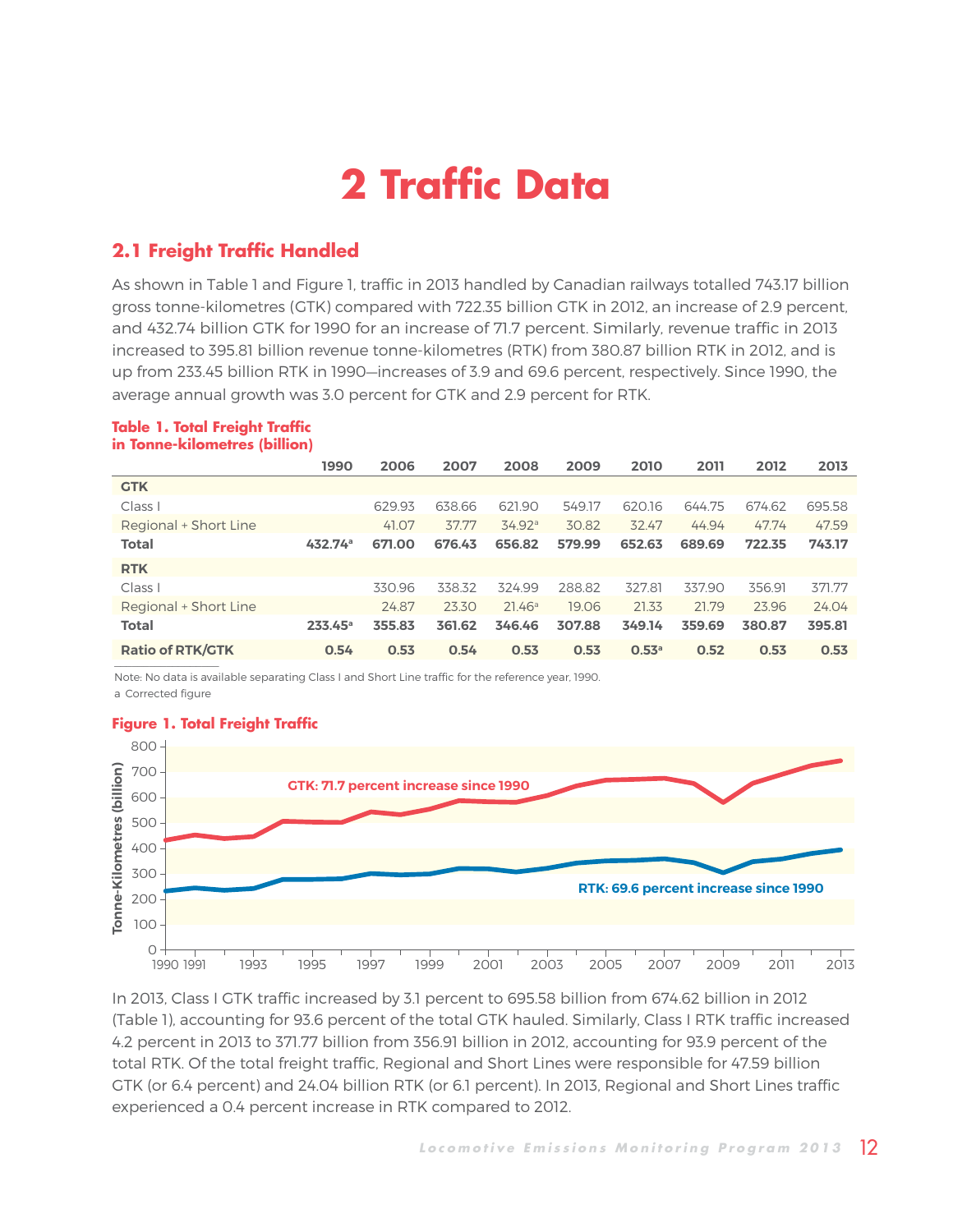### <span id="page-12-0"></span>**2.1.1 Freight Carloads by Commodity Grouping**

The total 2013 freight carloads for 11 commodity groups are shown in Figure 2 and Table 2 below.



### **Table 2. Canadian Rail Originated Freight Carloads by Commodity Grouping**

| Agriculture                  | 465.722   |
|------------------------------|-----------|
| Coal                         | 383.013   |
| Minerals                     | 806.193   |
| <b>Forest Products</b>       | 212.839   |
| Metals                       | 150.401   |
| Machinery & Automotive       | 199.068   |
| <b>Fuel &amp; Chemicals</b>  | 539.634   |
| <b>Paper Products</b>        | 150.025   |
| <b>Food Products</b>         | 56.405    |
| Manufactured & Miscellaneous | 97.081    |
| Intermodal                   | 987.186   |
| <b>Total</b>                 | 4.047.566 |

### **2.1.2 Class I Intermodal Traffic** 600 500

Of the total freight carloads in 2013, intermodal led at 24.4 percent, as illustrated by Figure 2 and Table 2 above. The number of intermodal carloads handled by the Class I railways in Canada rose to 984,890 from 944,359 in 2012, an increase of 4.3 percent. Intermodal tonnage rose 5.1 percent to 35.26 million tonnes from 33.53 million tonnes in 2012. Overall since 1990, intermodal tonnage, comprising both container-on-flat-car and trailer-on-flat-car traffic, has risen 175.7 percent, 100 equating to an average annual growth of 7.6 percent, as illustrated in Figure 3. 0  $2^{\circ}$  O T<sub>i</sub> to to ting to an average annual growth of 7.6 percent, as illustrated in Figure 3.



### **Figure 3. Class 1 Intermodal Tonnage**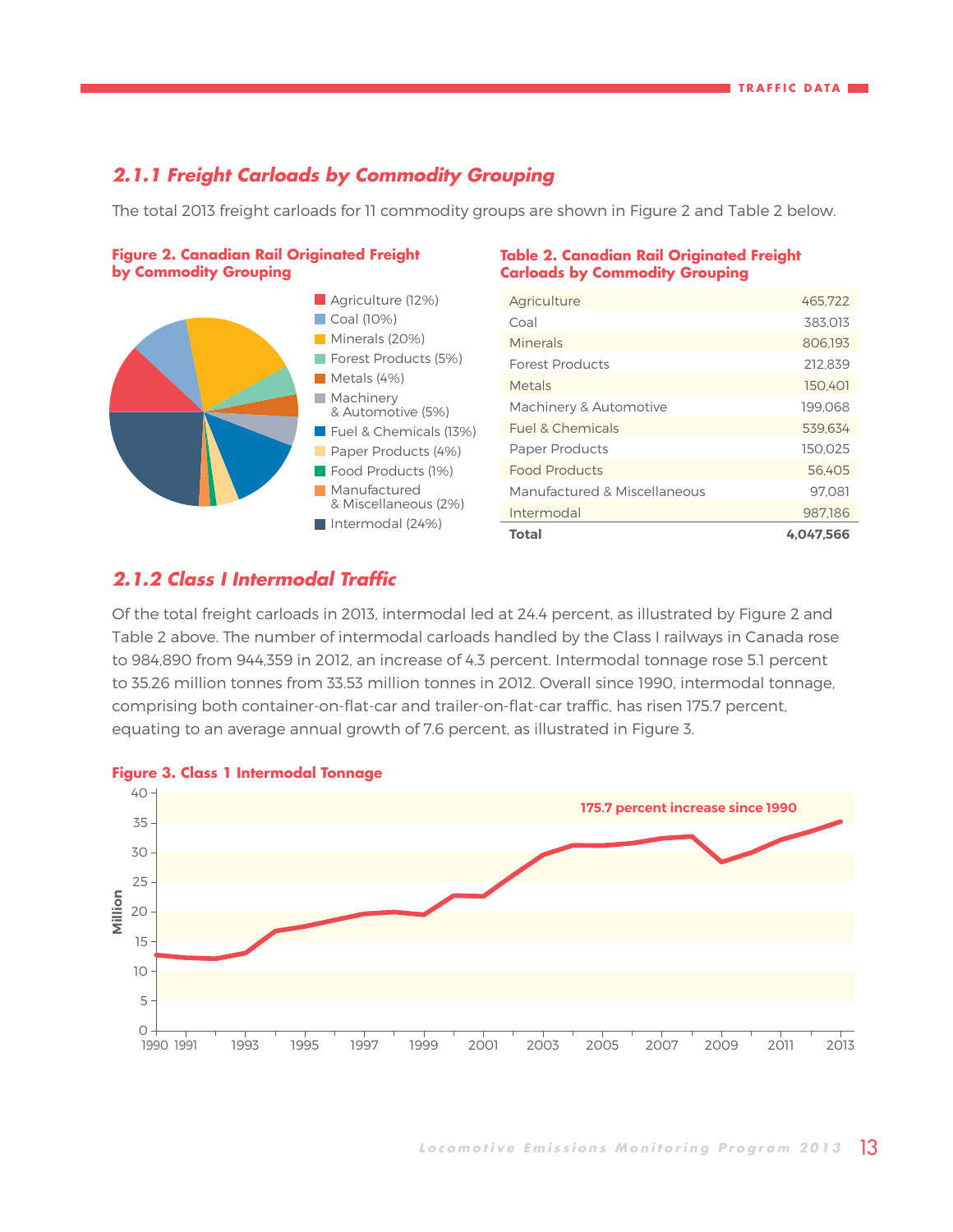<span id="page-13-0"></span>Class I intermodal RTK totalled 95.82 billion in 2013 versus 91.19 billion for 2012, an increase 600 of 5.1 percent. Of the 371.77 billion RTK transported by the Class I railways in 2013, intermodal accounted for 25.8 percent. Conde-Kilometer<br>
Indee-Kilometer<br> **Ton** 

Intermodal service growth is an indication that the Canadian railways have been effective in partnering with shippers and other elements of the transportation supply chain, such as trucking, to move more goods by rail. 0

### **2.2 Passenger Traffic Handled**

### **2.2.1 Intercity Passenger Services** 40

Intercity passenger traffic in 2013 totalled 4.19 million, as compared to 4.25 million in 2012, a drop of 1.4 percent. The carriers were VIA Rail Canada, CN / Algoma Central, Ontario Northland Railway, 30 Amtrak, and Tshiuetin Rail Transportation. Of the total, 92.9 percent (3.89 million) was transported by VIA Rail Canada (Figure 4). This was a 0.8 percent decrease from the 3.92 million transported in<br>2012, and an increase of 12.4 percent from 3.46 million in 1990. 2012, and an increase of 12.4 percent from 3.46 million in 1990.  $V<sub>1</sub>$ 

The total revenue passenger-kilometres (RPK) for intercity passenger traffic totalled 1,386 million. 10 This is a decrease of 1.1 percent as compared to 1,401 million in 2012. RPK for VIA Rail Canada for 5 2013 were 1,339 million, versus 1,341 million for 2012, a decrease of 0.2 percent. This is up from 1,263 million in 1990, a rise of 6.1 percent (Figure 5). 0  $\sigma$ 111111011 111 1990, a rise of 6.1 percent (Figure 5).



### **Figure 4. VIA Rail Canada Passenger Traffic**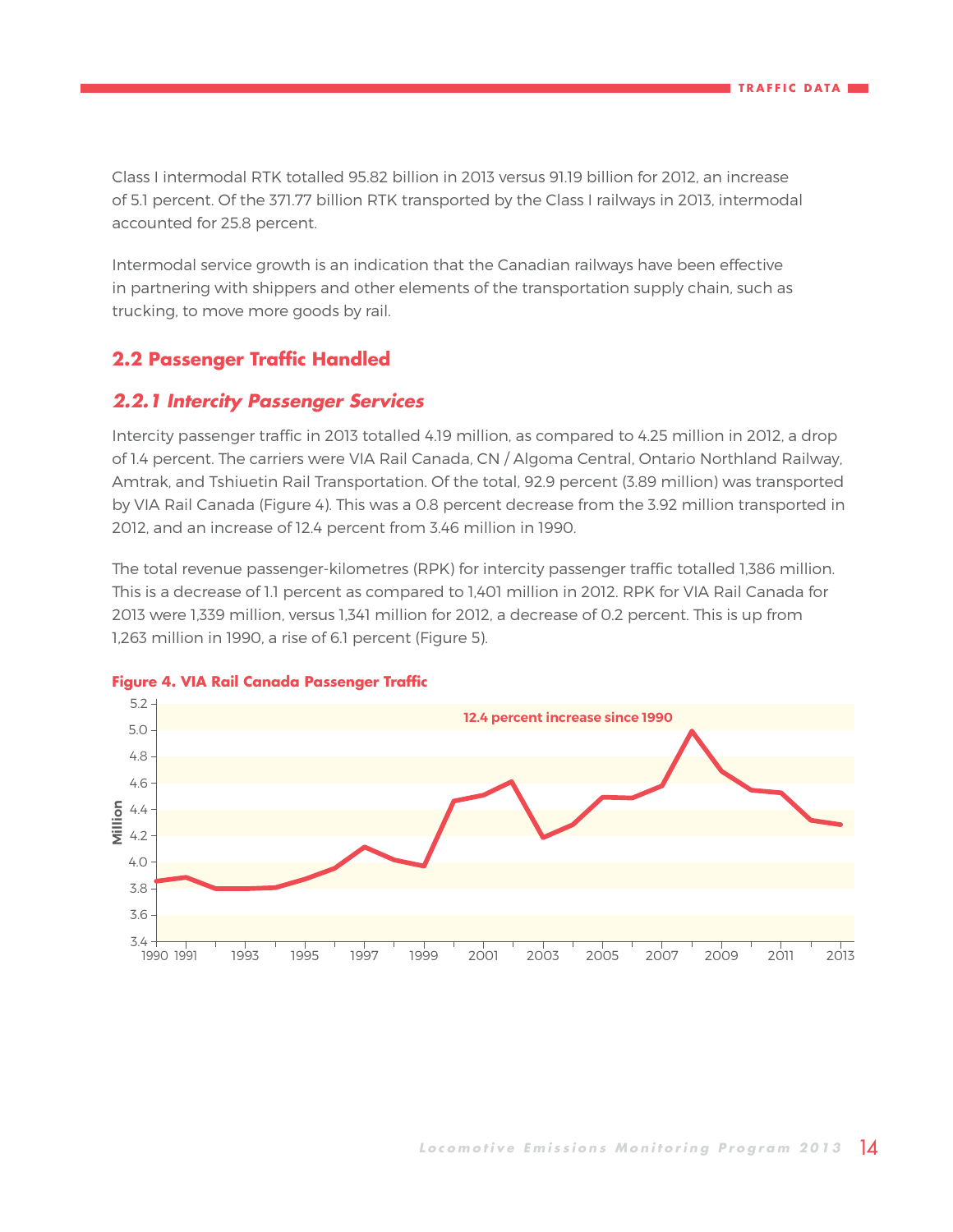

### <span id="page-14-0"></span>**Figure 5. VIA Rail Canada Revenue Passenger-Kilometres**

Intercity train efficiency is expressed in terms of average passenger-kilometres (km) per train-km. As shown in Figure 6, VIA's train efficiency was 133 passenger-km per train-km in 2013, 129 in 2012, 150 and 123 in 1990. As a percentage, train efficiency in 2013 was 8.4 percent above that in 1990.  $\overline{a}$  $10<sup>1</sup>$ 1990. As a percentage, train emclency in 2015 was 6.4 percent above that in 1990.



### **Figure 6. VIA rail Canada Train Efficiency** 140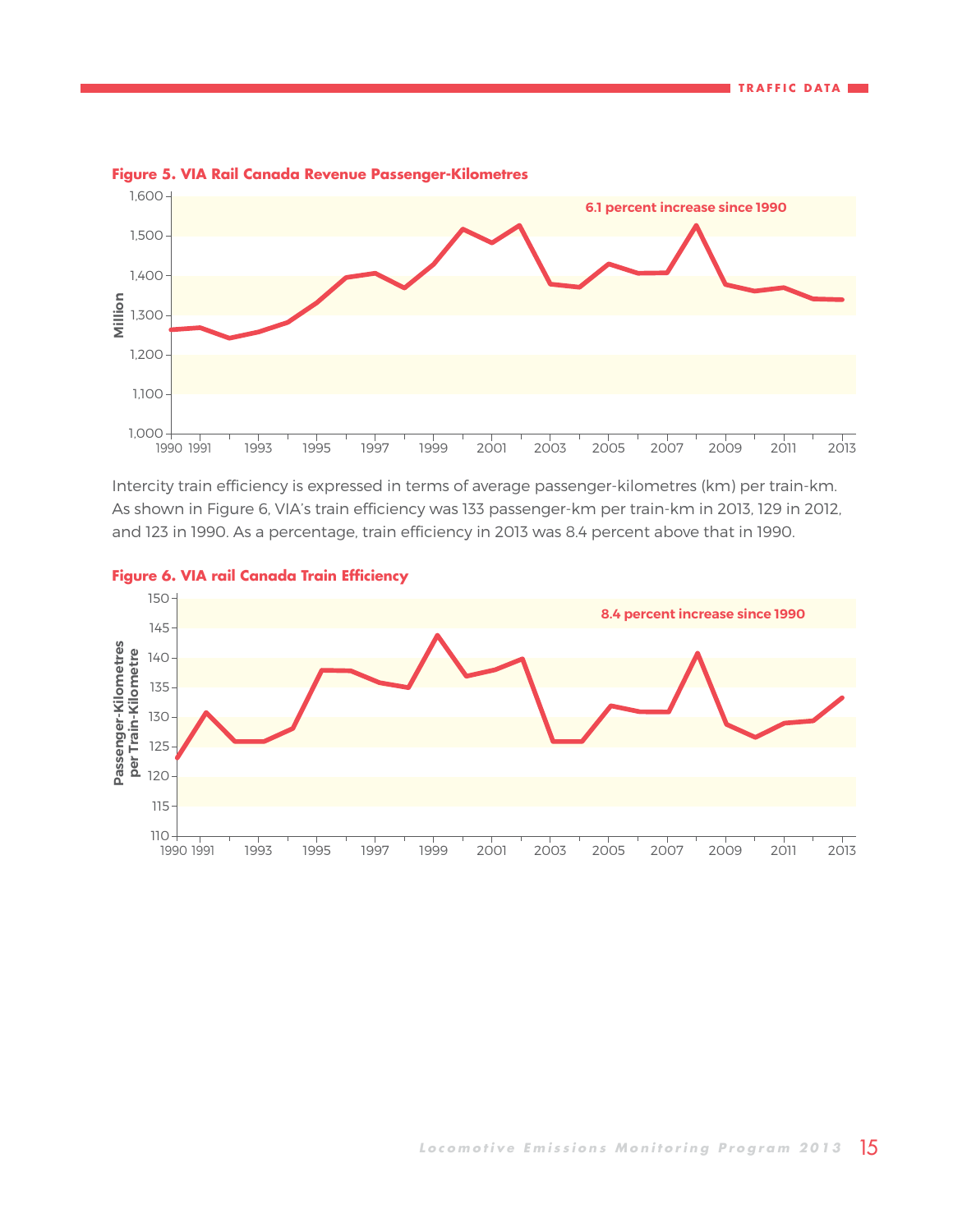### **2.2.2 Commuter Rail** 135

150<br>150

<span id="page-15-0"></span>In 2013, commuter rail passengers totalled 70.27 million (Figure 7). This is up from 70.03 million in 2012, an increase of 0.3 percent. As shown in Figure 7, by 2013, commuter traffic has increased 71.4 percent since 1997 for an average annual growth rate of 4.5 percent. The four commuter operations in Canada using diesel locomotives are Agence métropolitaine de transport (serving the Montréal-centred region), Capital Railway (serving Ottawa), Metrolinx (serving the Greater Toronto Area), and West Coast Express (serving the Vancouver-Lower Fraser Valley region). 110 **Passenger-Kilometres 2**<br>2<br>2<br>4 and west Coast Express (serving the Vancouver-Lower Fraser Valley region).



### **Figure 7. Commuter Rail Passenger**

### **2.2.3 Tourist and Excursion Services**

In 2013, the ten RAC member railways offering tourist and excursion services transported 213 thousand passengers compared to 214 thousand in 2012, a decrease of 0.8 percent. The railways reporting these services were Alberta Prairie Railway Excursions, Barrie-Collingwood Railway, CN/ Algoma Central (which also operates a scheduled passenger service), CP/Royal Canadian Pacific, Great Canadian Railtour Company, Ontario Northland Railway (which also operates a scheduled passenger service), Prairie Dog Central Railway, South Simcoe Railway, Tshiuetin Rail Transportation (which also operates a scheduled passenger service), and Train Touristique Charlevoix.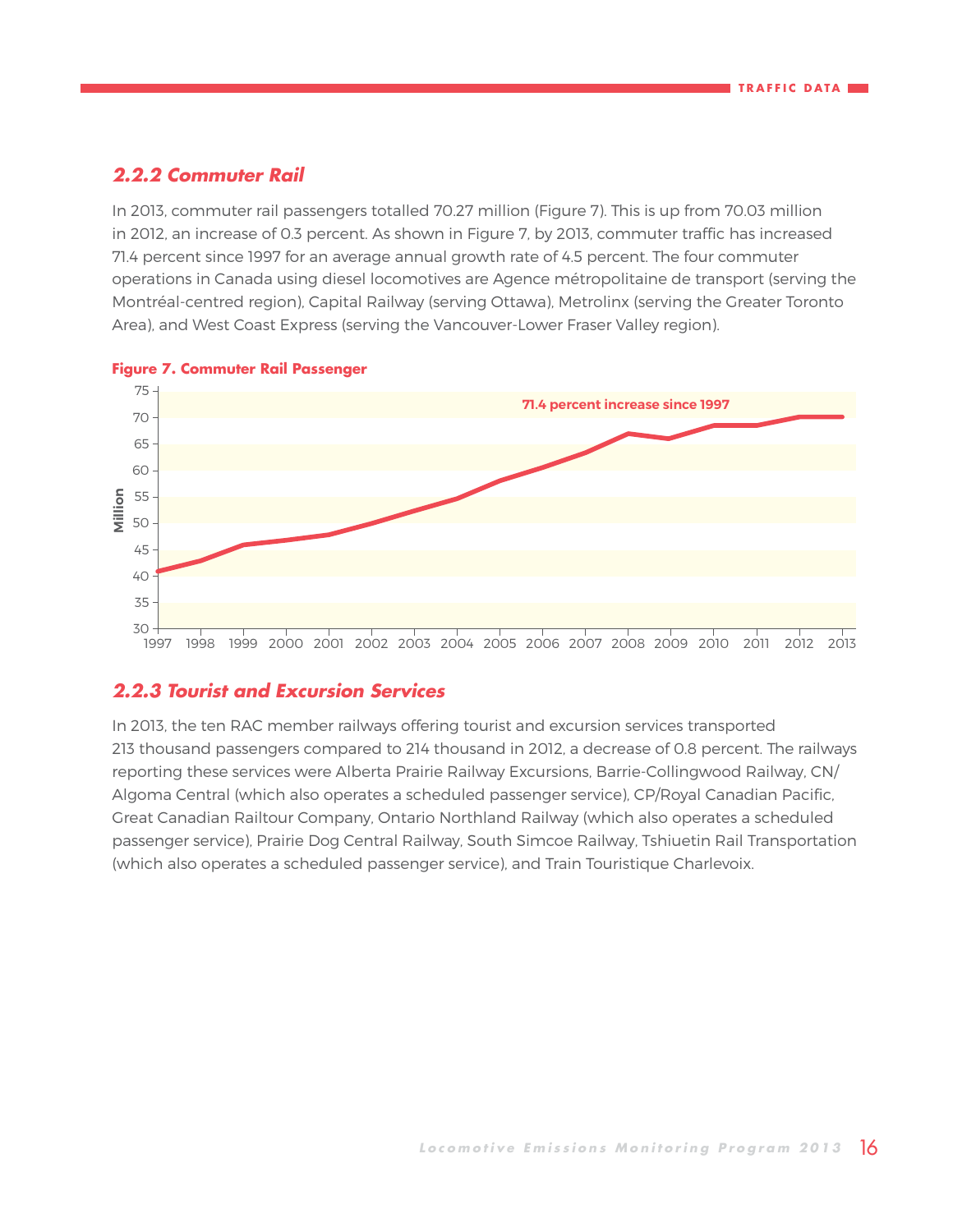# **3 Fuel Consumption Data**

### <span id="page-16-0"></span>**"In 2013, Canadian railways moved a tonne of freight over 198 kilometres on just one litre of fuel."<sup>3</sup>**

As shown in Table 3, total rail sector fuel consumption decreased to 2,107.42 million litres in 2013 from 2,142.22 million litres in 2012 and increased from 2,063.55<sup>4</sup> million litres in 1990. As a percentage, fuel consumption in 2013 was 1.6 percent lower than in 2012 and 2.1 percent higher than the 1990 level. The lower fuel consumption in 2013 relative to 2012 reflects improvements made to the locomotive fleet, such as more fuel-efficient, high-horsepower locomotives and optimizing in-train locomotive power with traffic weight. Of the total fuel consumed by all railway operations, freight train operations consumed 92.9 percent, yard switching and work train operations consumed 2.5 percent, and passenger operations accounted for 4.6 percent. For total freight train operations, Class I railways accounted for 92.0 percent, Regional and Short Lines 5.4 percent, and yard switching and work trains 2.6 percent.

 $\frac{1}{2}$  ,  $\frac{1}{2}$  ,  $\frac{1}{2}$  ,  $\frac{1}{2}$  ,  $\frac{1}{2}$  ,  $\frac{1}{2}$  ,  $\frac{1}{2}$  ,  $\frac{1}{2}$  ,  $\frac{1}{2}$  ,  $\frac{1}{2}$ 3 Rail Trends Database.

<sup>4</sup> Total freight operations fuel consumption for 1990 was revised after a review of historical fuel consumption data for the 2012 LEM report.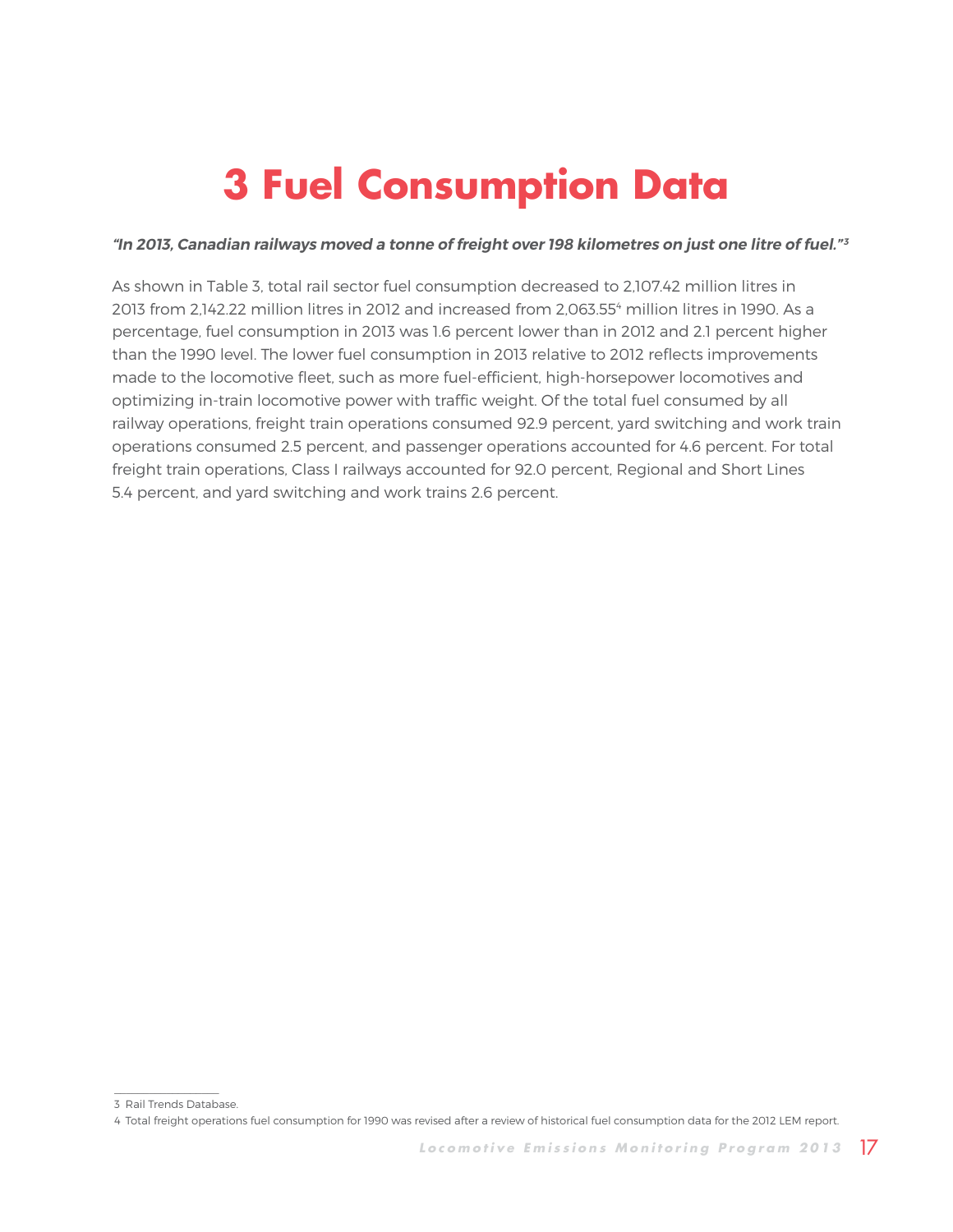#### <span id="page-17-0"></span>**Table 3. Canadian Rail Operations Fuel Consumption in Litres (million)**

|                                                      | 1990                | 2006                | 2007                           | 2008                                                         | 2009                | 2010              | 2011                                                                                         | 2012              | 2013     |
|------------------------------------------------------|---------------------|---------------------|--------------------------------|--------------------------------------------------------------|---------------------|-------------------|----------------------------------------------------------------------------------------------|-------------------|----------|
| Class I                                              | 1.825.05            | 1.914.92            | 1.948.75                       | 1.902.88 <sup>i</sup>                                        | 1,626.47            | 1.791.11          | 1,816.44e                                                                                    | 1,875.85          | 1.849.57 |
| Regional and Short Line                              | $n/a^*$             | 122.13              | 117.89                         | 113.12 <sup>h</sup>                                          | 90.01               | 107.88            | 107.78                                                                                       | 107.08            | 108.58   |
| <b>Total Freight Train</b>                           |                     |                     |                                | 1825.05 <sup>b</sup> 2.037.05 2.066.64 2.016.00 <sup>h</sup> | 1.716.48            |                   | 1.898.99 1.924.22 <sup>e</sup> 1.982.93                                                      |                   | 1.958.15 |
| Yard Switching                                       | 120.13              | 64.67               | 62.20                          | 55.52 <sup>h</sup>                                           | 40.73               | 35.70             | 45.15e                                                                                       | 47.05             | 41.94    |
| <b>Work Train</b>                                    | 15.67               | 7.49                | 6.09                           | 7.60 <sup>h</sup>                                            | 5.97                | 7.06              | 7.72e                                                                                        | 8.77              | 10.30    |
| <b>Total Yard Switching</b><br>and Work Train        | 135.80 <sup>b</sup> | 72.16               | 68.29                          | 63.13 <sup>h</sup>                                           | 46.70               | 42.76             | 52.87 <sup>e</sup>                                                                           | 55.81             | 52.24    |
| <b>TOTAL FREIGHT OPERATIONS 1.960.85<sup>b</sup></b> |                     |                     | 2.109.21 2.134.92 <sup>a</sup> | 2.079.13 <sup>h</sup>                                        | 1,763.18            |                   | 1.941.76 1.977.09 2.038.74 2.010.39                                                          |                   |          |
| VIA Rail Canada                                      | $n/a^*$             | 58.75 <sup>c</sup>  | 58.97                          | 59.70                                                        | 57.43               | 52.16             |                                                                                              |                   |          |
| Intercity - Non-VIA Rail<br>Canada                   | $n/a^*$             | 5.50 <sup>f</sup>   | 5.06 <sup>f</sup>              | 4.57 <sup>f</sup>                                            | 6.07 <sup>f</sup>   | 5.93 <sup>f</sup> |                                                                                              |                   |          |
| Intercity - Total                                    | $n/a^*$             | 64.25               | 64.03                          | 64.27                                                        | 63.50               | 58.09             | 58.32                                                                                        | 50.99             | 46.17    |
| Commuter                                             | $n/a^*$             | 34.23               | 35.94                          | 37.85 <sup>h</sup>                                           | 42.68               | 46.92             | 49.81                                                                                        | 50.22             | 48.61    |
| <b>Tourist Train &amp; Excursion</b>                 | $n/a^*$             | 2.819               | 2.339                          | 3.879                                                        | 1.829               | 2.059             | 2.199                                                                                        | 2.19 <sup>i</sup> | 2.25     |
| <b>Total Passenger Operationsd</b>                   | 102.70              | 101.29 <sup>c</sup> | 102.30                         | 105.99 <sup>f</sup>                                          | 108.00 <sup>i</sup> | 107.06            | 110.32                                                                                       | 103.48            | 97.03    |
| <b>TOTAL RAIL OPERATIONS</b>                         | 2.063.55            |                     | 2,210.50 2,237.24              |                                                              |                     |                   | 2,185.12 <sup>h</sup> 1,871.18 <sup>i</sup> 2,048.82 2,087.41 <sup>e</sup> 2,142.22 2,107.42 |                   |          |

a Total freight operations fuel consumption for 2007 was revised from 2,134.94 to 2,134.92 for 2012 LEM report.

b Total freight operations fuel consumption for 1990 was revised from 1,957.96 to 1,960.85 due to review of historical fuel consumption data for the 2012 LEM report.

c Corrected from 58.63 to 58.75 following an internal VIA audit in 2007 of its 2006 operations.

d Pre-2004 passenger fuel breakdown is not available.

e The 2011 Fuel consumption was revised as a result of a Class I change in methodology.

f The intercity passenger fuel consumption figures were revised. Prior to 2011, only VIA's fuel consumption was used to calculate the intercity passenger GHG emission intensity figure. The intercity target in the 2011-2015 MOU encompasses all intercity rail operators.

g The tourist train & excursion fuel consumption figures were revised. Prior to 2011, intercity rail operators that weren't VIA Rail or Amtrak were included in this category. These operators are now included in the Intercity – Total category.

h A revision of fuel consumption data led to changes in 2008 fuel consumption data for some short lines and commuter services.

i Revised figure in the 2013 LEM Report

\*n/a = not available

### **3.1 Freight Operations**

The volume of fuel consumption since 1990 in overall freight operations is shown in Figure 8. Fuel consumption in 2013 for all freight train, yard switching, and work train operations was 2,010.39 million litres, a decrease of 1.4 percent from the 2,038.74 million litres consumed in 2012 and an increase of 2.5 percent from the 1990 level of 1,960.85<sup>5</sup> million litres.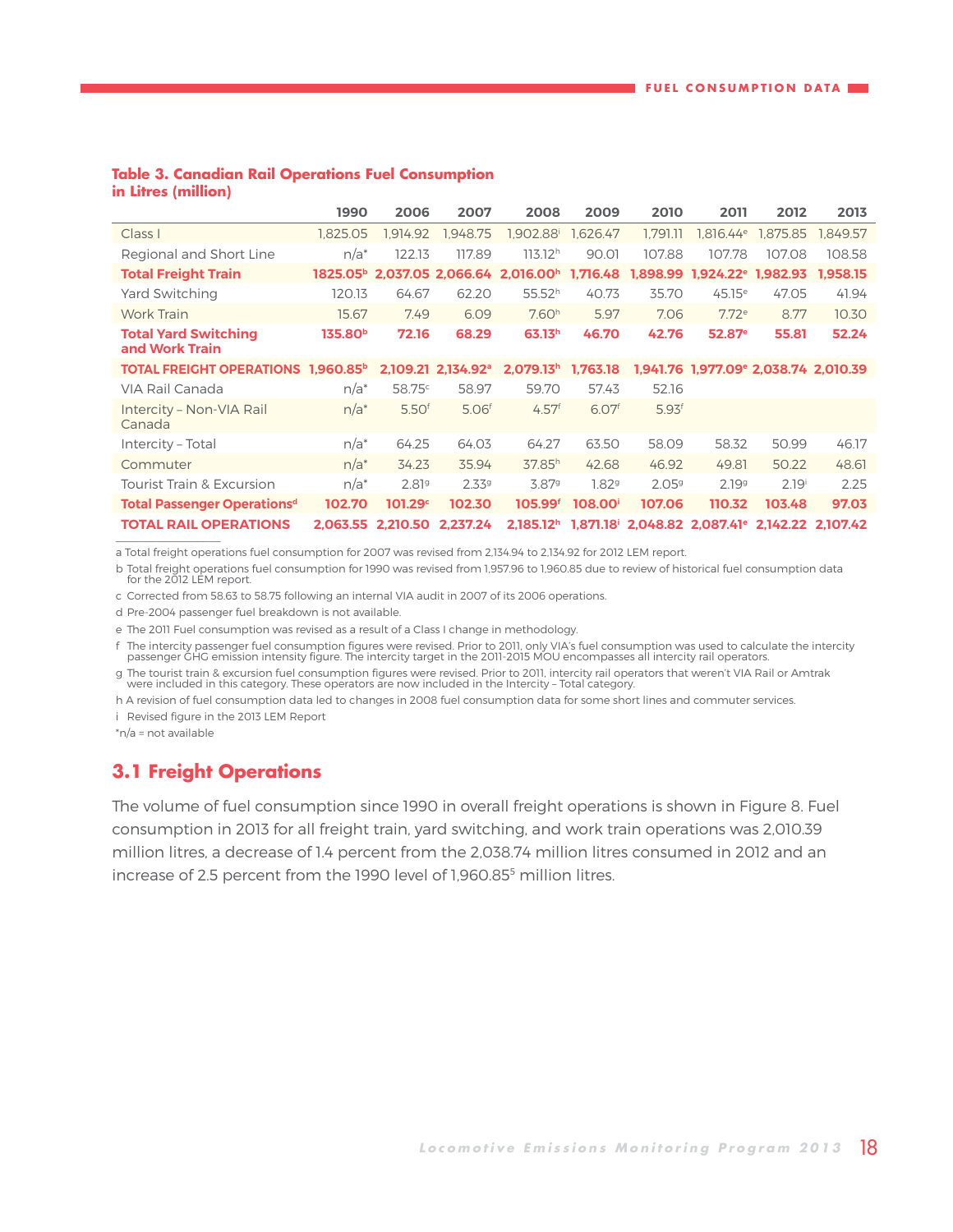

#### <span id="page-18-0"></span>**Figure 8. Freight Operations Fuel Consumption**

A measure of freight traffic fuel efficiency is the amount of fuel consumed per 1,000 RTK. As **2.5 percent increase since 1990** shown in Figure 9, the value in 2013 for overall rail freight traffic was 5.08 litres per 1,000 RTK. 9.0 Compared to 5.35 litres per 1,000 RTK in 2012, it is a 5.0 percent improvement, and is 39.5 percent below the 1990 level of 8.04<sup>6</sup> litres per 1,000 RTK. The improvement since 1990 shows the ability of the Canadian freight railways to accommodate traffic growth while reducing fuel consumption per unit of work by carefully matching locomotive power with train weight. th<br>pe<br>**Fi**g A<br>sh  $116d5$ work by carefully matering focomotive power with train weight.  $1990$  unit  $\sigma$ 





 $\frac{1}{2}$  ,  $\frac{1}{2}$  ,  $\frac{1}{2}$  ,  $\frac{1}{2}$  ,  $\frac{1}{2}$  ,  $\frac{1}{2}$  ,  $\frac{1}{2}$  ,  $\frac{1}{2}$  ,  $\frac{1}{2}$  ,  $\frac{1}{2}$ 

Member railways have implemented many practices to improve fuel efficiency. Improved fuel efficiency has been achieved primarily by replacing older locomotives with modern, fuel-efficient, USEPA-compliant locomotives. Additionally, operating practices that reduce fuel consumption are being implemented, and new strategies are emerging to accommodate specific commodities and their respective weight and destination. Section 7 provides details on a number of initiatives

<sup>5</sup> Total freight operations fuel consumption for 1990 was revised after a review of historical fuel consumption data for the 2012 LEM report.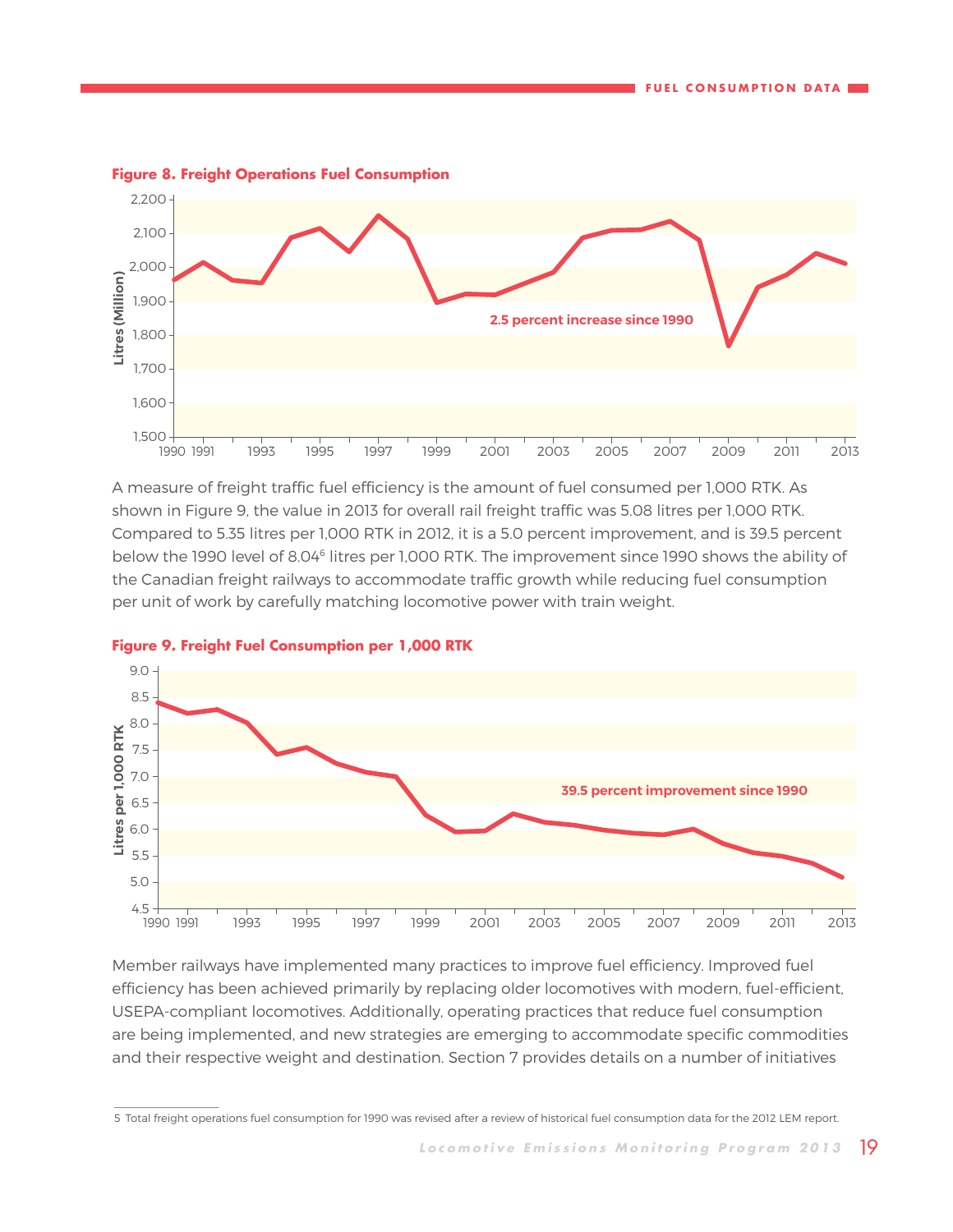<span id="page-19-0"></span>implemented in 2013 to reduce their fuel consumption. A comprehensive list of emerging technologies and management options available to the railways can be viewed in the LEM 2011-2015 Action Plan for Reducing GHG Emissions available on the [RAC's website](http://www.railcan.ca/publications/emissions).

### **3.2 Passenger Services**

Overall rail passenger fuel consumption—that is the sum of intercity, commuter, and tourist and excursion train operations—was 97.03 million litres in 2013, down from 103.48 million litres in 2012, a decrease of 6.2 percent. The breakdown and comparison with previous years are shown on Table 3.

Intercity passenger's fuel consumption in 2013 decreased by 9.5 percent from that of 2012. Fuel consumption for commuter rail in 2013 decreased 3.2 percent over 2012. Finally, tourist rail excursion fuel consumption decreased by 1.2 percent from that of 2012.

### **3.3 Diesel Fuel Properties**

Effective June 1, 2007, amendments to Environment Canada's Sulphur in Diesel Fuel Regulations came into force limiting the sulphur content of railway diesel fuel to 500 ppm (or 0.05 percent). A further reduction came into force June 1, 2013, limiting sulphur content in diesel fuel produced or imported for use in locomotives to 15 ppm (or 0.0015 percent)—referred to as ultra-low sulphur diesel (ULSD) fuel.

The RAC survey confirmed that in 2013 VIA Rail Canada and the commuter railways have standardized use of ULSD fuel, with an average sulphur content of 15 ppm, in their operations. The survey also showed that the majority of Canadian freight railways have standardized the use of ULSD fuel, and the weighted average sulphur content also 15 ppm. This is down from the average of 1,275 ppm in 2006, 500 ppm in 2007, and 40.1 ppm in 2012. The reduced sulphur content in 2013 resulted in a significant reduction in SO<sub>2</sub> emissions (see Section 5.2.2).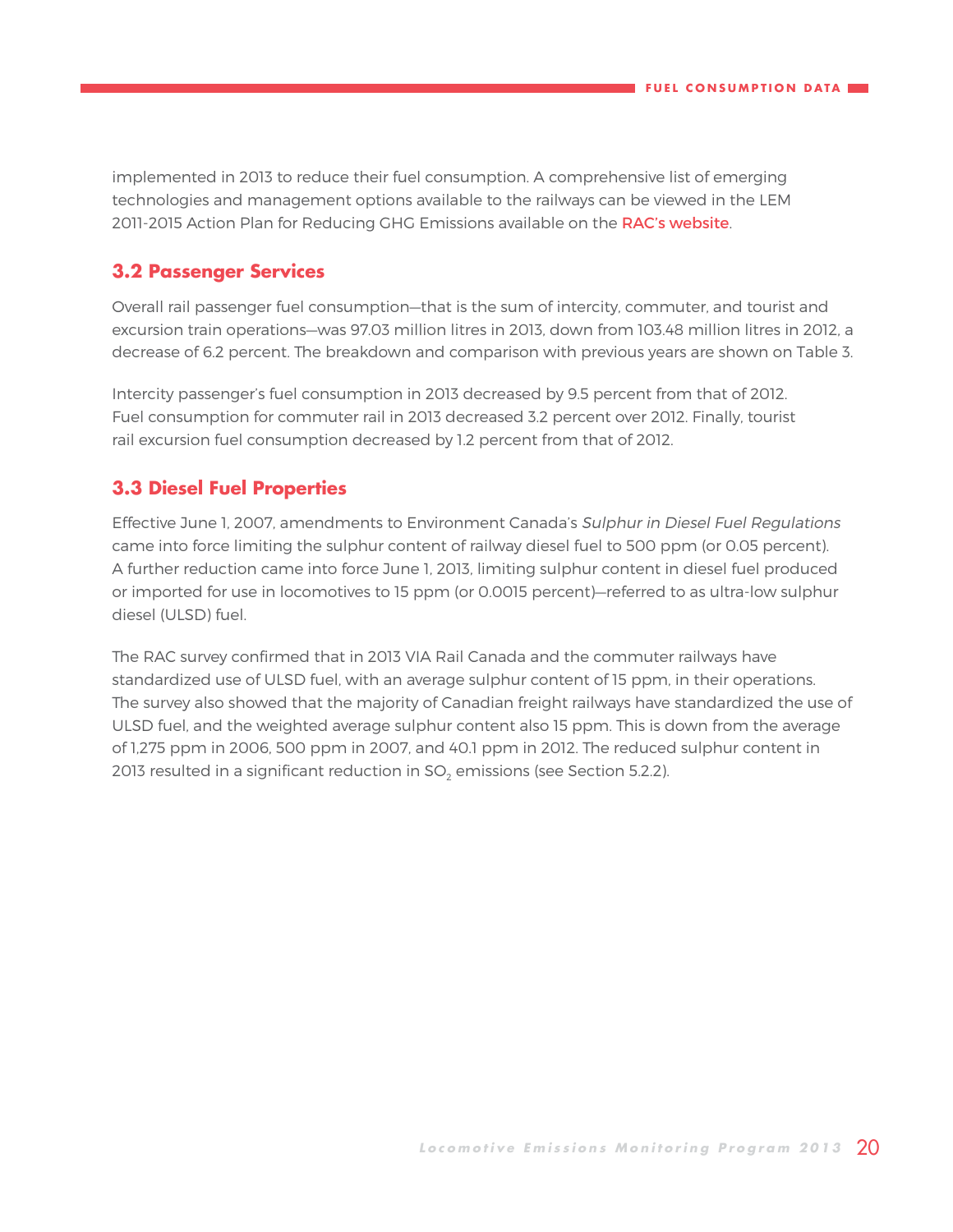# **4 Locomotive Inventory**

<span id="page-20-0"></span>Table 4 presents an overview of the active fleet of diesel and non-diesel locomotives in Canada for freight and passenger railways. The detailed locomotive fleet inventory is presented in Appendix B.

### **Table 4. 2013 Canadian Locomotive Fleet Summary**

| <b>Freight Operations</b>                           |       |
|-----------------------------------------------------|-------|
| <b>Locomotives for Line Haul Freight</b>            |       |
| Mainline                                            | 1.994 |
| Regional                                            | 107   |
| Short line                                          | 172   |
| <b>Locomotives for Freight Switching Operations</b> |       |
| Yard                                                | 263   |
| Road Switching                                      | 296   |
| <b>Total – Freight Operations</b>                   | 2.832 |
| <b>Passenger Operations</b>                         |       |
| Passenger Train                                     | 224   |
| <b>DMUs</b>                                         | 3     |
| <b>Yard Switching</b>                               | 4     |
| <b>Total - Passenger Operations</b>                 | 231   |
| <b>TOTAL - PASSENGER &amp; FREIGHT OPERATIONS</b>   | 3.063 |

### **4.1 Locomotives Compliant with United States Environmental Protection Agency Emissions Limits**

The MOU indicates that RAC member railways are encouraged to conform to all applicable emission standards, which includes the current USEPA Tier standards that are listed in Appendix D.

The CAC and GHG emissions intensity for the Canadian fleet is projected to decrease as the railways continue to introduce new locomotives, retrofit high-horsepower and mediumhorsepower in-service locomotives when remanufactured, and retire non-compliant locomotives.

Table 5 shows the total number of in-service locomotives meeting applicable standards compared to the total number of freight and passenger line-haul train locomotives. Excluded were steam locomotives, non-powered slug units, and Electrical Multiple Units (EMUs) as they do not contribute diesel combustion emissions.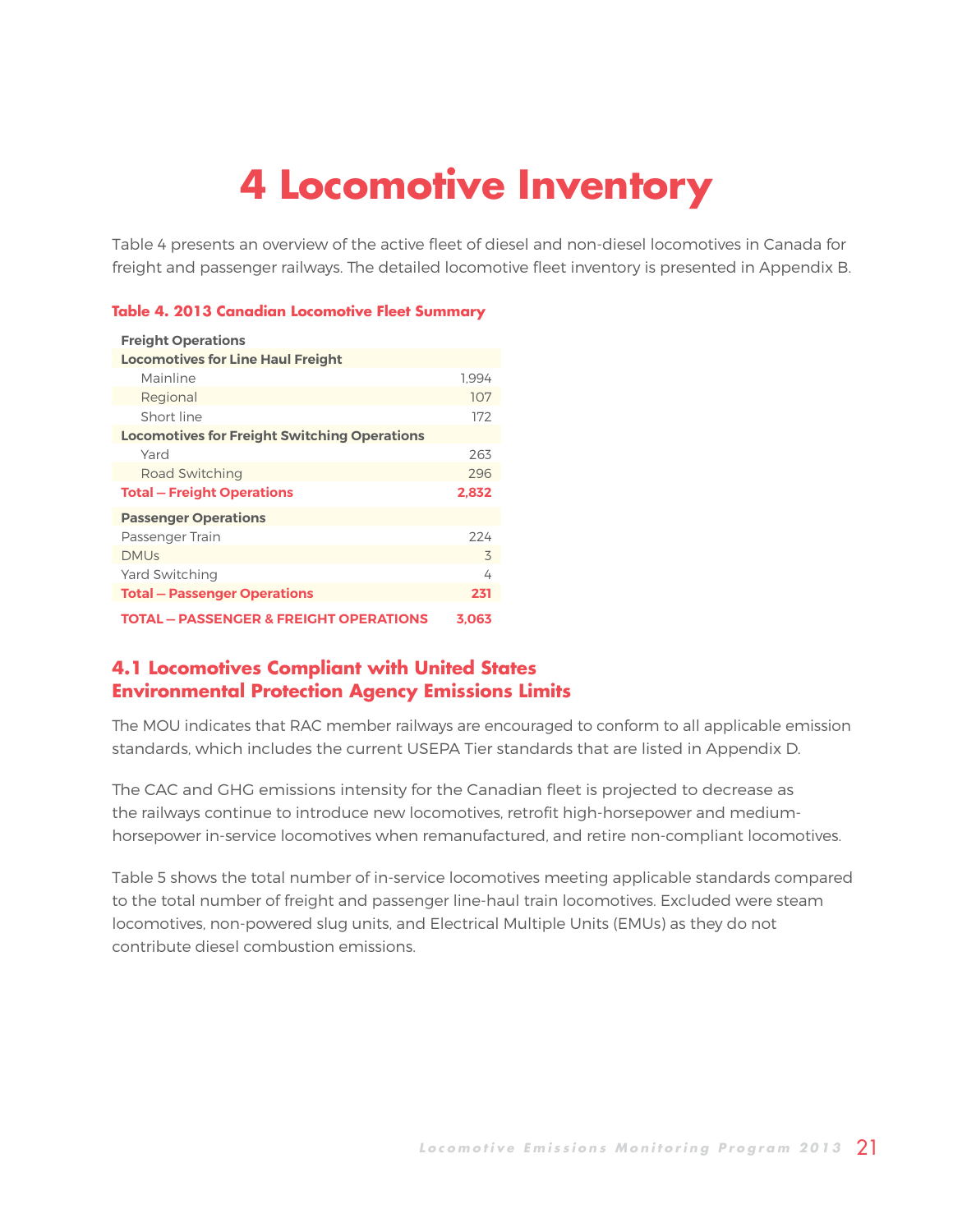|                                                                             | 2000  | 2006  | 2007  | 2008  | 2009  | 2010  | 2011  | 2012        | -2013 |
|-----------------------------------------------------------------------------|-------|-------|-------|-------|-------|-------|-------|-------------|-------|
| Total number of line-haul locomotives<br>subject to regulation <sup>a</sup> | 1.498 | 2.319 | 2.216 | 2.051 | 1.898 | 2.196 | 2.112 | 2.290 2.293 |       |
| Total number of locomotives not subject<br>to regulation <sup>b</sup>       | 1.578 | 680   | 811   | 772   | 829   | 752   | 866   | 802         | 770   |
| Number of locomotives meeting USEPA<br>emissions limits                     | 80    | 914   | 1023c | 1.042 | 1.094 | 1209  | 1.317 | 1.512       | 1.631 |
|                                                                             |       |       |       |       |       |       |       |             |       |

### <span id="page-21-0"></span>**Table 5. Locomotives in Canadian Fleet Meeting USEPA Emissions Limits**

a Includes locomotives which are subject to Title 40 of the United States Code of Federal Regulations, part 1033, "Control of Emissions from Locomotives."

b Includes locomotives which are not subject to Title 40 of the United States Code of Federal Regulations, part 1033, "Control of Emissions from Locomotives<sup>\*</sup>

c Corrected following RAC internal audit from 1,065 to 1,023

In 2013, 71.1 percent of the total line-haul fleet (1,631 locomotives) subject to USEPA regulations met the applicable emissions standards. The USEPA emission standards are phased in over time and are applicable only to "new" locomotives (i.e., originally manufactured and remanufactured locomotives). Locomotives manufactured prior to 1973 and that have not been upgraded and locomotives below 1,006 horsepower (hp) are not required to meet the USEPA emission standards. The remaining locomotive fleet is not required to meet the standards until the time of its next remanufacture. Table 6 provides an overview of the 2013 locomotive fleet and includes details about the number of locomotives meeting each tier level.

#### **Table 6. 2013 Locomotive Fleet Breakdown By USEPA Tier Level**

| Not subject to regulation <sup>a</sup>             | 770   |
|----------------------------------------------------|-------|
| Subject to regulation - Non Tier-Level Locomotives | 662   |
| Tier 0                                             | 368   |
| Tier $O+$                                          | 408   |
| Tier 1                                             | 56    |
| Tier 1+                                            | 264   |
| Tier 2                                             | 376   |
| Tier $2+$                                          | 65    |
| Tier <sub>3</sub>                                  | 94    |
| <b>TOTAL</b>                                       | 3.063 |

a Includes locomotives which are not subject to the regulations because of exclusions. Regulations refer to Title 40 of the United States Code of Federal Regulations, part 1033, "Control of Emissions from Locomotives."

Table 7 provides a summary of the fleet changes by emissions tier level for the overall fleet with the Class I Freight Line-Haul fleet noted in parenthesis. As noted in Table 7, the reductions in overall fleet numbers are due to older locomotives being replaced with newer, more efficient locomotives.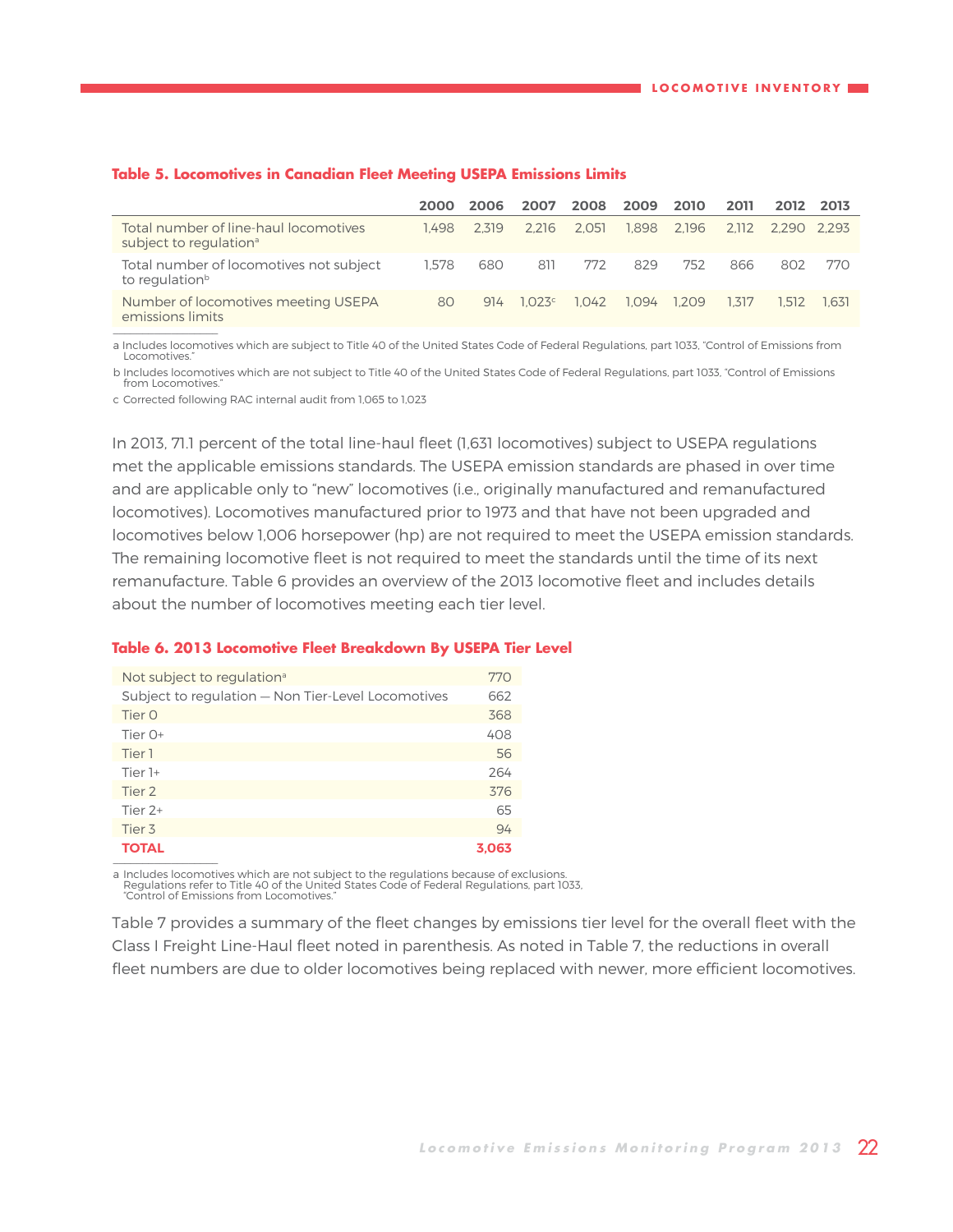<span id="page-22-0"></span>In 2013, 10 Tier 3 high-horsepower locomotives were added to the Class I Freight Line-haul fleet; a total of 225 Class I Freight Line-haul locomotives were upgraded to Tier 0+, Tier 1+,Tier 2+; 80 medium-horsepower locomotives manufactured between 1973 and 1999 were retired from Class I; and 14 were retired from other operations.

The number of locomotives in 2013 equipped with a device to minimize unnecessary idling such as an Automatic Engine Stop-Start (AESS) system or Auxiliary Power Unit (APU) was 2,179, compared with 2,111 in 2012. This represents 71.1 percent of the total in-service fleet in 2013 versus 68.3 percent in 2012.

|              | <b>Added</b> | <b>Retired</b> | Remanufactured | <b>Locomotives with</b><br>anti-idling devices |
|--------------|--------------|----------------|----------------|------------------------------------------------|
| Not upgraded |              | 88 (78)        |                | 628 (509)                                      |
| Tier O       |              | 4              |                | 258 (240)                                      |
| Tier 0+      |              |                | 92(92)         | 436 (436)                                      |
| Tier 1       |              |                |                | 44 (35)                                        |
| Tier $1+$    |              |                | 57(57)         | 264(264)                                       |
| Tier 2       |              | 2(2)           |                | 390 (276)                                      |
| Tier $2+$    |              |                | 76 (76)        | 95(95)                                         |
| Tier 3       | 10(10)       |                |                | 64 (64)                                        |
| <b>TOTAL</b> | 10 (10)      | 94 (80)        | 225 (225)      | 2,179 (2,019)                                  |

### **Table 7. Changes in Locomotive Fleet by Tier Level**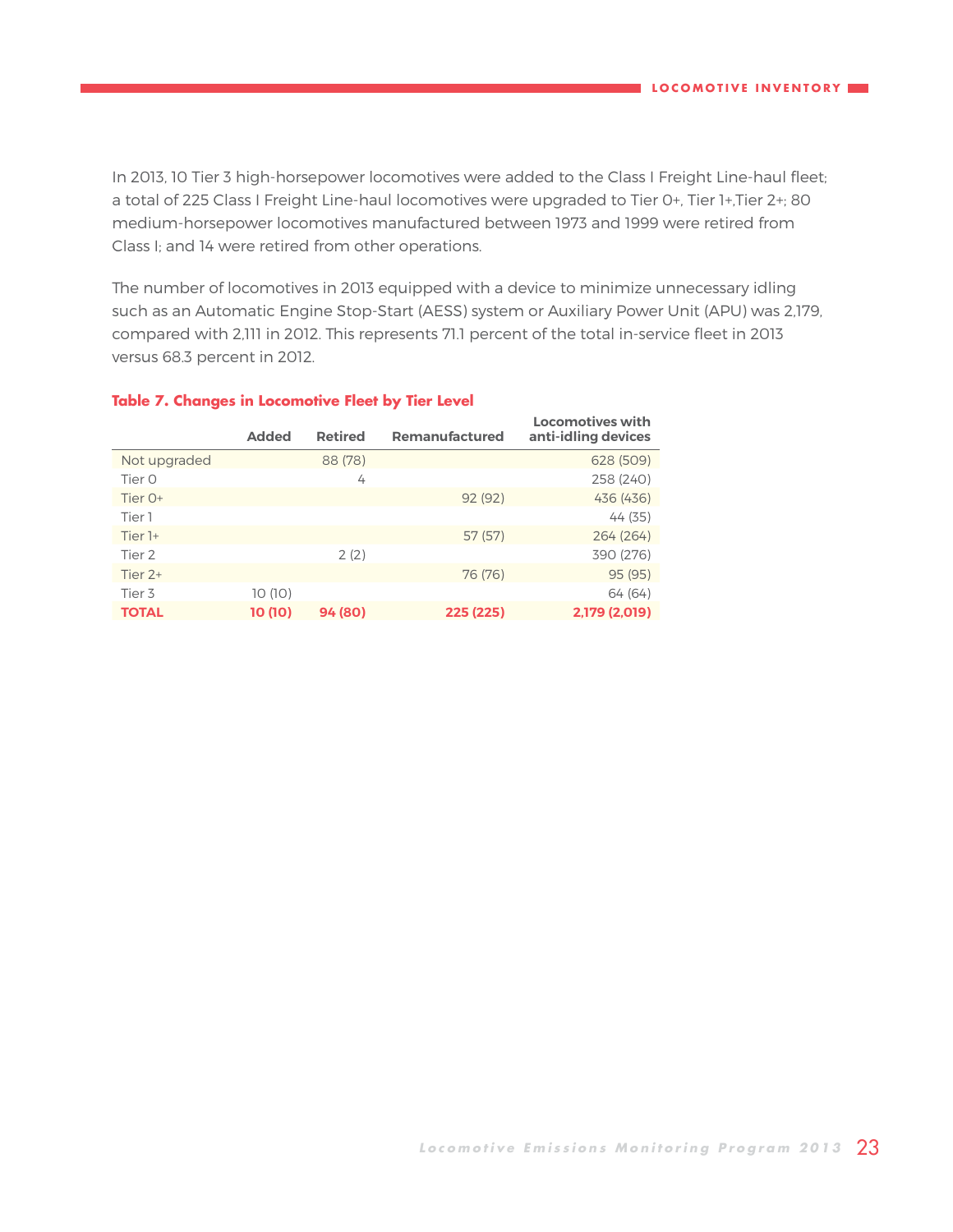# **5 Locomotive Emissions**

### <span id="page-23-0"></span>**5.1 Emission Factors**

### **Emission Factors for Greenhouse Gases**

The emission factors (EFs) used to calculate the three GHGs emitted from diesel locomotive engines (i.e.  $CO<sub>2</sub>$ , CH<sub>4</sub>, and N<sub>2</sub>O) are those used in Environment Canada's National Inventory Report 1990-2013: Greenhouse Gas Sources and Sinks in Canada submitted annually to the UNFCCC<sup>6</sup>. In 2015, the EFs used in the National Inventory Report were updated to incorporate new UNFCCC Reporting Guidelines that reflect the 2006 Guidelines for National Greenhouse Gas Inventories.

The EFs for GHGs can be found in Appendix F, "Conversion Factors Related to Railway Emissions." The  $CO_{2eq}$  EF used to calculate GHG emissions was 3.02155 kilograms per litre (kg/L). The CO<sub>2</sub> emission factor and global warming potentials for  $CH<sub>4</sub>$  and N<sub>2</sub>O were updated in 2015 by Environment Canada (EC). These changes are documented in EC's National Inventory Report 1990-2013. As such, the  $CO_{2eq.}$  EF was changed from 3.00715 kg/L to 3.02155 kg/L. For this report, all reported GHG emissions (1990–2013) have been updated to reflect the new emission factors and global warming potentials.

### **Emission Factors for Criteria Air Contaminant Emissions:**

The methodology for calculating CAC emissions for the annual LEM Report has evolved since reporting began in 1995. For the 2008 LEM Report, new CAC EFs were established based on the amount of diesel fuel consumed, the USEPA EFs, and Canadian duty cycles. The duty cycle is an element of the daily locomotive utilization profile. It is determined by evaluating the time spent at each power notch level for a statistically significant sample of locomotives. The duty cycles for the different services as well as the year of update can be found on the [RAC website](http://www.railcan.ca/assets/images/LEM_Calculations_Explained_-_Public_ENG.pdf). An explanation of the Locomotive Utilization Profile is provided in Appendix E.

New CAC EFs for 2013 have been calculated in grams per litre  $(g/L)$  of fuel consumed for NO<sub>y</sub>, PM, CO, HC, and SO, for each category of operation (i.e., freight, switch, and passenger operations). The methodology for these emission factors is posted on the [RAC website](http://www.railcan.ca/assets/images/LEM_Calculations_Explained_-_Public_ENG.pdf).

<sup>6</sup> National Inventory Report 1990–2013: Greenhouse Gas Sources and Sinks in Canada, Environment Canada, 2011. [http://www.ec.gc.ca/Publications/default.asp?lang=En&xml=A07097EF-8EE1-4FF0-9AFB-6C392078D1A9](http://www.ec.gc.ca/Publications/default.asp%3Flang%3DEn%26xml%3DA07097EF-8EE1-4FF0-9AFB-6C392078D1A9)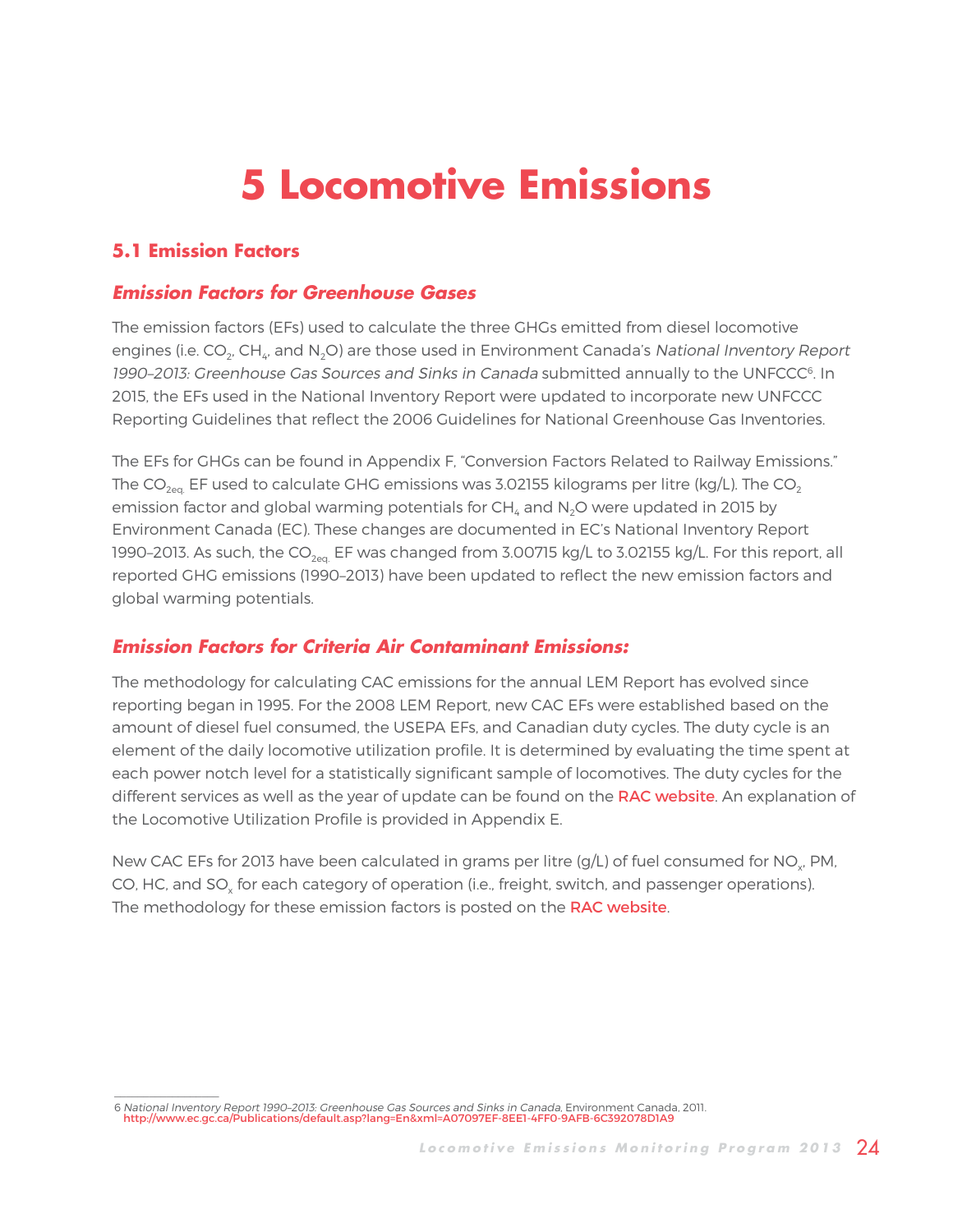<span id="page-24-0"></span>The EFs to calculate emissions of  $SO_x$  (calculated as  $SO_2$ ) are based on the sulphur content of the diesel fuel. As noted in Section 3.3 of this report, the new regulations in 2007 and 2013 have contributed to significant reductions in the sulphur content of railway diesel fuel in Canada.

The CAC EFs are listed in Table 8 for 1990 and 2006–2013. EFs for years prior to 2005 are posted on the [RAC website](http://www.railcan.ca/assets/images/publications/LEM/LEM_2012/2012_LEM_Report_-_Tables_Public.xls).

|                             | Year | NO <sub>x</sub> | <b>PM</b>         | <b>CO</b> | HC    | SO <sub>2</sub> |
|-----------------------------|------|-----------------|-------------------|-----------|-------|-----------------|
| <b>Total Freight</b>        | 2013 | 44.41           | 1.01              | 7.05      | 2.00  | 0.02            |
|                             | 2012 | 46.09           | 1.09              | 7.05      | 2.13  | 0.07            |
|                             | 2011 | 47.50a          | 1.15 <sup>a</sup> | 7.03a     | 2.21a | O.17a           |
|                             | 2010 | 49.23           | 1.23              | 7.06      | 2.38  | 0.21            |
|                             | 2009 | 50.41           | 1.31              | 7.07      | 2.47  | 0.18            |
|                             | 2008 | 51.19           | 1.38              | 7.32      | 2.74  | 0.24            |
|                             | 2007 | 52.74           | 7.44              | 7.35      | 2.79  | 0.82            |
|                             | 2006 | 55.39           | 1.50              | 6.98      | 2.53  | 2.10            |
|                             | 1990 | 71.44           | 1.59              | 7.03      | 2.64  | 2.47            |
| <b>Total Yard Switching</b> | 2013 | 68.79           | 1.50              | 7.35      | 4.01  | 0.02            |
|                             | 2012 | 69.19           | 1.52              | 7.35      | 4.03  | 0.07            |
|                             | 2011 | 69.64ª          | 1.53 <sup>a</sup> | 7.35a     | 4.06a | 0.17a           |
|                             | 2010 | 69.65           | 1.54              | 7.35      | 4.06  | 0.21            |
|                             | 2009 | 69.42           | 1.53              | 7.35      | 4.04  | 0.18            |
|                             | 2008 | 69.88           | 1.54              | 7.35      | 4.06  | 0.24            |
|                             | 2007 | 69.88           | 1.57              | 7.35      | 4.06  | 0.82            |
|                             | 2006 | 69.88           | 1.63              | 7.35      | 4.06  | 2.10            |
|                             | 1990 | 69.88           | 1.65              | 7.35      | 4.06  | 2.47            |
| <b>Total Passenger</b>      | 2013 | 51.64           | 1.06              | 7.03      | 2.03  | 0.02            |
|                             | 2012 | 54.04           | 1.13              | 7.03      | 2.17  | 0.07            |
|                             | 2011 | 54.94           | 1.16              | 7.02      | 2.19  | 0.18            |
|                             | 2010 | 56.23           | 1.18              | 7.03      | 2.23  | 0.21            |
|                             | 2009 | 62.60           | 1.29              | 7.03      | 2.40  | 0.18            |
|                             | 2008 | 62.37           | 1.29              | 7.03      | 2.39  | 0.24            |
|                             | 2007 | 70.69           | 1.47              | 7.03      | 2.62  | 0.82            |
|                             | 2006 | 71.44           | 1.57              | 7.03      | 2.64  | 2.10            |
|                             | 1990 | 71.44           | 1.59              | 7.03      | 2.64  | 2.47            |

### **Table 8. CAC Emissions Factors for Diesel Locomotives (g/L)**

a The 2011 fuel consumption was revised as a result of a Class I change in methodology.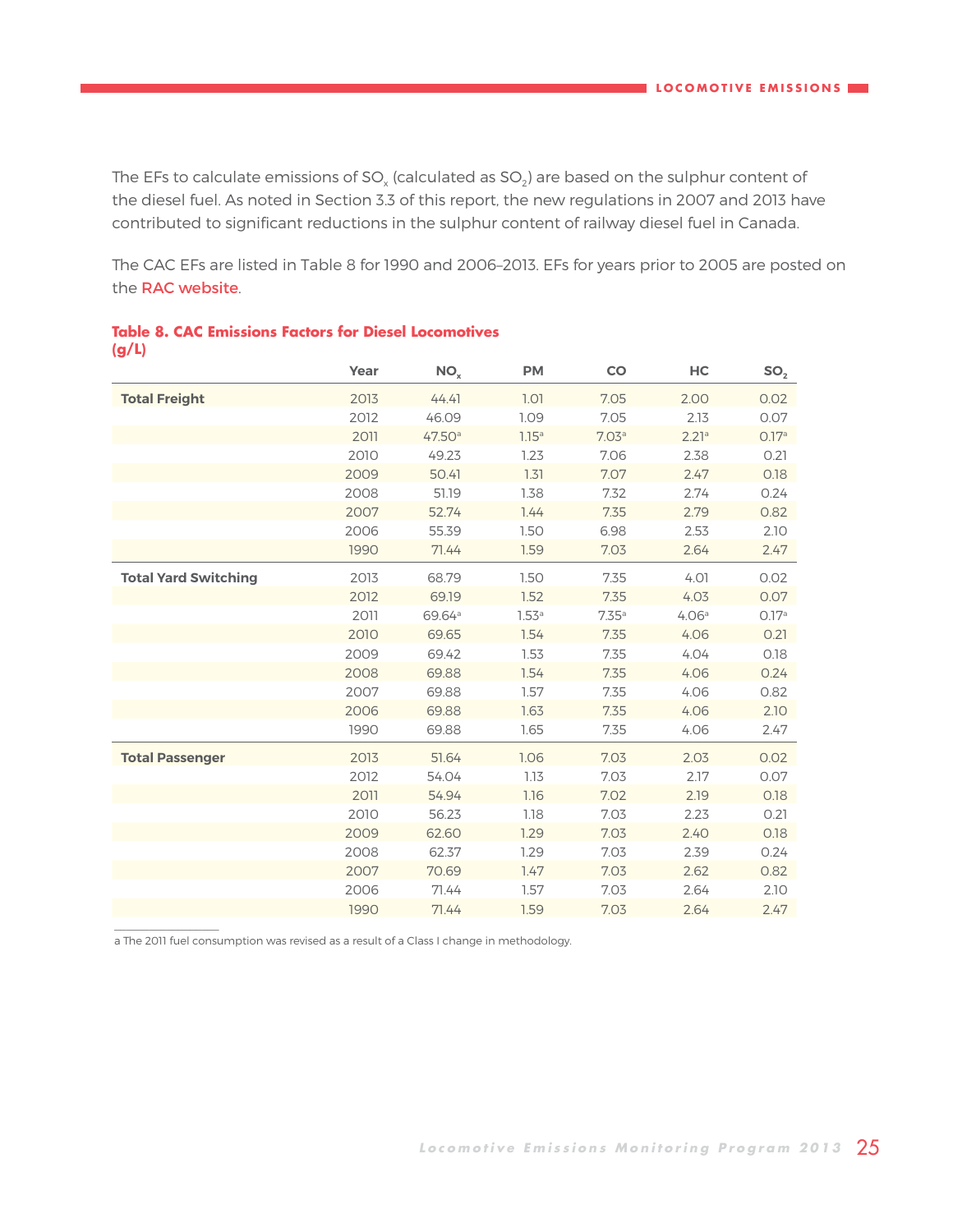### <span id="page-25-0"></span>**5.2 Emissions Generated**

### **5.2.1 Greenhouse Gases**

In 2013, GHG emissions produced by the railway sector (expressed as  $CO<sub>2eG</sub>$ ) were 6,367.68 kt, a decrease of 1.6 percent compared to 6,472.83 kt in 2012. This is an increase of 2.1 percent as compared to 6,235.13 kt in 1990, with a corresponding rise in RTK traffic of 58.2 percent. The GHG emissions intensities for freight traffic decreased in 2013 to 15.35 kg per 1,000 RTK from 16.17 kg in 2012, and decreased from 25.38 kg in 1990. As a percentage, the 2013 GHG emissions intensity for total freight was 5.1 percent below the level for 2012 and 39.5 percent below that for 1990. Table 9 displays the GHG emissions produced in the reference year (1990) and annually since 2006 for railway operations. The GHG emissions for years prior to 2006 are posted on the [RAC website](http://www.railcan.ca/assets/images/publications/LEM/LEM_2012/2012_LEM_Report_-_Tables_Public.xls).

|                          | 1990                                               | 2006                  | 2007     | 2008                    | 2009     | 2010                  | 2011 <sup>b</sup>     | 2012                | 2013     |
|--------------------------|----------------------------------------------------|-----------------------|----------|-------------------------|----------|-----------------------|-----------------------|---------------------|----------|
| <b>Total Railway</b>     |                                                    |                       |          |                         |          |                       |                       |                     |          |
| CO <sub>2ea</sub>        | $6.235.13^{b}$                                     | 6.679.14 <sup>b</sup> | 6.759.92 | $6.602.45$ <sup>d</sup> | 5.653.87 | 6,190.60 <sup>b</sup> | 6.307.21c             | 6.472.83            | 6.367.68 |
| CO <sub>2</sub>          | 5,550.96 <sup>b</sup>                              | 5.946.25 <sup>b</sup> | 6.018.17 | 5.877.97 <sup>d</sup>   | 5.033.48 | 5.511.32 <sup>b</sup> | 5.615.13c             | 5.762.58            | 5.668.97 |
| CH <sub>4</sub>          | 7.74 <sup>b</sup>                                  | 8.29 <sup>b</sup>     | 8.39     | 8.19 <sup>d</sup>       | 7.02     | 7.68 <sup>b</sup>     | 7.83c                 | 8.03                | 7.90     |
| $N_2O$                   | 676.43 <sup>b</sup>                                | 724.60 <sup>b</sup>   | 733.37   | 716.28 <sup>d</sup>     | 613.37   | 671.60 <sup>b</sup>   | 684.25°               | 702.22              | 690.81   |
|                          | Passenger - Intercity, Commuter, Tourist/Excursion |                       |          |                         |          |                       |                       |                     |          |
| CO <sub>2eq</sub>        | 310.31                                             | 306.05 <sup>b</sup>   | 309.11   | 320.26                  | 326.33   | 323.49 <sup>b</sup>   | 333.34                | 312.67              | 293.18   |
| CO <sub>2</sub>          | 276.26                                             | 272.47 <sup>b</sup>   | 275.19   | 285.12                  | 290.52   | 287.99 <sup>b</sup>   | 296.76                | 278.36              | 261.01   |
| CH <sub>4</sub>          | 0.39                                               | 0.38 <sup>b</sup>     | 0.38     | 0.40                    | 0.40     | 0.40 <sup>b</sup>     | 0.41                  | 0.39                | 0.36     |
| $N_2O$                   | 33.67                                              | 33.20 <sup>b</sup>    | 33.53    | 34.74                   | 35.40    | 35.09 <sup>b</sup>    | 36.16                 | 33.92               | 31.81    |
| <b>Freight-Line Haul</b> |                                                    |                       |          |                         |          |                       |                       |                     |          |
| CO <sub>2eq</sub>        | 5.514.47 <sup>b</sup>                              | 6,155.05              | 6,244.47 | $6,091.45$ <sup>d</sup> | 5,186.42 | 5,737.90              | 5,814.13c             | 5,991.52            | 5,916.64 |
| CO <sub>2</sub>          | 4.909.37 <sup>b</sup>                              | 5,479.66              | 5,559.27 | 5,423.04 <sup>d</sup>   | 4.617.33 | 5.108.29              | 5.176.16c             | 5.334.08            | 5.267.42 |
| CH <sub>4</sub>          | 6.84 <sup>b</sup>                                  | 7.64                  | 7.75     | 7.56 <sup>d</sup>       | 6.44     | 7.12                  | 7.22c                 | 7.44                | 7.34     |
| $N_2O$                   | 598.25 <sup>b</sup>                                | 667.74                | 677.45   | 660.85 <sup>d</sup>     | 562.66   | 622.49                | 630.76°               | 650.00              | 641.88   |
|                          | <b>Yard Switching and Work Train</b>               |                       |          |                         |          |                       |                       |                     |          |
| CO <sub>2eq</sub>        | $410.35^{b}$                                       | 218.04                | 206.35   | 190.74 <sup>d</sup>     | 141.12   | 129.21                | 159.74c               | 168.64 <sup>d</sup> | 157.86   |
| CO <sub>2</sub>          | 365.32 <sup>b</sup>                                | 194.12                | 183.71   | 169.81 <sup>d</sup>     | 125.63   | 115.04                | 142.21 <sup>c</sup>   | 150.14 <sup>d</sup> | 140.53   |
| CH <sub>4</sub>          | 0.51 <sup>b</sup>                                  | 0.27                  | 0.26     | 0.24 <sup>d</sup>       | 0.18     | 0.16                  | 0.20c                 | 0.21 <sup>d</sup>   | 0.20     |
| $N_2O$                   | 44.52 <sup>b</sup>                                 | 23.65                 | 22.39    | 20.69 <sup>d</sup>      | 15.31    | 14.02                 | 17.33c                | 18.30 <sup>d</sup>  | 17.13    |
|                          | <b>Total Freight Operations</b>                    |                       |          |                         |          |                       |                       |                     |          |
| CO <sub>2eq</sub>        | 5.924.81 <sup>b</sup>                              | 6,373.09              | 6,450.82 | 6,282.19 <sup>d</sup>   | 5.327.54 | 5,867.12              | 5,973.87c             | 6,160.16            | 6.074.50 |
| CO <sub>2</sub>          | 5.274.69 <sup>b</sup>                              | 5.673.78              | 5.742.98 | 5.592.86 <sup>d</sup>   | 4.742.96 | 5.223.33              | 5.318.37 <sup>c</sup> | 5.484.21            | 5.407.95 |
| CH <sub>4</sub>          | 7.35 <sup>b</sup>                                  | 7.91                  | 8.01     | 7.80 <sup>d</sup>       | 6.61     | 7.28                  | 7.41c                 | 7.65                | 7.54     |
| N <sub>2</sub> O         | 642.77 <sup>b</sup>                                | 691.40                | 699.83   | 681.54 <sup>d</sup>     | 577.97   | 636.51                | 648.09°               | 668.30              | 659.01   |

### **Table 9a. 2013 GHG Emissions and Emission Intensities by Railway Service in Canada (in kilotonnes unless otherwise specified)**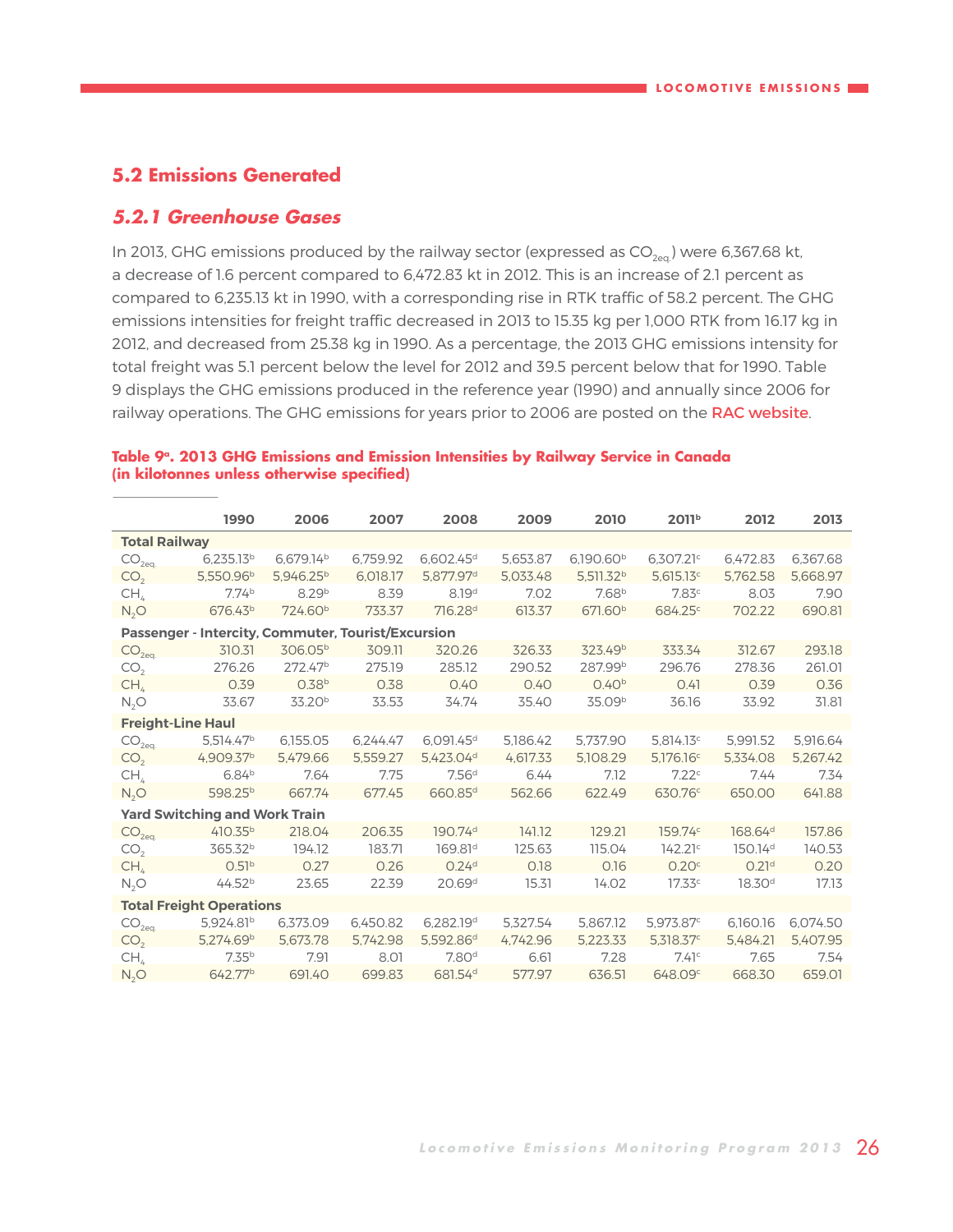|                                                                | 1990                                                                        | 2006  | 2007  | 2008               | 2009  | 2010  | 2011 <sup>b</sup> | 2012  | 2013  |  |
|----------------------------------------------------------------|-----------------------------------------------------------------------------|-------|-------|--------------------|-------|-------|-------------------|-------|-------|--|
|                                                                | Emissions Intensity - Total Freight (kg/1,000 RTK)                          |       |       |                    |       |       |                   |       |       |  |
| CO <sub>2eq</sub>                                              | 25.38 <sup>b</sup>                                                          | 17.91 | 17.84 | 18.14 <sup>d</sup> | 17.30 | 16.80 | 16.61c            | 16.17 | 15.35 |  |
| CO <sub>2</sub>                                                | 22.59 <sup>b</sup>                                                          | 15.95 | 15.88 | 16.14 <sup>d</sup> | 15.41 | 14.96 | 14.79c            | 14.40 | 13.66 |  |
| CH <sub>c</sub>                                                | 0.03 <sup>b</sup>                                                           | 0.02  | 0.02  | 0.02 <sup>d</sup>  | 0.02  | 0.02  | 0.02 <sup>c</sup> | 0.02  | 0.02  |  |
| N <sub>2</sub> O                                               | 2.75 <sup>b</sup>                                                           | 1.94  | 1.94  | 1.97 <sup>d</sup>  | 1.88  | 1.82  | 1.80c             | 1.75  | 1.66  |  |
| Emissions Intensity - Class I Freight Line-Haul (kg/l,000 RTK) |                                                                             |       |       |                    |       |       |                   |       |       |  |
| CO <sub>2ea</sub>                                              | $n/a^*$                                                                     | 17.48 | 17.40 | 17.69              | 17.02 | 16.51 | 16.24c            | 15.88 | 15.03 |  |
|                                                                | <b>Emissions Intensity - Regional and Short Line Freight (kg/1,000 RTK)</b> |       |       |                    |       |       |                   |       |       |  |
| CO <sub>2ea</sub>                                              | $n/a^*$                                                                     | 14.84 | 15.29 | 15.92 <sup>d</sup> | 14.27 | 15.28 | 14.95             | 13.51 | 13.65 |  |
|                                                                | <b>Emissions Intensity – Intercity Passenger (kg/Passenger-km)</b>          |       |       |                    |       |       |                   |       |       |  |
| CO <sub>2ea</sub>                                              | $n/a^*$                                                                     | 0.13  | 0.13  | 0.12               | 0.13  | 0.12  | 0.12              | O.11  | 0.10  |  |
|                                                                | <b>Emissions Intensity - Commuter Rail (kg/Passenger)</b>                   |       |       |                    |       |       |                   |       |       |  |
| CO <sub>2eq</sub><br>$*n/n = indicate not available$           | $n/a^*$                                                                     | 1.71  | 1.71  | 1.71 <sup>d</sup>  | 1.96  | 2.07  | 2.20              | 2.17  | 2.09  |  |

### <span id="page-26-0"></span>**Table 9a. 2013 GHG Emissions and Emission Intensities by Railway Service in Canada (in kilotonnes unless otherwise specified) (continued)**

 $^{\ast}$ n/a = indicates not availabl $^{\ast}$ 

 $\frac{1}{2}$  ,  $\frac{1}{2}$  ,  $\frac{1}{2}$  ,  $\frac{1}{2}$  ,  $\frac{1}{2}$  ,  $\frac{1}{2}$  ,  $\frac{1}{2}$  ,  $\frac{1}{2}$  ,  $\frac{1}{2}$  ,  $\frac{1}{2}$ 

a The 2013 values in the table have been calculated, and historical values revised, based on the new emission factors and global warming potentials.

b Indicates values revised in 2013 LEM report based on review of historical consumption data

c The 2011 freight emissions and emission factors were revised after a review of fuel consumption data by RAC members

d A revision of operational data led to changes for some short lines and commuter members.

The 2011–2015 MOU sets out targets to be achieved by 2015. In relation to the 2015 targets, Table 10 shows the GHG emissions intensity levels for Class I freight, Intercity passenger, and Regional and Short Lines for 2013.

### **Table 10<sup>a</sup>. GHG Emissions Intensities by Category of Operation**

| <b>Railway Operation</b>                           | <b>Units</b>                       | 2010  | 2011          | 2012  | 2013  | <b>MOU 2015 Target</b> |
|----------------------------------------------------|------------------------------------|-------|---------------|-------|-------|------------------------|
| Class I Freight                                    | kg CO <sub>2eq</sub> /1,000 RTK    | 16.51 | $16.24^{b}$   | 15.88 | 15.03 | 15.52                  |
| <b>Intercity Passenger</b>                         | kg $CO_{2\text{eq}}$ /passenger-km |       | $0.12$ $0.12$ | 0.11  | -0.10 | 0.12                   |
| Regional and Short Lines $kg CO_{2eq} / 1,000$ RTK |                                    | 15.28 | 14.95         | 13.51 | 13.65 | 14.82                  |

a All values above, including the 2015 targets, have been calculated based on the new emission factors and global warming potentials. Historical values have been updated from previous reports.

b The 2011 emission factor was revised after a review of fuel consumption data by RAC members.

In 2013, the Class I freight railways were able to re-match locomotive power with the increase in freight traffic, resulting in a decrease of 5.3 percent in GHG emission intensity from 2012.

Intercity Passenger operations successfully matched locomotive power with fluctuating traffic levels, reducing their GHG intensity by 8.4 percent compared to 2012. As previously stated, commuter railways do not have a target under the MOU.

Regional and Short Lines were not able to re-match locomotive power with freight traffic as successfully in 2013, resulting in a 1.0 percent increase in the GHG intensity relative to 2012.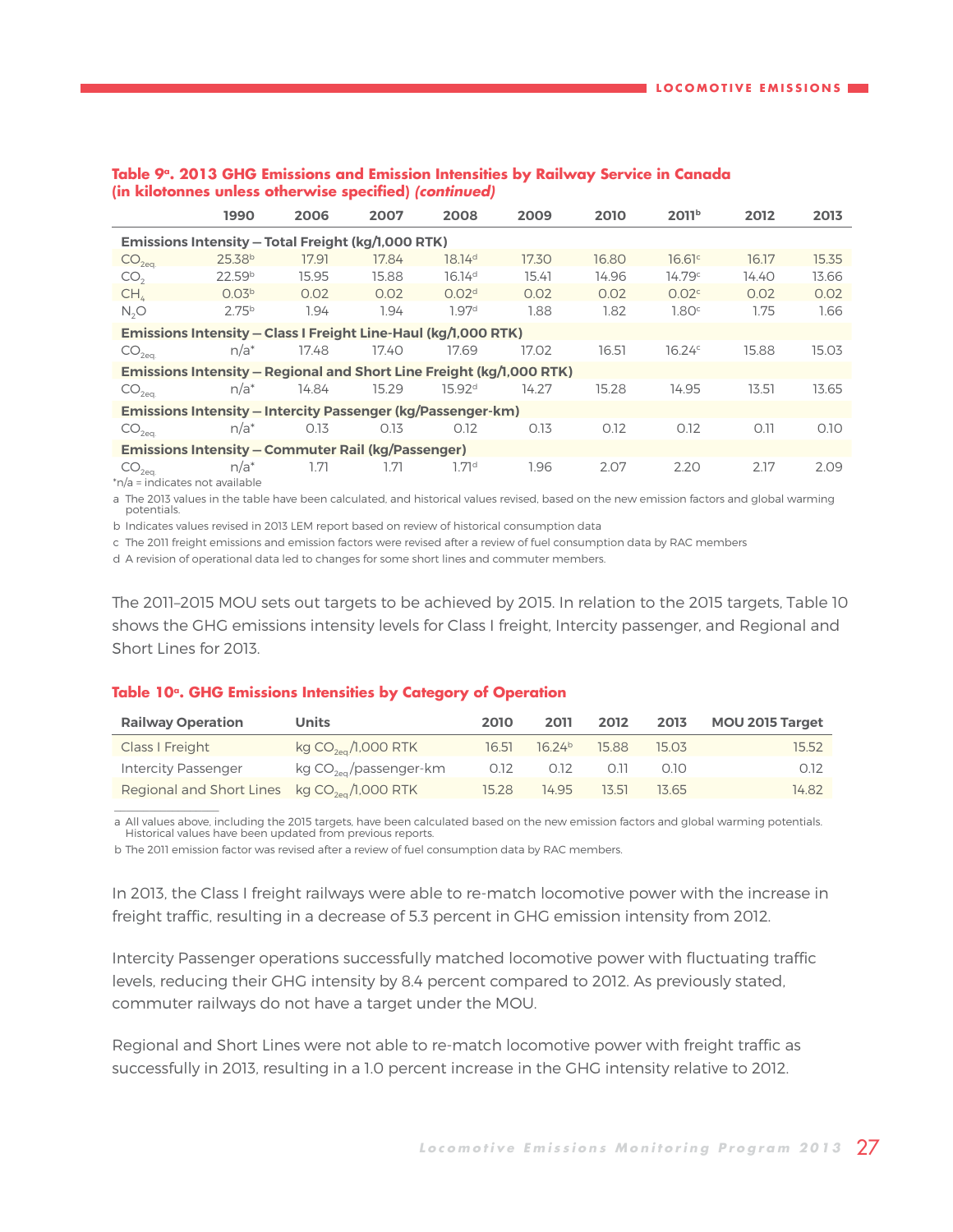### <span id="page-27-0"></span>**5.2.2 Criteria Air Contaminants**

Table 11 displays the CAC emissions produced annually by locomotives in operation in Canada for the reference year (1990) and annually from 2006 to 2013. The values present are for both absolute amounts and intensities per productivity unit. The emissions and intensities for years previous to 2006 are available on the [RAC website](http://www.railcan.ca/assets/images/publications/LEM/LEM_2012/2012_LEM_Report_-_Tables_Public.xls).

The CAC of key concern for the railway sector is NO<sub>y</sub>. As shown in Table 11, the Canadian railwaygenerated NO<sub>v</sub> emissions in 2013 totalled 95.43 kt. Freight operations accounted for 94.9 percent of railway-generated  $NO<sub>x</sub>$  emissions in Canada.

The Total Freight NO<sub>y</sub> emissions intensity (i.e., the quantity of NO<sub>y</sub> emitted per unit of productivity) was 0.23 kg per 1,000 RTK in 2013. This was 7.0 percent lower than the 2012 figure (0.25 kg per 1,000 RTK) and is down from 0.52 kg per 1,000 RTK in 1990, a 56.1 percent reduction.

| <b>Operation</b>            | Year | NO <sub>x</sub>    | <b>PM</b>         | <b>CO</b>          | HC    | $SO2$ (tonnes)      |
|-----------------------------|------|--------------------|-------------------|--------------------|-------|---------------------|
| <b>Total Freight</b>        | 2013 | 86.96              | 1.98              | 13.81              | 3.91  | 48.26               |
|                             | 2012 | 89.88              | 2.13              | 13.59              | 4.18  | 126.97              |
|                             | 2011 | 91.40 <sup>a</sup> | 2.22 <sup>a</sup> | 13.52 <sup>a</sup> | 4.26a | 336.10 <sup>a</sup> |
|                             | 2010 | 93.49              | 2.34              | 13.40              | 4.52  | 403.08              |
|                             | 2009 | 86.52              | 2.25              | 12.13              | 4.24  | 310.67              |
|                             | 2008 | 103.15             | 2.78              | 14.76              | 5.51  | 487.40              |
|                             | 2007 | 109.00             | 2.97              | 15.20              | 5.76  | 1,700.23            |
|                             | 2006 | 112.83             | 3.06              | 14.22              | 5.15  | 4,273.51            |
|                             | 1990 | 130.38             | 2.91              | 12.84              | 4.81  | 4,504.32            |
| <b>Total Yard Switching</b> | 2013 | 3.59               | 0.08              | 0.38               | 0.21  | 1.29                |
|                             | 2012 | 3.86               | 0.08              | 0.41               | 0.22  | 3.68                |
|                             | 2011 | 3.68a              | 0.08 <sup>a</sup> | 0.39a              | 0.21a | 7.67a               |
|                             | 2010 | 2.98               | 0.07              | 0.31               | 0.17  | 9.08                |
|                             | 2009 | 3.24               | 0.07              | 0.34               | 0.19  | 8.45                |
|                             | 2008 | 4.39               | 0.10              | 0.46               | 0.26  | 15.21               |
|                             | 2007 | 4.77               | 0.11              | 0.50               | 0.28  | 56.18               |
|                             | 2006 | 5.04               | 0.12              | 0.53               | 0.29  | 151.38              |
|                             | 1990 | 9.49               | 0.22              | 1.00               | 0.55  | 335.18              |
| <b>Total Passenger(1)</b>   | 2013 | 4.88               | 0.10              | 0.67               | 0.19  | 2.36                |
|                             | 2012 | 5.51               | 0.12              | 0.72               | 0.22  | 6.72                |
|                             | 2011 | 5.98               | 0.13              | 0.76               | 0.24  | 19.12               |
|                             | 2010 | 5.94               | 0.12              | 0.74               | 0.24  | 22.43               |
|                             | 2009 | 6.65               | 0.14              | 0.75               | 0.25  | 19.24               |
|                             | 2008 | 6.56               | 0.14              | 0.74               | 0.25  | 25.45               |
|                             | 2007 | 7.19               | 0.15              | 0.72               | 0.27  | 83.64               |
|                             | 2006 | 7.18               | 0.16              | 0.71               | 0.27  | 210.90              |
|                             | 1990 | 7.35               | 0.16              | 0.72               | 0.27  | 253.80              |

### **Table 11. Locomotive CAC Emissions in kilotonnes, unless otherwise noted**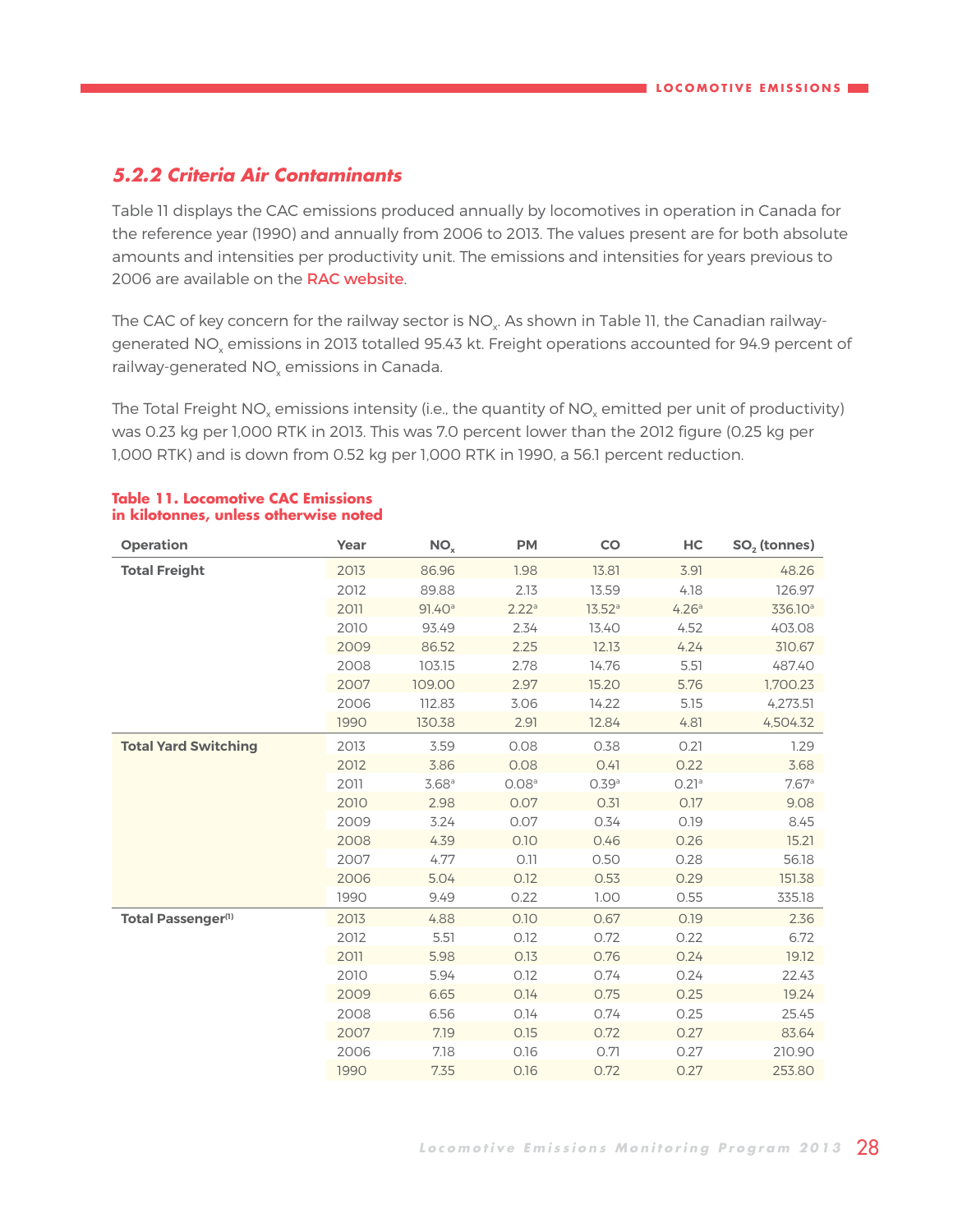| <b>Operation</b>                   | Year | NO <sub>x</sub>     | <b>PM</b> | CO     | HC    | $SO2$ (tonnes)      |
|------------------------------------|------|---------------------|-----------|--------|-------|---------------------|
| <b>Total Freight Operations(2)</b> | 2013 | 90.55               | 2.06      | 14.19  | 4.12  | 49.55               |
|                                    | 2012 | 93.71               | 2.22      | 14.00  | 4.40  | 130.57              |
|                                    | 2011 | 95.08 <sup>a</sup>  | 2.30a     | 13.91a | 4.47a | 343.78 <sup>a</sup> |
|                                    | 2010 | 96.47               | 2.40      | 13.27  | 4.69  | 412.15              |
|                                    | 2009 | 89.76               | 2.32      | 12.47  | 4.43  | 315.85              |
|                                    | 2008 | 107.54              | 2.88      | 15.22  | 5.77  | 502.60              |
|                                    | 2007 | 113.78              | 3.08      | 15.70  | 6.03  | 1,756.41            |
|                                    | 2006 | 117.88              | 3.18      | 14.75  | 5.44  | 4.424.89            |
|                                    | 1990 | 139.87              | 3.13      | 13.84  | 5.36  | 4,839.50            |
| <b>Total Railway Operations(3)</b> | 2013 | 95.43               | 2.16      | 14.86  | 4.31  | 51.91               |
|                                    | 2012 | 99.22               | 2.33      | 14.71  | 4.62  | 137.28              |
|                                    | 2011 | 101.06 <sup>a</sup> | 2.43a     | 14.67a | 4.71a | 363.16 <sup>a</sup> |
|                                    | 2010 | 102.41              | 2.53      | 14.46  | 4.92  | 434.58              |
|                                    | 2009 | 96.41               | 2.46      | 13.22  | 4.68  | 338.36              |
|                                    | 2008 | 114.10              | 3.01      | 15.96  | 6.02  | 528.05              |
|                                    | 2007 | 120.96              | 3.23      | 16.41  | 6.30  | 1,840.05            |
|                                    | 2006 | 125.06              | 3.34      | 15.46  | 5.71  | 4,635.79            |
|                                    | 1990 | 147.21              | 3.30      | 14.56  | 5.64  | 5,093.30            |
| <b>Total Freight</b>               | 2013 | 0.23                | 0.01      | 0.04   | 0.01  | 0.00                |
| <b>Emissions Intensity</b>         | 2012 | 0.25                | 0.01      | 0.04   | 0.01  | 0.00                |
| (kg/1000 RTK)                      | 2011 | 0.26a               | 0.01a     | 0.04a  | 0.01a | 0.00a               |
|                                    | 2010 | 0.28                | 0.01      | 0.04   | 0.01  | 0.00                |
|                                    | 2009 | 0.29                | 0.01      | 0.04   | 0.01  | 0.00                |
|                                    | 2008 | 0.31                | 0.01      | 0.04   | 0.02  | 0.00                |
|                                    | 2007 | 0.31                | 0.01      | 0.04   | 0.02  | 0.00                |
|                                    | 2006 | 0.33                | 0.01      | 0.04   | 0.02  | 0.01                |
|                                    | 1990 | 0.52                | 0.01      | 0.05   | 0.02  | 0.02                |

### **Table 11. Locomotive CAC Emissions in kilotonnes, unless otherwise noted (continued)**

(1) Passenger data does not take into account Amtrak due to the definition of active locomotive fleet used to calculate CAC emissions.

(2) Freight Operations = Freight + Yard Switching

 $\frac{1}{2}$  ,  $\frac{1}{2}$  ,  $\frac{1}{2}$  ,  $\frac{1}{2}$  ,  $\frac{1}{2}$  ,  $\frac{1}{2}$  ,  $\frac{1}{2}$  ,  $\frac{1}{2}$  ,  $\frac{1}{2}$  ,  $\frac{1}{2}$ 

(3) Total Railway Operations = Freight + Yard Switching + Passenger

a 2011 freight CAC emissions and emission intensity were revised after a review of fuel consumption data by RAC members.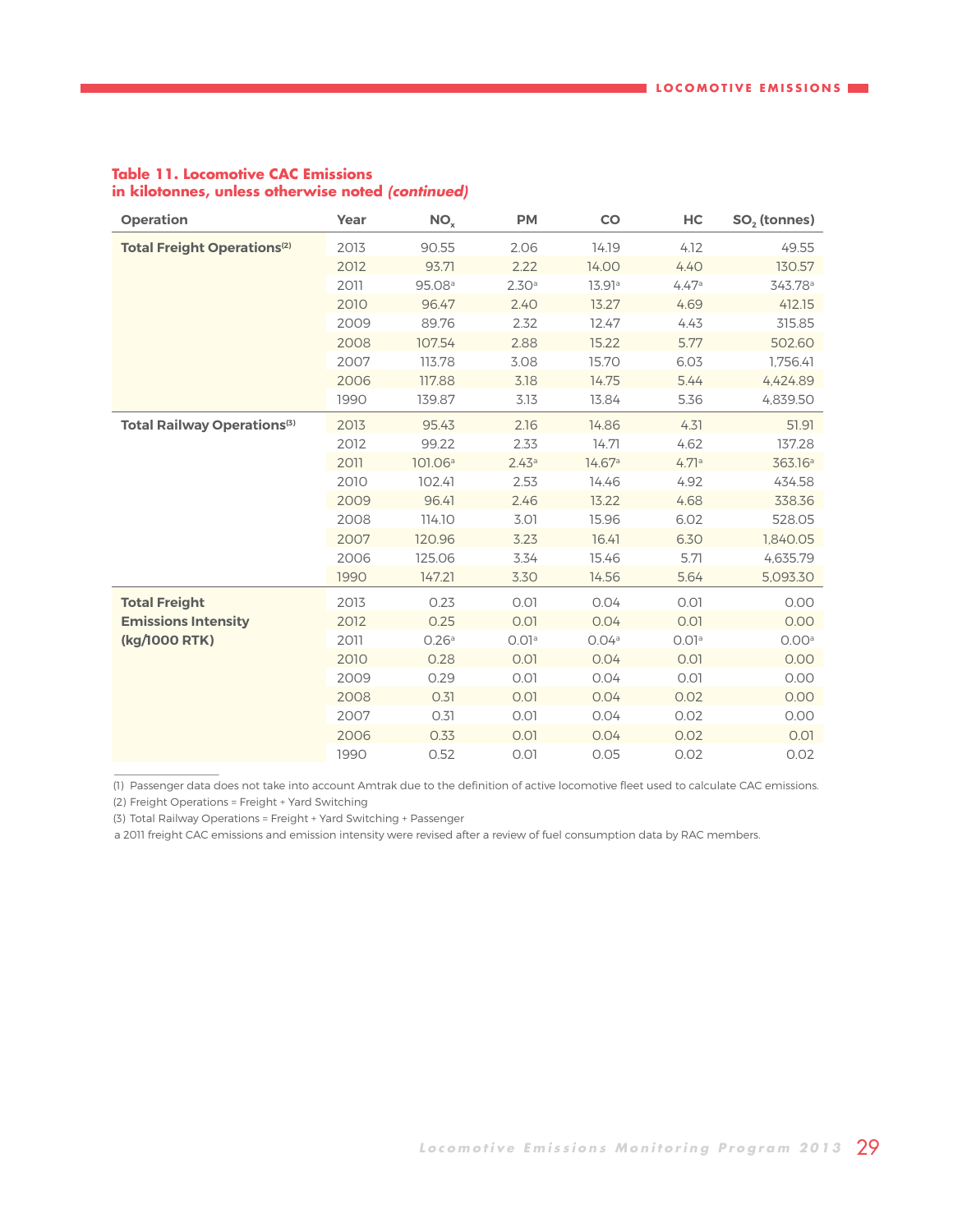## <span id="page-29-0"></span>**6 Tropospheric Ozone Management Areas**

### **6.1 Data Derivation**

The TOMA relate to air quality for the Lower Fraser Valley in British Columbia, the Windsor-Québec City Corridor, and the Saint John area in New Brunswick:

**TOMA No. 1:** The Lower Fraser Valley in British Columbia represents a 16,800-km<sup>2</sup> area in the southwestern corner of the province averaging 80 km in width and extending 200 km up the Fraser River Valley from the mouth of the river in the Strait of Georgia to Boothroyd, British Columbia. Its southern boundary is the Canada/United States (US) international boundary, and it includes the Greater Vancouver Regional District.

**TOMA No. 2:** The Windsor-Québec City Corridor in Ontario and Québec represents a 157,000-km<sup>2</sup> area consisting of a strip of land 1,100 km long and averaging 140 km in width stretching from the City of Windsor (adjacent to Detroit in the US) in Ontario to Québec City. The Windsor-Québec City Corridor TOMA is located along the north shore of the Great Lakes and the St. Lawrence River in Ontario and straddles the St. Lawrence River from the Ontario/Québec border to Québec City. It includes the urban centres of Windsor, London, Hamilton, Toronto, Ottawa, Montréal, Trois-Rivières, and Québec City.

**TOMA No. 3:** The Saint John TOMA is represented by the two counties in southern New Brunswick— Saint John County and Kings County. The area covers 4,944.67 km<sup>2</sup>.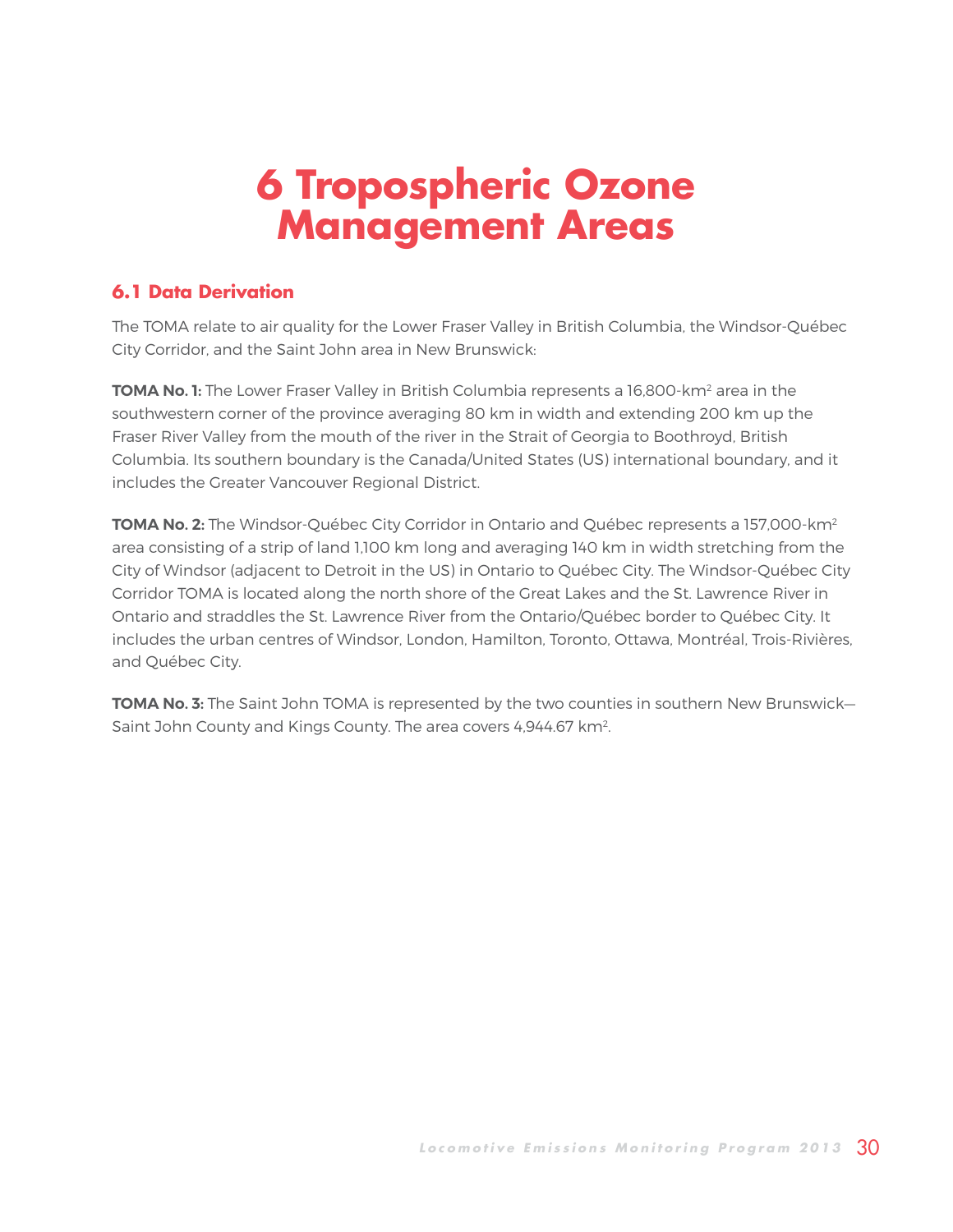### <span id="page-30-0"></span>**Fuel Consumption and Emissions**

The fuel consumption in each TOMA region is derived from the total traffic in the area as provided by the railways. Table 12 shows the fuel consumption and the GHG emissions in the TOMA regions as a percentage of the total fuel consumption for all rail operations in Canada. Table 13 shows NO<sub>x</sub> emissions in the TOMA regions as a percentage of the total NO<sub>x</sub> emissions for all rail operations.

### **Table 12. TOMA Percentages of Total Fuel Consumption and GHG Emissions**

|                              | 1999      | 2006 | 2007 | 2008 | 2009 | 2010 | 2011 | 2012 | 2013 |
|------------------------------|-----------|------|------|------|------|------|------|------|------|
| Lower Fraser Valley, B.C.    | 4.2       | 28   | 3.0  | 2.8  | 3.0  | 3.1  | 3.0  | 28   | 29   |
| Windsor-Québec City Corridor | 17.1      | 16.8 | 17.4 | 17.1 | 15.7 | 15.3 | 14.8 | 14.2 | 14.1 |
| Saint John, N.B.             | $\bigcap$ |      | 0.2  | 0.2  | 0.2  | 0.2  | 02   | 0.2  |      |

### Table 13. TOMA Percentages of Total NO<sub>x</sub> Emissions\*

 $\frac{1}{2}$  ,  $\frac{1}{2}$  ,  $\frac{1}{2}$  ,  $\frac{1}{2}$  ,  $\frac{1}{2}$  ,  $\frac{1}{2}$  ,  $\frac{1}{2}$  ,  $\frac{1}{2}$  ,  $\frac{1}{2}$  ,  $\frac{1}{2}$ 

|                              | 1999           | 2006 | 2007 | 2008 | 2009 | 2010             | 2011           | 2012 | 2013 |
|------------------------------|----------------|------|------|------|------|------------------|----------------|------|------|
| Lower Fraser Valley, B.C.    | 4.4            | 28   | 2.9  | 2.8  | 2.9  | -3.1             | 3.O            | 3.1  | 79   |
| Windsor-Québec City Corridor | 17.8           | 17.4 | 16.6 | 16.8 | 15.1 | 15.3             | 14.8           | 15.7 | 14.1 |
| Saint John, N.B.             | O <sub>1</sub> |      | 02   | 0.2  | 0.2  | 0.2 <sub>2</sub> | O <sub>2</sub> | 03.  |      |

\* 2009–2013 values are the only values that were updated using the revised CAC EFs implemented in the 2009 LEM Report due to the CAC emission factor review as referenced in Section 5.1.

The CAC and GHG emission factors and emissions for the TOMA regions were calculated based on the total fuel usage for each region. The CAC emission factors reflect a weighted average of the Freight, Switch, and Passenger EFs presented in Section 5.1, and Passenger and Freight fuel usage. Since the Freight fuel usage includes both the Freight Train fuel usage and the Switching fuel usage, the percentage of fuel allocated for these TOMA regions to Switching was based on the percentage of fuel used Canada-wide. The emissions for each CAC were then calculated by multiplying the EFs by the fuel usage for each TOMA region.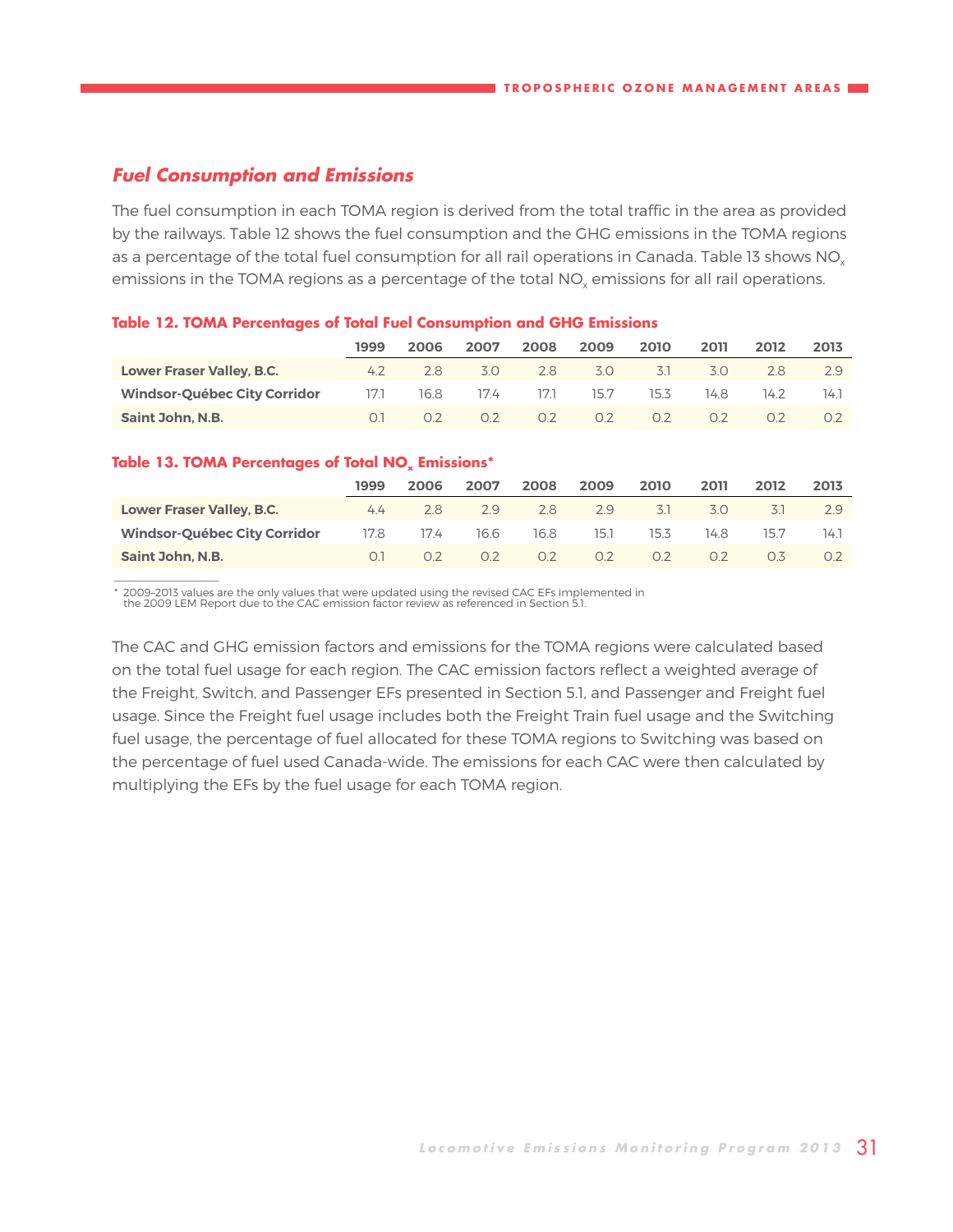### <span id="page-31-0"></span>**6.2 Seasonal Data**

 $\frac{1}{2}$  ,  $\frac{1}{2}$  ,  $\frac{1}{2}$  ,  $\frac{1}{2}$  ,  $\frac{1}{2}$  ,  $\frac{1}{2}$  ,  $\frac{1}{2}$  ,  $\frac{1}{2}$  ,  $\frac{1}{2}$  ,  $\frac{1}{2}$ 

The emissions in each TOMA have been split according to two seasonal periods:

- Winter (seven months) January to April and October to December, inclusively; and
- Summer (five months) May to September, inclusively

The division of traffic in the TOMA region in the seasonal periods was taken as equivalent to that on the whole system for each railway. The fuel consumption in each of the TOMA was divided by the proportion derived for the traffic on each railway. The 2013 traffic, fuel consumption, and emissions data in the seasonal periods for each railway are summarized in Tables 14 to 16.

#### **Table 14. TOMA No. 1 Lower Fraser Valley, B.C. Traffic, Fuel and Emissions Data**

|                                                | <b>Total 100%</b> | <b>Seasonal Split</b><br>Winter 58% | Summer 42% |
|------------------------------------------------|-------------------|-------------------------------------|------------|
| <b>TRAFFIC</b>                                 |                   | <b>Million GTK</b>                  |            |
| <b>CN</b>                                      | 8.829             | 5.121                               | 3.708      |
| CP                                             | 11.987            | 6.953                               | 5.035      |
| Southern Rail of BC                            | 308               | 178                                 | 129        |
| <b>TOTAL FREIGHT TRAFFIC</b>                   | 21,124            | 12,252                              | 8,872      |
| <b>FUEL CONSUMPTION</b>                        |                   | <b>Million Litres</b>               |            |
| <b>Freight operations</b>                      |                   |                                     |            |
| Freight Fuel Rate (L/1,000 GTK) = $2.71^{(1)}$ |                   |                                     |            |
| <b>Total Freight Fuel Consumption</b>          | 57.14             | 33.14                               | 24.00      |
| <b>Passenger Fuel Consumption</b>              |                   |                                     |            |
| VIA Rail Canada                                | 0.40              | 0.23                                | 0.17       |
| <b>Great Canadian Railtours</b>                | 2.05              | 1.19                                | 0.86       |
| <b>West Coast Express</b>                      | 1.30              | 0.75                                | 0.54       |
| <b>Total Passenger Fuel Consumption</b>        | 3.74              | 2.17                                | 1.57       |
| <b>TOTAL RAIL FUEL CONSUMPTION</b>             | 60.89             | 35.31                               | 25.57      |
| <b>EMISSIONS</b>                               |                   | <b>Kilotonnes/Year</b>              |            |
| <b>Emission Factors (g/L)(2)</b>               |                   |                                     |            |
| $NO_{x}$ : 45.31                               | 2.76              | 1.60                                | 1.16       |
| PM: 1.03                                       | 0.06              | 0.04                                | 0.03       |
| CO: 7.06                                       | 0.43              | 0.25                                | 0.18       |
| HC: 2.05                                       | 0.12              | 0.07                                | 0.05       |
| $SO_2$ : 0.02                                  | 0.00              | 0.00                                | 0.00       |
| $CO2: 2,690.00^{(3)}$                          | 163.79            | 95.00                               | 68.79      |
| $CH_4$ : 3.75 <sup>(3)</sup>                   | 0.23              | 0.13                                | 0.10       |
| N <sub>2</sub> O: 327.8 <sup>(3)</sup>         | 19.96             | 11.58                               | 8.38       |
| $CO2ea: 3,021.55(3)$                           | 183.97            | 106.70                              | 77.27      |

(1) Freight fuel rate has been calculated by dividing the total Canadian freight fuel usage (see Table 3) by the total Canadian freight GTK (see Table 1).

(2) The emission factor used in the emissions calculations is a weighted average of the overall Freight, Switching, and Passenger emissions factor based on the quantity of Freight and Passenger fuel used.

(3) The emission factors for each GHG include their respective global warming potential factor.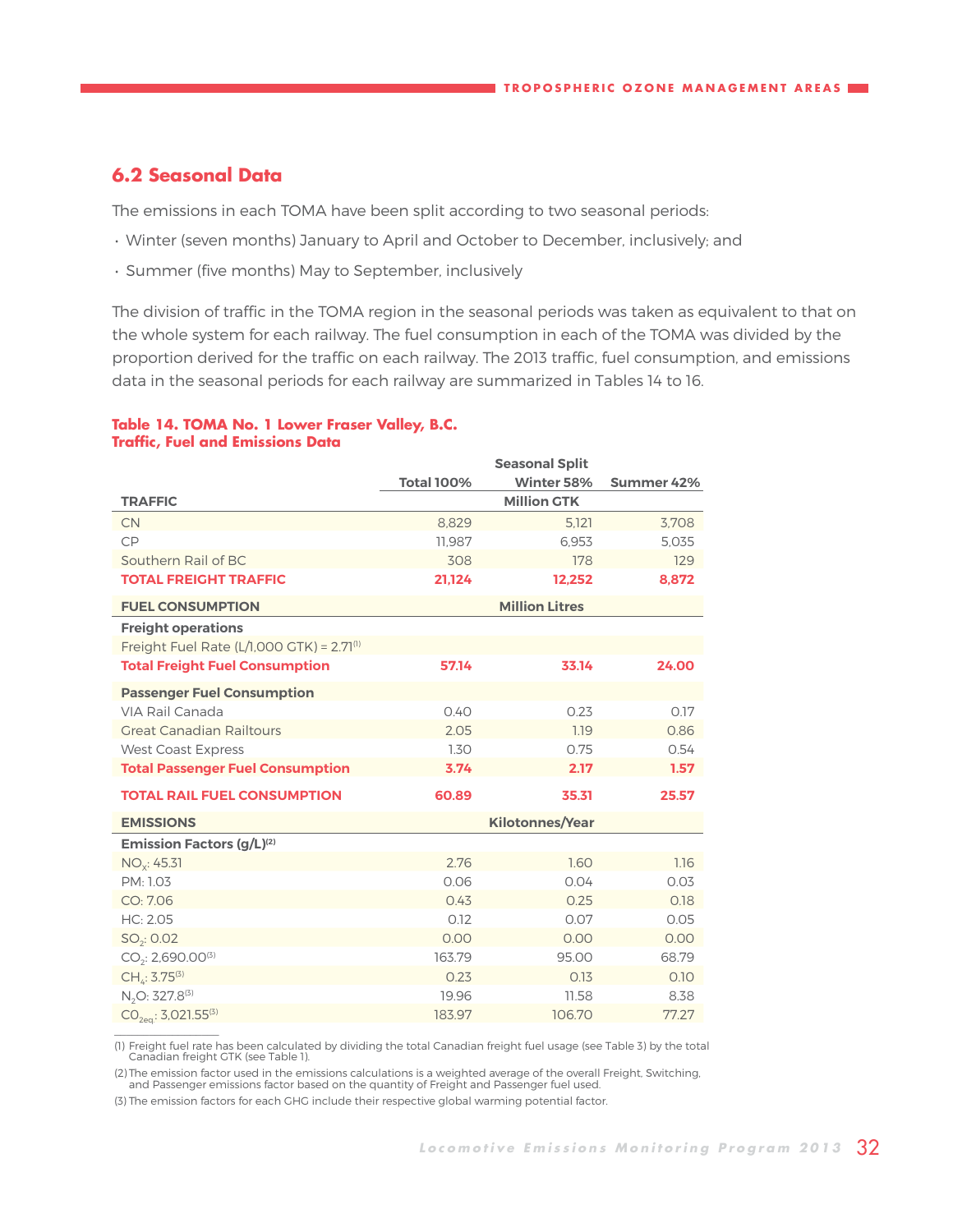|                                                |                   | <b>Seasonal Split</b>  |                |
|------------------------------------------------|-------------------|------------------------|----------------|
|                                                | <b>Total 100%</b> | Winter 58%             | Summer 42%     |
| <b>TRAFFIC</b>                                 |                   | <b>Million GTK</b>     |                |
| <b>CN</b>                                      | 51,242            | 29,720                 | 21,522         |
| CP                                             | 28,056            | 16,272                 | 11,783         |
| <b>Essex Terminals</b>                         | 37                | 21                     | 15             |
| Goderich & Exeter                              | 400               | 232                    | 168            |
| Norfolk Southern                               | $\overline{2}$    | ı                      | $\overline{1}$ |
| Ottawa Valley Railway <sup>(1)</sup>           | $\circ$           | $\circ$                | 0              |
| Québec Gatineau                                | 863               | 500                    | 362            |
| Southern Ontario                               | 229               | 133                    | 96             |
| St-Lawrence & Atlantic (Canada)                | 322               | 187                    | 135            |
| <b>TOTAL FREIGHT TRAFFIC</b>                   | 81,151            | 47,067                 | 34,083         |
| <b>FUEL CONSUMPTION</b>                        |                   | <b>Million Litres</b>  |                |
| <b>Freight operations</b>                      |                   |                        |                |
| Freight Fuel Rate (L/1,000 GTK) = $2.71^{(2)}$ |                   |                        |                |
| <b>Total Freight Fuel Consumption</b>          | 219.53            | 127.32                 | 92.20          |
| <b>Passenger Fuel Consumption</b>              |                   |                        |                |
| VIA Rail Canada                                | 30.59             | 17.74                  | 12.85          |
| <b>Commuter Rail</b>                           | 47.32             | 27.44                  | 19.87          |
| <b>Total Passenger Fuel Consumption</b>        | 77.91             | 45.19                  | 32.72          |
| <b>TOTAL RAIL FUEL CONSUMPTION</b>             | 297.43            | 172.51                 | 124.92         |
| <b>EMISSIONS</b>                               |                   | <b>Kilotonnes/Year</b> |                |
| <b>Emission Factors (g/L)(3)</b>               |                   |                        |                |
| $NO_{x}$ : 45.31                               | 13.48             | 7.82                   | 5.66           |
| PM: 1.03                                       | 0.31              | 0.18                   | 0.13           |
| CO: 7.06                                       | 2.10              | 1.22                   | 0.88           |
| HC: 2.05                                       | 0.61              | 0.35                   | 0.26           |
| $SO_2$ : 0.02                                  | 0.01              | 0.00                   | 0.00           |
| $CO2: 2,690.00(4)$                             | 800.10            | 464.06                 | 336.04         |
| $CH_4$ : 3.75 <sup>(4)</sup>                   | 1.12              | 0.65                   | 0.47           |
| N <sub>2</sub> O: 327.80 <sup>(4)</sup>        | 97.50             | 56.55                  | 40.95          |
| $CO_{2.01}$ : 3,021.55 <sup>(4)</sup>          | 898.71            | 521.25                 | 377.46         |

### <span id="page-32-0"></span>**Table 15. TOMA No. 2 Windsor-Québec City Corridor Traffic, Fuel and Emissions Data**

(1) Ottawa Valley Railway data are included in CP data.

 $\frac{1}{2}$  ,  $\frac{1}{2}$  ,  $\frac{1}{2}$  ,  $\frac{1}{2}$  ,  $\frac{1}{2}$  ,  $\frac{1}{2}$  ,  $\frac{1}{2}$  ,  $\frac{1}{2}$  ,  $\frac{1}{2}$  ,  $\frac{1}{2}$ 

(2) Freight fuel rate has been calculated by dividing the total Canadian freight fuel usage (see Table 3) by the total Canadian freight GTK (see Table 1).

(3) The emission factor used in the emissions calculations is a weighted average of the overall Freight, Switching, and Passenger emissions factor based on the quantity of Freight and Passenger fuel used.

(4) The emission factors for each GHG include their respective global warming potential factor.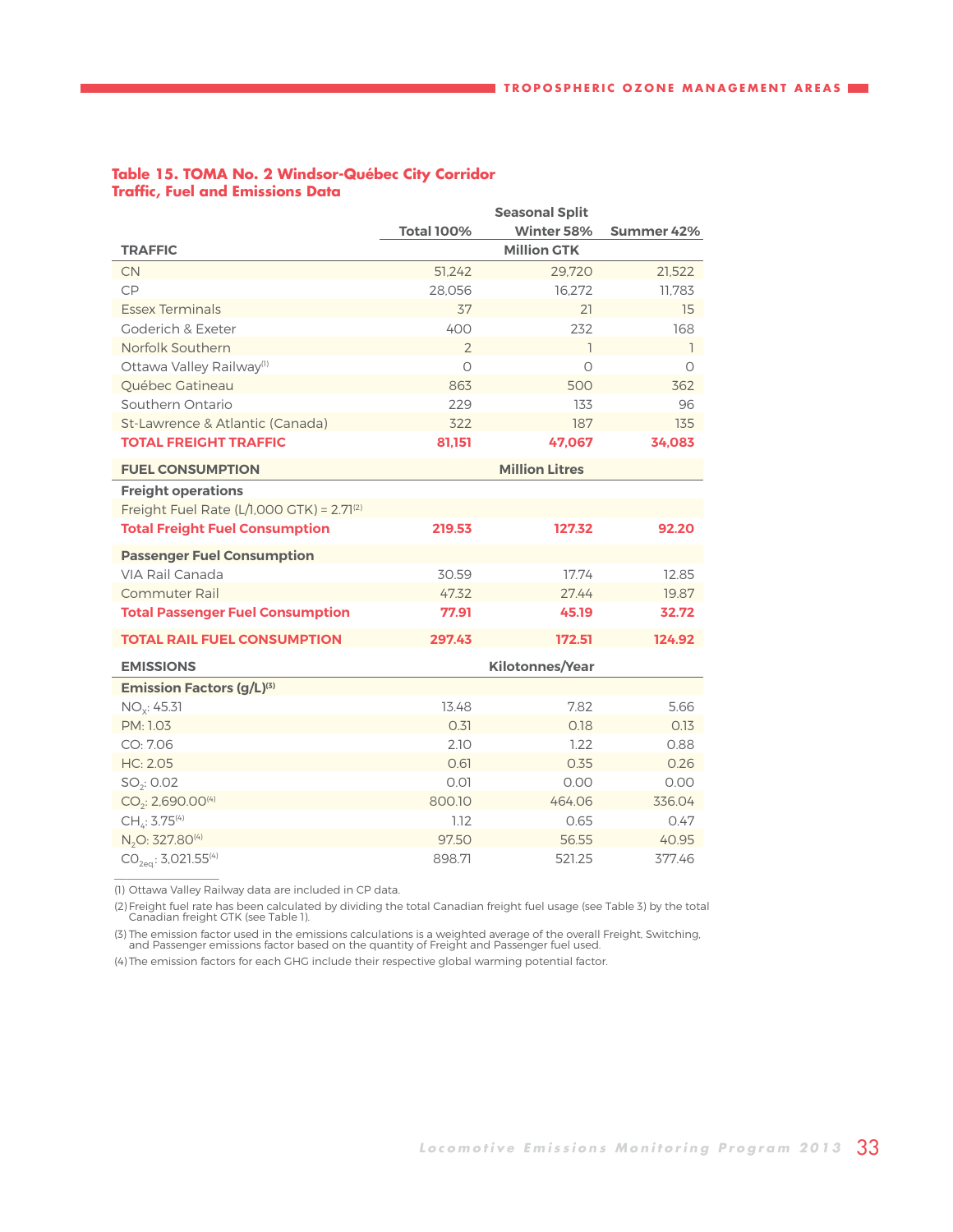|                                                | <b>Seasonal Split</b> |                        |            |  |  |
|------------------------------------------------|-----------------------|------------------------|------------|--|--|
|                                                | <b>Total 100%</b>     | Winter 58%             | Summer 42% |  |  |
| <b>TRAFFIC</b>                                 |                       | <b>Million GTK</b>     |            |  |  |
| <b>CN</b>                                      | 963                   | 559                    | 404        |  |  |
| New Brunswick Southern Railway                 | 745                   | 432                    | 313        |  |  |
| <b>Total Freight Traffic</b>                   | 1.708                 | 991                    | 717        |  |  |
| <b>FUEL CONSUMPTION</b>                        |                       | <b>Million Litres</b>  |            |  |  |
| <b>Freight Operations</b>                      |                       |                        |            |  |  |
| Freight Fuel Rate (L/1,000 GTK) = $2.71^{(1)}$ |                       |                        |            |  |  |
| <b>Total Freight Fuel Consumption</b>          | 4.62                  | 2.68                   | 1.94       |  |  |
| <b>Passenger Fuel Consumption</b>              |                       |                        |            |  |  |
| <b>Total Passenger Fuel Consumption</b>        | 0.00                  | 0.00                   | 0.00       |  |  |
| <b>Total Rail Fuel Consumption</b>             | 4.62                  | 2.68                   | 1.94       |  |  |
| <b>EMISSIONS</b>                               |                       | <b>Kilotonnes/Year</b> |            |  |  |
| <b>Emission Factors (g/L)(2)</b>               |                       |                        |            |  |  |
| $NO_{x}$ : 45.31                               | 0.21                  | 0.12                   | 0.09       |  |  |
| PM: 1.03                                       | 0.00                  | 0.00                   | 0.00       |  |  |
| CO: 7.06                                       | 0.03                  | 0.02                   | 0.01       |  |  |
| HC: 2.05                                       | 0.01                  | 0.01                   | 0.00       |  |  |
| $SO_2$ : 0.02                                  | 0.00                  | 0.00                   | 0.00       |  |  |
| $CO2: 2,690.00^{(3)}$                          | 12.43                 | 7.21                   | 5.22       |  |  |
| $CH_4$ : 3.75 $(3)$                            | 0.02                  | 0.01                   | 0.01       |  |  |
| N <sub>2</sub> O: 327.80 <sup>(3)</sup>        | 1.51                  | 0.88                   | 0.64       |  |  |
| $CO_{2ea}: 3,021.55^{(3)}$                     | 13.96                 | 8.10                   | 5.86       |  |  |
|                                                |                       |                        |            |  |  |

### <span id="page-33-0"></span>**Table 16. TOMA No. 3 Saint John Area, New Brunswick Traffic, Fuel and Emissions Data**

(1) Freight fuel rate has been calculated by dividing the total Canadian freight fuel usage (see Table 3) by the total Canadian freight GTK (see Table 1).

(2) The emission factor used in the emissions calculations is a weighted average of the overall Freight, Switching, and Passenger emissions factor based on the quantity of Freight and Passenger fuel used.

(3) The emission factors for each GHG include their respective global warming potential factor.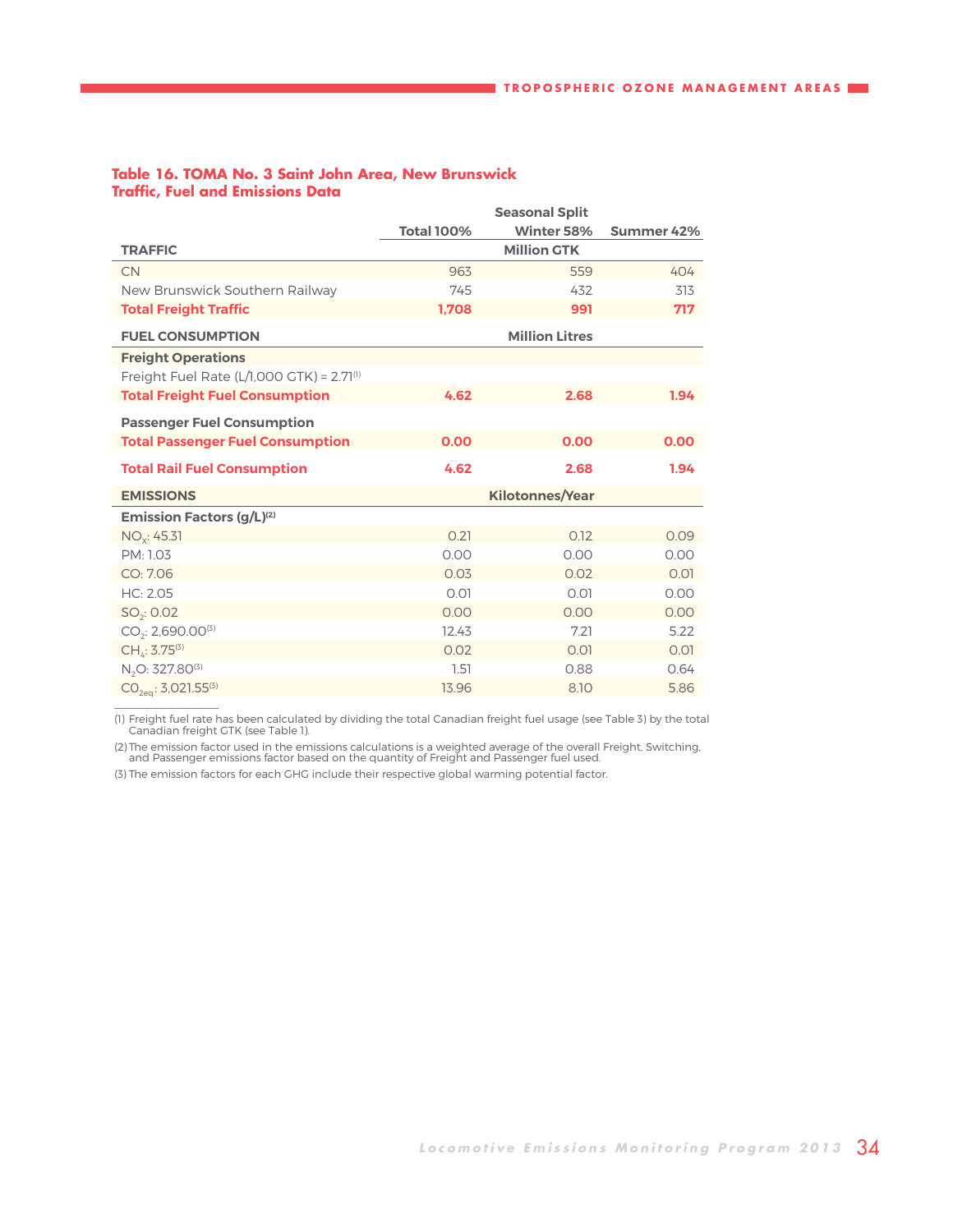# <span id="page-34-0"></span>**7 Emissions Reduction Initiatives**

There are multiple approaches for achieving the emission reduction targets outlined in the MOU, with railways and governments playing a critical role in reducing emissions and achieving expected results.

Investments in new technologies, management strategies focused on fuel economy and fluidity training, and research and development programs are effective methods for reducing emissions. The Locomotive Emissions Monitoring Program 2011–2015 Action Plan for Reducing GHG Emissions presents a roadmap for railways to reduce their emissions. It includes a comprehensive list of emerging technologies and novel management strategies to be implemented by the railway sector, as appropriate.

Below is a short summary of a few initiatives undertaken by railways and government in 2013 to reduce emissions.

### **GO Transit — Energy efficiencies**

In 2013 the railway undertook a number of initiatives to improve its fuel economy and as a result lower its emissions. This included the successful procurement of 10 Tier 3 MP40 locomotives and 10 Tier 4 MP40 locomotives for future use, as well as the conversion of all Tier 2 MP40 locomotives to Tier 4 locomotives. Moreover the railway initiated a study to explore the possibilities of electrification across its commuter rail system, and continued its efforts to develop a system to monitor and report on excessive locomotive idling.

### **CN — Fuel efficiency technologies and HPTA (Horse Power Tonnage Analyzer)**

CN maintains a longstanding commitment to reducing its emissions by investing in innovative fuel efficiency technologies such as Trip Optimizer and Wi-tronix®. Trip Optimizer works like an advanced "auto-pilot" for locomotives. It calculates the locomotive's ideal speed to minimize braking and increase fuel efficiency.

Wi-Tronix<sup>®</sup> is a real-time wireless data acquisition system that collects operational and performance data on locomotives as they operate, and distributes this information to a central location where real-time decisions and data analysis can be completed to assess a train's operations and fuel efficiency. This technology's data feeds CN's HPTA (Horse Power Tonnage Analyzer) system which works to optimize a locomotive's horsepower to tonnage ratio. For example, if a train is overpowered, the crew would receive instructions to shut down one of the units or reduce the notch at which it is operating so that it can conserve fuel and as a result produce fewer emissions.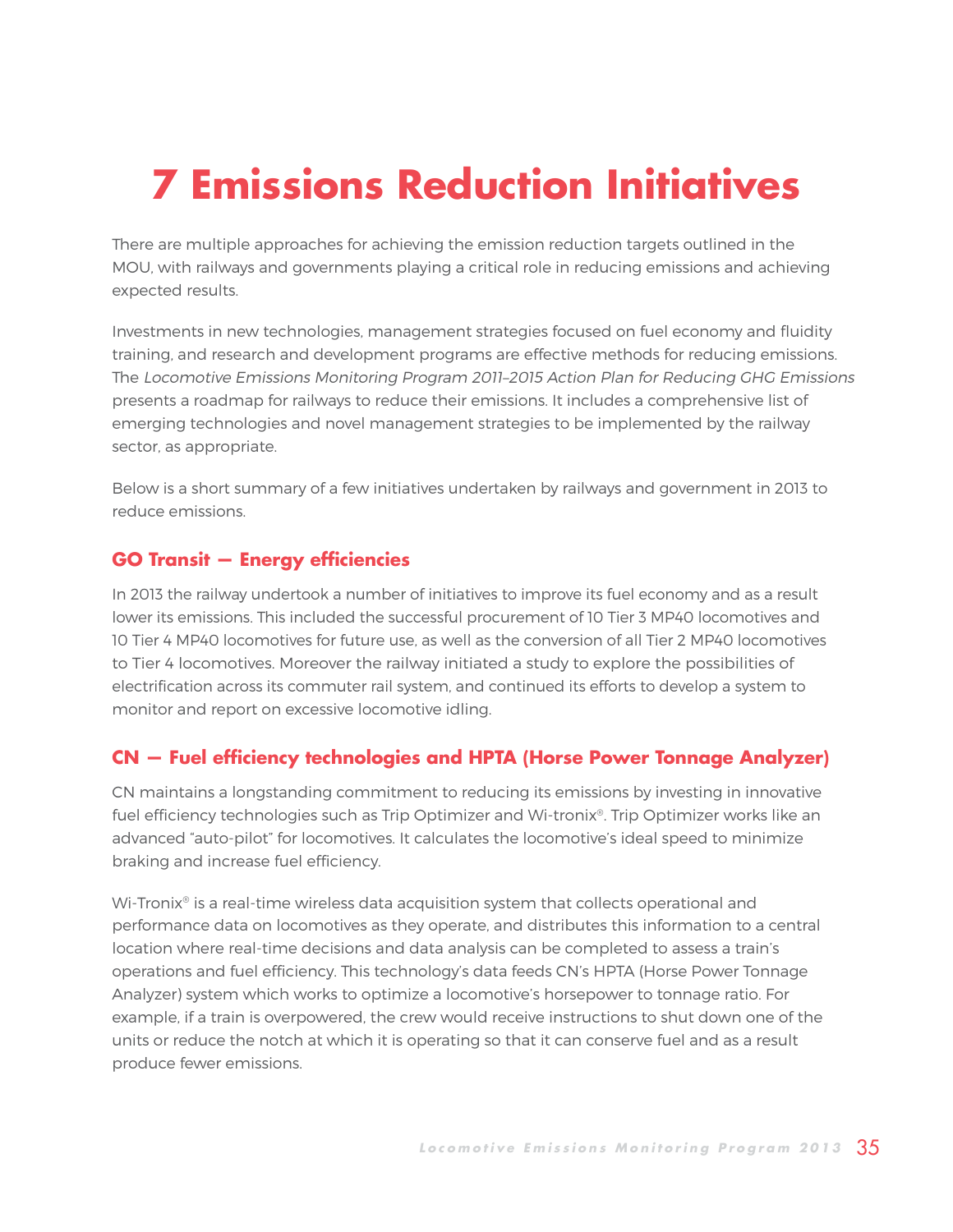By the end of 2013, CN had 240 locomotives equipped with Trip Optimizer and 1180 locomotives equipped with Wi-Tronix®.

### **CP — Energy efficiencies**

As part of its \$1.2 billion capital expenditure program for 2013, CP focused on identifying and implementing operational enhancements to improve network velocity and fuel efficiency. The company invested in longer sidings across its network, of which many were completed in the later part of the year, with additional sidings scheduled for completion in 2014. The investments enabled the railway to improve train length, weight, velocity and productivity over a long-term period, improving fuel economy by 8% over the previous year.

### **Canada-US Regulatory Cooperation Council**

In 2013, work continued under the Canada-U.S. Regulatory Cooperation Council (RCC) Locomotive Emissions Initiative — an initiative for Canada and the U.S. to work together to reduce emissions produced by locomotives. A number of stakeholders meetings were held in 2013 to discuss the path forward for this initiative. It was agreed that a Canada-U.S. voluntary Action Plan would be developed with a goal of creating a framework for actions and measures to reduce GHG emissions from the rail sector. A Steering Committee was formed, consisting of representatives from Transport Canada, the U.S. Environmental Protection Agency, the Railway Association of Canada, and the Association of American Railroads, to develop recommendations on the approach to, and content for, the voluntary Action Plan.

### **Transport Canada — Clean Rail Academic Grant Program**

Transport Canada launched the 2013–2014 Clean Rail Academic Grant Program as part of the Government of Canada's efforts to reduce rail sector emissions and support research of new and emerging technologies. The program provides grants of \$25,000 to existing academic research programs that are developing emission reduction technologies and practices for the transportation sector that could be applied to the rail industry. As part of the Clean Rail Academic Grant Program ten rail-related research and development (R&D) projects were awarded in 2013- 2014 with topics including lightweighting, alternative fuels, aerodynamics, electrical energy storage, friction reduction, operational change, and computer simulation. Other rail R&D projects funded by Transport Canada during this period included such subjects as the development of a renewable diesel fuel, lightweight biomaterials and testing of a flywheel energy storage system.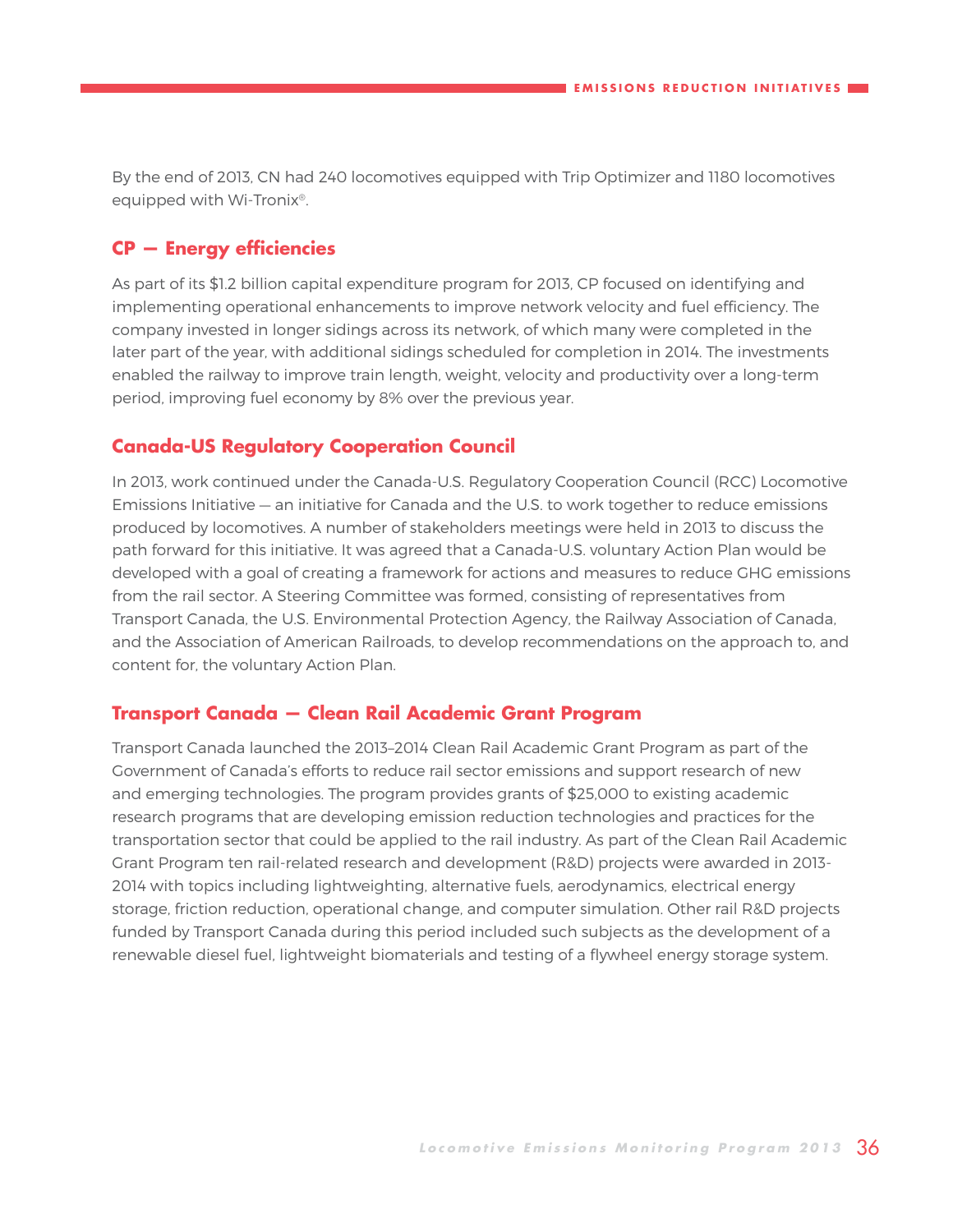# <span id="page-36-0"></span>**8 Summary and Conclusions**

The 2013 Locomotive Emissions Monitoring Report highlights that Canadian railways are well placed to meet their GHG reduction targets by 2015.

GHG emissions from all railway operations in Canada totalled 6,367.68 kt, down 1.6 percent from 6,472.83 kt in 2012. This decrease reflects improvements in fuel consumption due to better matching of available locomotive power to freight traffic and implementation of modern technologies and novel management strategies as described in the Locomotive Emissions Monitoring Program 2011—2015 Action Plan for Reducing GHG Emissions. It also notes that in absolute terms, railway-generated GHG emissions remain moderate despite increasing traffic.

For total freight operations, the GHG emissions intensity (in kg of  $CO<sub>201</sub>$  per 1,000 RTK) decreased by 5.1 percent from 16.17 in 2012 to 15.35 in 2013. Compared to 25.38 in 1990, 2013 performance is a 39.5 percent improvement. For Class I freight, the GHG emission intensity (in kg  $CO<sub>201</sub>$  per 1000 RTK) decreased by 5.3 percent from 15.88 in 2012 to 15.03 in 2013. For intercity passenger operations, the GHG emissions intensity (in kg of  $CO<sub>2ea</sub>$  per passenger kilometre) decreased by 8.4 percent from 0.11 in 2012 to 0.10 in 2013. Regional and Short Lines lowered their GHG emission intensity (in kg of  $CO<sub>2ea</sub>$  per 1,000 RTK) increased by 1.0 percent from 13.51 in 2012 to 13.65 in 2013. The CAC emissions from all railway operations decreased, with total locomotive NO<sub>y</sub> emissions decreasing to 95.43 kt in 2013 as compared to 99.22 kt in 2012. The total freight NO<sub>v</sub> emissions intensity was 0.23 kg/1,000 RTK in 2013, compared to 0.25 kg/1,000 RTK in 2012 and down from 0.52 kg/1,000 RTK in 1990.

In 2013, Canadian railways invested heavily in fleet upgrades with 10 Tier 3 high-horsepower locomotives added to the Class I Freight Line-haul fleet and 225 locomotives upgraded to Tier 0+, Tier 1+, or Tier 2+. Older and lower-horsepower locomotives continue to be retired, and in 2013, 94 medium-horsepower locomotives manufactured between 1973 and 1999 were taken out of active duty. Overall, the Canadian fleet totalled 3,063 units in 2013, of which 2,293 locomotives were subject to the USEPA emissions regulations (of which 77.1 percent achieved tier level emission standards). The number of locomotives equipped with APUs or AESS systems to minimize unnecessary idling totalled 2,179 or 71.1 percent of the in-service fleet.

Through implementation of the Locomotive Emissions Monitoring Program 2011–2015 Action Plan for Reducing GHG Emissions, Canadian railways and the Government of Canada will continue their efforts to reduce GHG emissions in the railway sector and achieve the expected outcome of the MOU.

This report meets the filing requirements for 2013.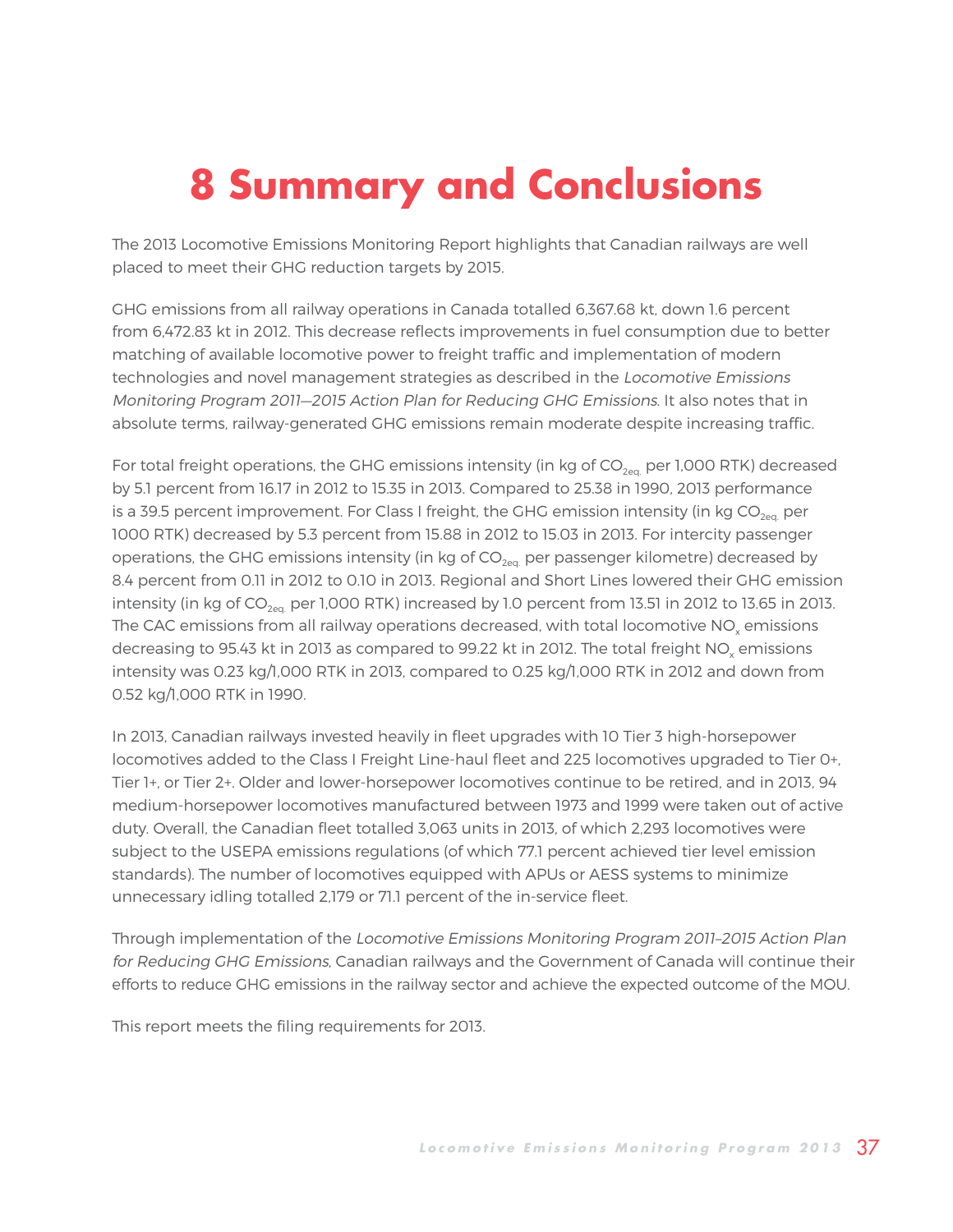### <span id="page-37-0"></span>**Appendix A RAC Member Railways Participating in the 2011–2015 MOU by Province**

### **Railway Railway Provinces of Operation**

| 6970184 Canada Ltd                        | Saskatchewan                                                                                      |
|-------------------------------------------|---------------------------------------------------------------------------------------------------|
| Agence métropolitaine de transport        | Québec                                                                                            |
| Alberta Prairie Railway Excursions        | Alberta                                                                                           |
| Amtrak                                    | British Columbia, Ontario, Québec                                                                 |
| ArcelorMittal Mines Canada                | Québec                                                                                            |
| Arnaud Railway Company                    | Québec                                                                                            |
| Barrie-Collingwood Railway                | Ontario                                                                                           |
| <b>Battle River Railway</b>               | Alberta                                                                                           |
| <b>BCR Properties</b>                     | British Columbia                                                                                  |
| Canadian Pacific                          | British Columbia, Alberta, Saskatchewan,<br>Manitoba, Ontario, Québec                             |
| Cape Breton & Central Nova Scotia Railway | Nova Scotia                                                                                       |
| Capital Railway                           | Ontario                                                                                           |
| Carlton Trail Railway                     | Saskatchewan                                                                                      |
| Central Manitoba Railway Inc.             | Manitoba                                                                                          |
| Charlevoix Railway Company Inc.           | Québec                                                                                            |
| <b>CN</b>                                 | British Columbia, Alberta, Saskatchewan, Manitoba,<br>Ontario, Québec, New Brunswick, Nova Scotia |
| CSX Transportation Inc.                   | Ontario, Québec                                                                                   |
| Eastern Maine Railway Company             | (Maine)                                                                                           |
| <b>Essex Terminal Railway Company</b>     | Ontario                                                                                           |
| Goderich-Exeter Railway Company Ltd.      | Ontario                                                                                           |
| Great Canadian Railtour Company Ltd.      | <b>British Columbia</b>                                                                           |
| Great Sandhills Railway Ltd.              | Saskatchewan                                                                                      |
| Great Western Railway Ltd.                | Saskatchewan                                                                                      |
| Hudson Bay Railway                        | Manitoba                                                                                          |
| Huron Central Railway Inc.                | Ontario                                                                                           |
| Keewatin Railway Company                  | Manitoba                                                                                          |
| Kettle Falls International Railway, LLC   | <b>British Columbia</b>                                                                           |
| Labrador Iron Mines                       | Newfoundland and Labrador                                                                         |
| Metrolinx                                 | Ontario                                                                                           |
|                                           |                                                                                                   |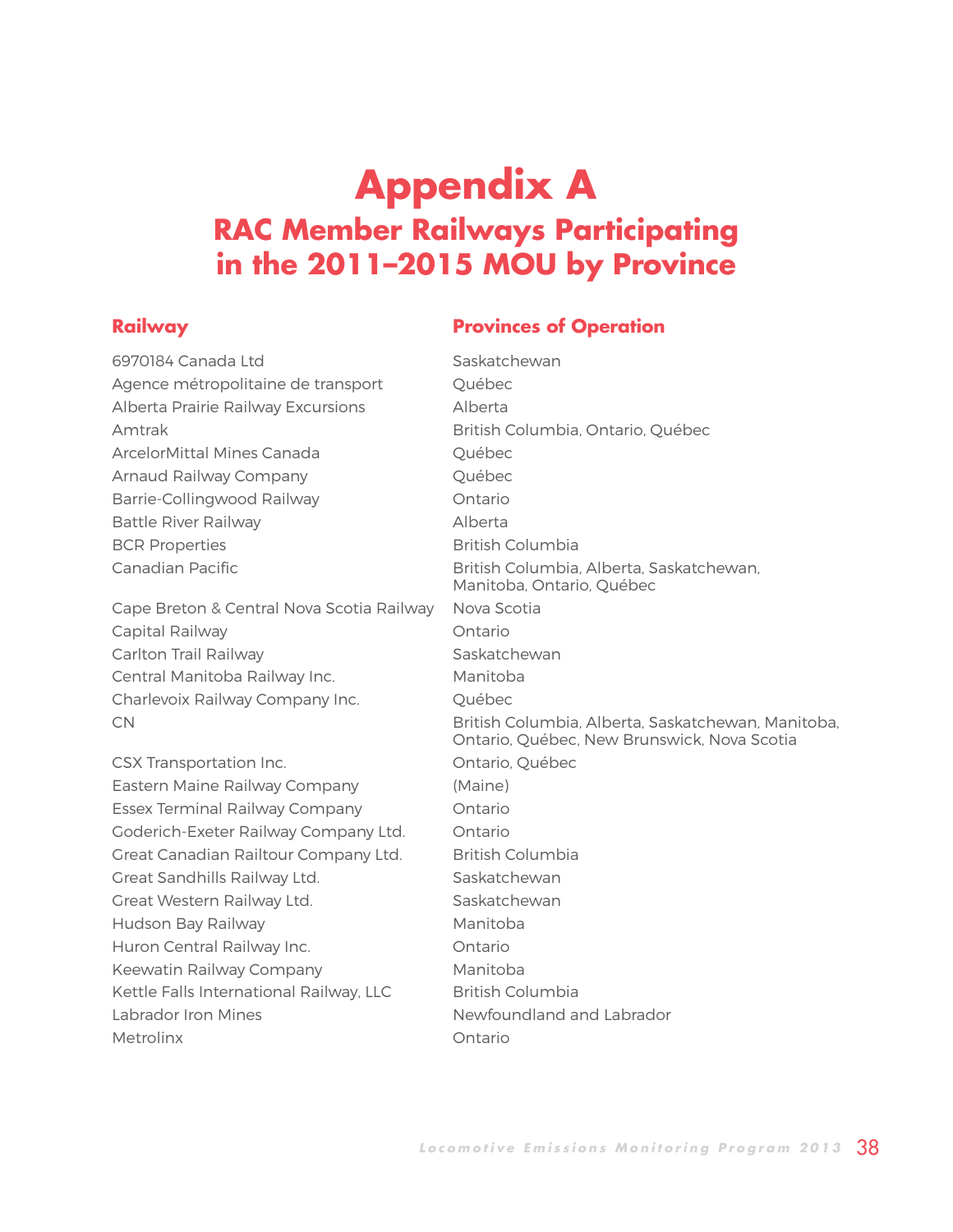### **Railway <b>Provinces of Operation**

| New Brunswick Southern<br>Railway Company Ltd.           | New Brunswick                                                                                     |
|----------------------------------------------------------|---------------------------------------------------------------------------------------------------|
| Nipissing Central Railway Company                        | Ontario, Québec                                                                                   |
| Norfolk Southern Railway                                 | Ontario                                                                                           |
| Ontario Northland Transportation<br>Commission           | Ontario, Québec                                                                                   |
| Ontario Southland Railway Inc.                           | Ontario                                                                                           |
| Ottawa Valley Railway                                    | Ontario, Québec                                                                                   |
| Prairie Dog Central Railway                              | Manitoba                                                                                          |
| Québec Gatineau Railway Inc.                             | Québec                                                                                            |
| Québec North Shore and<br>Labrador Railway Company Inc.  | Québec, Newfoundland and Labrador                                                                 |
| Roberval and Saguenay<br>Railway Company, The            | Québec                                                                                            |
| Romaine River Railway Company                            | Québec                                                                                            |
| Société du chemin de fer de la Gaspésie                  | Québec                                                                                            |
| South Simcoe Railway                                     | Ontario                                                                                           |
| Southern Ontario Railway                                 | Ontario                                                                                           |
| Southern Railway of British Columbia Ltd.                | <b>British Columbia</b>                                                                           |
| Southern Railway of Vancouver Island                     | <b>British Columbia</b>                                                                           |
| St. Lawrence & Atlantic<br>Railroad (Québec) Inc.        | Québec                                                                                            |
| Sydney Coal Railway                                      | Nova Scotia                                                                                       |
| <b>Toronto Terminals Railway</b><br>Company Limited, The | Ontario                                                                                           |
| Trillium Railway Co. Ltd.                                | Ontario                                                                                           |
| Tshiuetin Rail Transportation Inc.                       | Québec                                                                                            |
| VIA Rail Canada Inc.                                     | British Columbia, Alberta, Saskatchewan, Manitoba,<br>Ontario, Québec, New Brunswick, Nova Scotia |
| Wabush Lake Railway Company, Limited                     | Newfoundland and Labrador                                                                         |
| West Coast Express Ltd.                                  | <b>British Columbia</b>                                                                           |
|                                                          |                                                                                                   |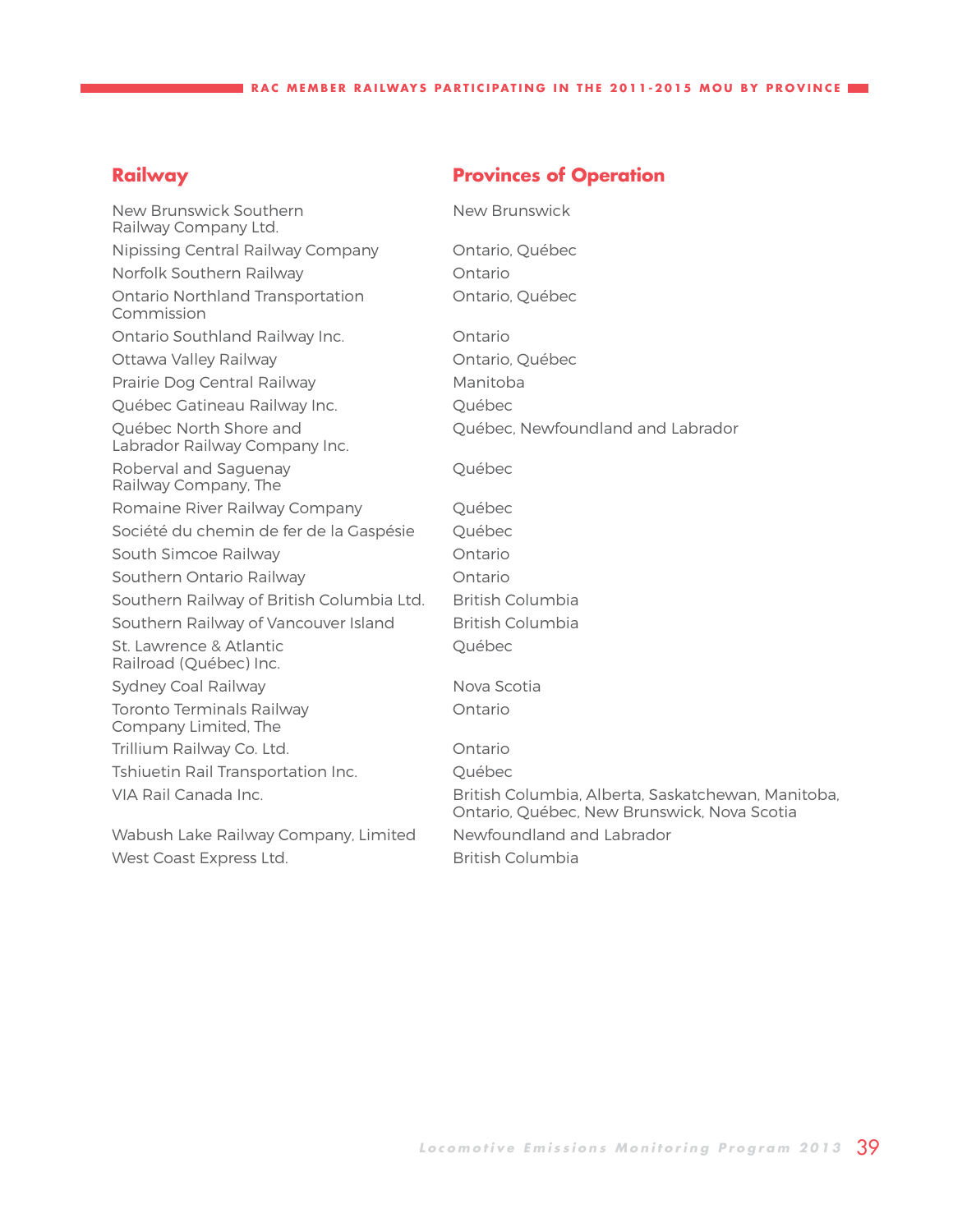### <span id="page-39-0"></span>**Appendix B-1 2013 Locomotive Fleet — Freight Train Line-Haul Operations**

| <b>OEM</b>              | Model                       | <b>USEPA</b><br>Tier<br>Level | Engine        | Cylinders hp             |              | Year of<br>Manufac-<br>ture | Year of<br>Remanufac-<br>ture | <b>CN</b> | CP.            | Total<br>Class 1 |                | <b>Regional Short Lines</b> | Total<br>Regional<br>and Short<br>Lines | <b>Total</b><br>Freight<br>Fleet |
|-------------------------|-----------------------------|-------------------------------|---------------|--------------------------|--------------|-----------------------------|-------------------------------|-----------|----------------|------------------|----------------|-----------------------------|-----------------------------------------|----------------------------------|
|                         | <b>MAINLINE LOCOMOTIVES</b> |                               |               |                          |              |                             |                               |           |                |                  |                |                             |                                         |                                  |
| GM/EMD                  | RM (EMD-1)                  |                               | 567           | 12V                      | 1200         | 1958                        |                               |           |                | $\circ$          |                | $\overline{3}$              | $\overline{5}$                          | 3                                |
|                         | GP9                         |                               | 567           | <b>16V</b>               | 1750         | 1950-1960                   | 1980-1981                     |           |                | $\circ$          |                | 3                           | 3                                       | 3                                |
|                         | GP10                        |                               | 567           | <b>16V</b>               | 1800         | 1967-1977                   |                               |           |                | $\bigcirc$       |                | $\overline{3}$              | $\overline{3}$                          | $\overline{3}$                   |
|                         | GP30                        |                               | 567           | <b>16V</b>               | 2250         | 1961-1963                   |                               |           |                | 0                |                |                             | 0                                       | $\circ$                          |
|                         | GP40-3                      |                               | 567           | <b>16V</b>               | 3000         | 1966-1968                   | 2002                          |           |                | $\overline{O}$   |                | 3                           | $\overline{5}$                          | $\overline{3}$                   |
|                         | GP40-3                      |                               | 567           | <b>16V</b>               | 3100         | 1966-1968                   |                               |           |                | $\circ$          |                | $\overline{2}$              | $\overline{2}$                          | $\overline{2}$                   |
|                         | GMD-1                       |                               | 645           | 12V                      | 1200         | 1958-1960                   |                               |           |                | $\circ$          |                | $\overline{1}$              | $\overline{1}$                          | $\overline{1}$                   |
|                         | GP9                         |                               | 645C          | <b>16V</b>               | 1800         | 1955-1981 <sup>a</sup>      |                               |           |                | $\circ$          |                | 9                           | 9                                       | 9                                |
|                         | SD38-2                      |                               | 645           | <b>16V</b>               | 2000         | 1975                        |                               |           |                | $\circ$          |                | $\overline{3}$              | $\overline{3}$                          | 3                                |
|                         | SD38                        |                               | 645           | <b>16V</b>               | 2000         | 1971-1974                   |                               |           |                | $\circ$          |                | 1                           | 1                                       | J                                |
|                         | <b>GP38</b>                 |                               | 645           | <b>16V</b>               | 2000         | 1970-1986                   |                               |           |                | $\circ$          |                | 35                          | 35                                      | 35                               |
|                         | GP35-2                      |                               | 645           | <b>16V</b>               | 2000         | 1963-1966                   |                               |           |                | $\circ$          |                | $\overline{1}$              | 1                                       | 1                                |
|                         | GP38-2                      |                               | 645E          | <b>16V</b>               | 2000         | 1972-1986                   |                               |           |                | $\circ$          |                | 12                          | 20                                      | 20                               |
|                         | GP38-3<br>GP39-2            |                               | 645           | <b>16V</b>               | 2000         | 1981-1983                   |                               |           |                | 0<br>$\circ$     |                | 13<br>$\overline{4}$        | 13<br>$\overline{4}$                    | 13<br>$\overline{4}$             |
|                         | GP35-3                      |                               | 645E3<br>645  | <b>16V</b><br><b>16V</b> | 2300<br>2500 | 1974-1984                   |                               |           |                | $\circ$          |                | 4                           | 4                                       | 4                                |
|                         | GP40                        |                               | 645           | <b>16V</b>               | 3000         | 1975-1987                   |                               |           |                | $\circ$          |                | 5                           | 5                                       | 5                                |
|                         | GP40-2                      |                               | 645           | <b>16V</b>               | 3000         | 1972-1986                   |                               | 52        | $\overline{c}$ | 54               | 3              | 24                          | 27                                      | 81                               |
|                         | SD40-2                      |                               | 645E3         | <b>16V</b>               | 3000         | 1972-1990                   | 1994-1995                     | 54        | 193            | 247              | 15             | 17                          | 32                                      | 279                              |
|                         | SD40-3                      |                               | 645E3B        | <b>16V</b>               | 3000         | 1966-1972                   |                               | 13        |                | 13               |                | 4                           | 4                                       | 17                               |
|                         | SD40-3                      |                               | 567           | <b>16V</b>               | 3100         |                             |                               |           |                | $\circ$          |                |                             | $\circ$                                 | $\circ$                          |
|                         | F40-PHR                     |                               | 645E3B        | <b>16V</b>               | 3200         | 1940                        |                               |           |                | $\circ$          |                |                             | $\circ$                                 | $\circ$                          |
|                         | <b>SD40</b>                 |                               | 645           | <b>16V</b>               | 3200         | 1966-1972                   |                               |           |                | $\circ$          |                |                             | $\circ$                                 | $\circ$                          |
|                         | SD45-2                      |                               | 645           | <b>16V</b>               | 3600         | 1972-1974                   |                               |           |                | $\circ$          |                |                             | 1                                       | $\overline{1}$                   |
|                         | <b>SD60</b>                 |                               | 710           | <b>16V</b>               | 3800         | 1985-1989                   |                               | 55        |                | 55               |                |                             | $\circ$                                 | 55                               |
|                         | SD70                        |                               | 710           | <b>16V</b>               | 4000         | 1995                        |                               |           |                | $\circ$          |                |                             | $\circ$                                 | $\circ$                          |
|                         | SD70 ACE                    |                               | 710           | <b>16V</b>               | 4000         | 1995-2000                   |                               |           |                | $\circ$          | 23             |                             | 23                                      | 23                               |
|                         | $SD75-$                     |                               | 710G3C        | <b>16V</b>               | 4300         | 1996-1999                   |                               |           |                | $\circ$          | 5              |                             | 5                                       | 5                                |
|                         | SD90-MAC                    |                               | 710           | <b>16V</b>               | 4300         | 1989-1999                   |                               |           | 54             | 54               |                |                             | $\circ$                                 | 54                               |
|                         | SD40-2                      | Tier <sub>0</sub>             | 645E3         | <b>16V</b>               | 3000         | 1978-1985                   |                               | 6         | 16             | 22               | $\overline{2}$ |                             | $\overline{2}$                          | 24                               |
|                         | <b>SD60</b>                 | Tier 0                        | 710           | <b>16V</b>               | 3800         | 1985-1989                   | 2002-2005                     | 18        |                | 18               |                |                             | $\circ$                                 | 18                               |
|                         | SD <sub>70</sub>            | Tier <sub>0</sub>             | 710           | <b>16V</b>               | 4000         | 1995                        | 2001-2005                     |           |                | $\circ$          |                |                             | $\circ$                                 | $\circ$                          |
|                         | <b>SD75-1</b>               | Tier 0                        | 710           | <b>16V</b>               | 4300         | 1996-1999                   | 2002-2005                     | 73        |                | 73               |                |                             | $\circ$                                 | 73                               |
|                         | SD90-MAC                    | Tier 0                        | 710           | <b>16V</b>               | 4300         | 1998                        |                               |           | 4              | 4                | 5              |                             | 5                                       | 9                                |
|                         | SD90-MAC-H                  | Tier <sub>0</sub>             | 265H          | <b>16V</b>               | 6000         | 1999                        |                               |           |                | $\circ$          |                |                             | $\circ$                                 | $\circ$                          |
|                         | SD40-3                      | Tier 0+                       | 645E3B        | <b>16V</b>               | 3000         | 1966-1972                   | 2012                          | 13        |                | 13               |                |                             | $\bigcirc$                              | 13                               |
|                         | SD40-2                      | Tier 0+                       | 645E3         | <b>16V</b>               | 3000         | 1978-1985                   | 2012                          | 15        |                | 15               |                |                             | $\circ$                                 | 15                               |
|                         | GP40-2                      | Tier 0+                       | 645           | <b>16V</b>               | 3000         | 1972-1986                   | 2012                          | 4         |                | 4                |                | 1                           | 1                                       | 5                                |
|                         | <b>SD60</b>                 | Tier 0+                       | 710           | <b>16V</b>               | 3800         | 1985-1989                   | 2002-2012                     | 54        |                | 54               |                |                             | $\circ$                                 | 54                               |
|                         | SD <sub>70</sub>            | Tier 0+                       | 710           | <b>16V</b>               | 4000         | 1995                        | 2001-2011                     |           |                | 0<br>88          |                |                             | 0<br>$\circ$                            | $\circ$<br>88                    |
|                         | <b>SD75-I</b><br>SD70-M2    | Tier 0+<br>Tier <sub>2</sub>  | 710<br>710G3C | <b>16V</b><br><b>16V</b> | 4300<br>4300 | 1996-1999<br>2005-2010      | 2002-2012                     | 88<br>144 |                | 144              |                |                             | $\circ$                                 | 144                              |
|                         | <b>SD70-M2</b>              | Tier 2+                       | 710G3C        | <b>16V</b>               | 4300         | 2005-2010                   | 2013                          | 34        |                | 34               |                |                             | $\circ$                                 | 34                               |
| <b>GM/EMD Sub-Total</b> |                             |                               |               |                          |              |                             |                               | 623       | 269            | 892              | 61             | 149                         | 210                                     | 1102                             |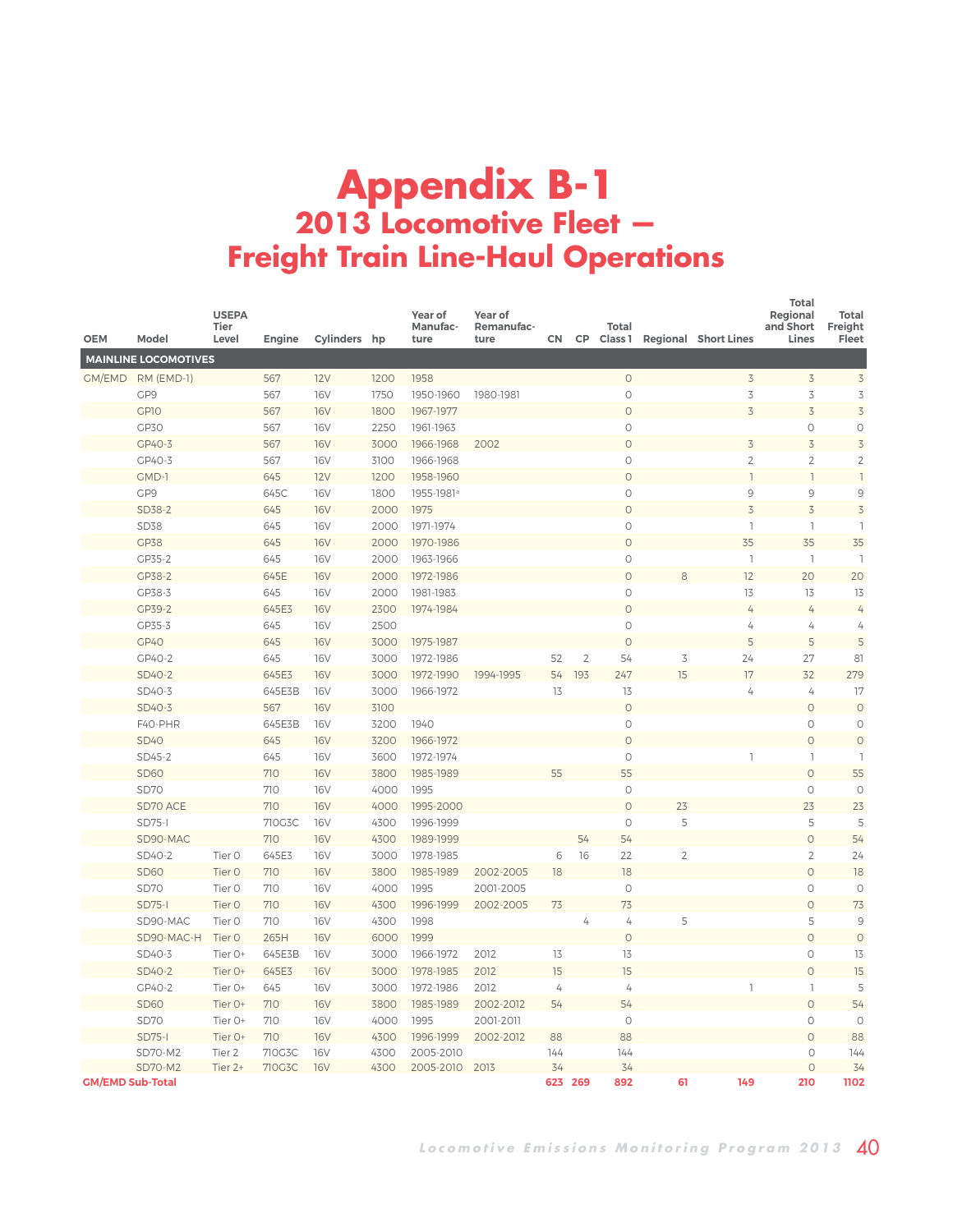| <b>OEM</b>           | Model                                  | <b>USEPA</b><br><b>Tier</b><br>Level |                    |              |      | Year of<br>Manufac-    | Year of<br>Remanufac- |                | <b>CP</b>      | Total              |                            |                             | <b>Total</b><br>Regional<br>and Short | <b>Total</b><br>Freight |
|----------------------|----------------------------------------|--------------------------------------|--------------------|--------------|------|------------------------|-----------------------|----------------|----------------|--------------------|----------------------------|-----------------------------|---------------------------------------|-------------------------|
|                      |                                        |                                      | Engine             | Cylinders hp |      | ture                   | ture                  | CN             |                | Class <sub>1</sub> |                            | <b>Regional Short Lines</b> | Lines                                 | Fleet                   |
|                      | <b>MAINLINE LOCOMOTIVES</b>            |                                      |                    |              |      |                        |                       |                |                |                    |                            |                             |                                       |                         |
| <b>GE</b>            | <b>B23-7</b>                           |                                      | 7FDL12             | 12V          | 2250 | 1979-1980              |                       |                |                | $\circ$            |                            | $\overline{2}$              | $\overline{2}$                        | $\overline{2}$          |
|                      | Dash 8-40CM                            |                                      | 7FDL16             | <b>16V</b>   | 4000 | 1990-1992              |                       | 13             |                | 13                 |                            | $\overline{2}$              | $\mathbf{2}$                          | 15                      |
|                      | Dash 9-44CW                            |                                      | 7FDL16             | <b>16V</b>   | 4400 | 1996-1999              |                       | 8              |                | 8                  |                            |                             | $\circ$                               | 8                       |
|                      | Dash 9-44CW                            | Tier 0                               | 7FDL16             | <b>16V</b>   | 4400 | 1994-2001              | 2001-2003             | 57             |                | 57                 | $\left\lceil \right\rceil$ |                             | 11                                    | 68                      |
|                      | AC4400CW                               | Tier 0                               | 7FDL16             | <b>16V</b>   | 4400 | 1995-2001              |                       |                | 179            | 179                | 12                         | 9                           | $\overline{21}$                       | 200                     |
|                      | Dash 8-40CM                            | Tier 0+                              | 7FDL16             | <b>16V</b>   | 4400 | 1990-1992              | 2011-2012             | 168            |                | 168                |                            |                             | $\circ$                               | 168                     |
|                      | AC4400CW                               | Tier 0+                              | 7FDL16             | <b>16V</b>   | 4400 | 1995-2001              |                       |                |                | $\circ$            |                            |                             | $\circ$                               | $\circ$                 |
|                      | Dash 9-44CW                            | Tier 1                               | 7FDL16             | <b>16V</b>   | 4400 | 2002-2004              |                       | 22             |                | 22                 |                            |                             | $\circ$                               | 22                      |
|                      | <b>AC4400CW</b>                        | Tier 1                               | 7FDL16             | <b>16V</b>   | 4400 | 2002-2004              |                       |                | 34             | 34                 | 9                          |                             | 9                                     | 43                      |
|                      | Dash 9-44CW                            | Tier 1+                              | 7FDL16             | <b>16V</b>   | 4400 | 1994-2004              | 2011-2012             | 123            |                | 123                |                            |                             | $\circ$                               | 123                     |
|                      | AC4400CW                               | Tier <sub>1+</sub>                   | 7FDL16             | <b>16V</b>   | 4400 | 2002-2004              |                       |                | 141            | 141                |                            |                             | $\circ$                               | 4                       |
|                      | AC4400CW                               | Tier <sub>2</sub>                    | 7FDL16             | <b>16V</b>   | 4400 | 2005-2007              |                       |                |                | $\circ$            | 12                         |                             | 12                                    | 12                      |
|                      | ES44AC                                 | Tier <sub>2</sub>                    | GEVO <sub>12</sub> | <b>16V</b>   | 4360 | 2005-2011              |                       |                | 143            | 143                | $\overline{2}$             |                             | $\overline{2}$                        | 145                     |
|                      | ES44DC                                 | Tier 2                               | GEVO12             | <b>16V</b>   | 4400 | 2006-2008              |                       | 89             |                | 89                 |                            |                             | $\circ$                               | 89                      |
|                      | ES44AC                                 | Tier 2+                              | GEVO12             | <b>16V</b>   | 4360 | 2005-2011              | 2012                  |                | 31             | 31                 |                            |                             | $\circ$                               | 31                      |
|                      | ES44AC                                 | Tier 3                               | GEVO12             | <b>16V</b>   | 4360 | 2012                   |                       | 34             | 30             | 64                 |                            |                             | $\circ$                               | 64                      |
|                      | ES44DC                                 | Tier 3                               | GEVO <sub>12</sub> | <b>16V</b>   | 4400 | 2013                   |                       | 30             |                |                    |                            |                             |                                       |                         |
|                      | <b>EA4400AC</b>                        | Tier 3                               | GEVO12             | <b>16V</b>   | 4400 | 2012                   |                       |                |                | $\circ$            |                            |                             | $\circ$                               | $\circ$                 |
| <b>GE Sub-Total</b>  |                                        |                                      |                    |              |      |                        |                       | 544            | 558            | 1102               | 46                         | 13                          | 59                                    | 1161                    |
| <b>MLW</b>           | <b>RS-18</b>                           |                                      | 251                | 12V          | 1800 | 1954-1958              |                       |                |                | $\circ$            |                            | 4                           | 4                                     | 4                       |
|                      | M420(W)                                |                                      | $251 - B$          | 12V          | 2000 | 1971-1975              |                       |                |                | $\circ$            |                            | $\overline{5}$              | $\overline{3}$                        | 3                       |
|                      | M420R(W)                               |                                      | $251 - B$          | 12V          | 2000 | 1971-1975              |                       |                |                | $\circ$            |                            | $\overline{2}$              | $\overline{2}$                        | $\overline{2}$          |
|                      | <b>HR412</b>                           |                                      | 251                | 12V          | 2000 | 1975                   |                       |                |                | $\circ$            |                            |                             | $\overline{1}$                        |                         |
| <b>MLW Sub-Total</b> |                                        |                                      |                    |              |      |                        |                       | Ō              | $\overline{0}$ | O                  | Ō                          | 10                          | 10                                    | 10                      |
|                      |                                        |                                      |                    |              |      |                        |                       |                |                |                    |                            |                             |                                       |                         |
|                      | <b>FREIGHT MAINLINE SUB-TOTAL</b>      |                                      |                    |              |      |                        |                       | 1167           | 827            | 1994               | 107                        | 172                         | 279                                   | 2273                    |
|                      | <b>ROAD SWITCHERS</b>                  |                                      |                    |              |      |                        |                       |                |                |                    |                            |                             |                                       |                         |
| GM/EMD GMD-1         |                                        |                                      | 645                | 12V          | 1200 | 1958-1960              |                       | 15             |                | 15                 |                            |                             | $\circ$                               | 15                      |
|                      | SW-1200                                |                                      | 567                | 12V          | 1200 | 1955-1962              |                       |                |                | $\mathbf{1}$       |                            |                             | $\circ$                               |                         |
|                      | GP9                                    |                                      | 567                | <b>16V</b>   | 1750 | 1950-1960              | 1980-1981             |                |                | $\circ$            |                            |                             | $\circ$                               | $\circ$                 |
|                      | GP9                                    |                                      | 645C               | <b>16V</b>   | 1800 | 1955-1981 <sup>a</sup> |                       | 21             | 28             | 49                 |                            |                             | $\circ$                               | 49                      |
|                      | <b>GP38</b>                            |                                      | 645                | <b>16V</b>   | 2000 | 1970-1986              |                       |                | 12             | 12                 |                            |                             | $\circ$                               | 12                      |
|                      | SD38-2                                 |                                      | 645E               | <b>16V</b>   | 2000 | 1975                   |                       | ı              |                | $\overline{1}$     |                            |                             | $\circ$                               |                         |
|                      | GP38-2                                 |                                      | 645E               | <b>16V</b>   | 2000 | 1972-1986              |                       | 68             | 79             | 147                |                            |                             | $\circ$                               | 147                     |
|                      | SD38-2                                 |                                      | 645                | <b>16V</b>   | 2000 | 1975                   |                       |                |                | $\circ$            |                            |                             | $\circ$                               | $\circ$                 |
|                      | GP38-2                                 | Tier 0                               | 645E               | <b>16V</b>   | 2000 | 1972-1986              | 2010-2011             |                | 12             | 12                 |                            |                             | $\circ$                               | 12                      |
|                      | GP38-2                                 | Tier 0+                              | 645                | <b>16V</b>   | 2000 | 1970-1986              | 2011-2012             | 5              | 53             | 58                 |                            |                             | $\circ$                               | 58                      |
|                      | SD38-2                                 | Tier 0+                              | 645E               | <b>16V</b>   | 2000 | 1975                   | 2012                  | $\overline{1}$ |                | $\overline{1}$     |                            |                             | $\circ$                               | $\overline{1}$          |
|                      | <b>GS1B</b>                            | Tier 2                               | Cum-               |              | 2100 | 2008                   |                       |                |                | $\circ$            |                            |                             | $\circ$                               | $\circ$                 |
|                      |                                        |                                      | mins               |              |      |                        |                       |                |                |                    |                            |                             |                                       |                         |
|                      | <b>GM/EMD Road Switchers Sub-Total</b> |                                      |                    |              |      |                        |                       | 112            | - 184          | 296                |                            |                             | $\overline{0}$                        | 296                     |
|                      | <b>ROAD SWITCHERS SUB-TOTAL</b>        |                                      |                    |              |      |                        |                       |                | 112 184        | 296                | O                          | $\mathbf 0$                 | $\overline{0}$                        | 296                     |
|                      | <b>TOTAL MAINLINE FREIGHT</b>          |                                      |                    |              |      |                        |                       | 1279           | 1011           | 2290               | 107                        | 172                         | 279                                   | 2569                    |

a A review of the locomotive fleet led to the change of the manufacturing period from 1954-1981 to 1955-1981.

 $\mathcal{L}=\mathcal{L}^{\mathcal{L}}$  , where  $\mathcal{L}^{\mathcal{L}}$  , we have the set of the set of the set of the set of the set of the set of the set of the set of the set of the set of the set of the set of the set of the set of the set of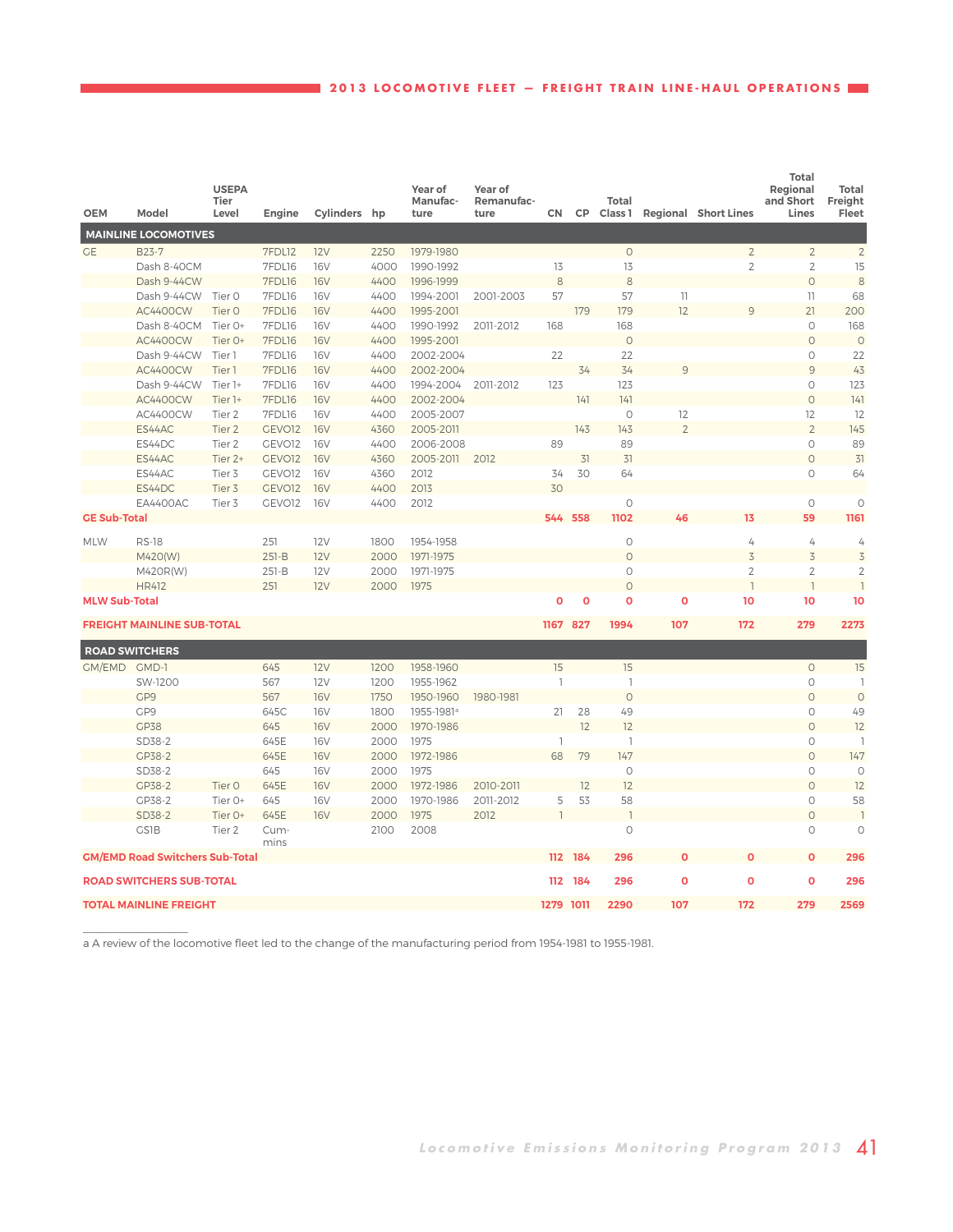### <span id="page-41-0"></span>**Appendix B-2 2013 Locomotive Fleet — Freight Yard Switching & Work Train Operations**

| <b>OEM</b>              | Model                                        | <b>USEPA</b><br><b>Tier</b><br>Level | Engine  | <b>Cylinders</b> |      | Year of<br>Manufac-<br>HP ture | Year of<br>Remanu-<br>facture |             | CN CP          | Total          | <b>Class 1 Regional</b> | Lines          | Total<br>Regional<br>Short and Short<br>Lines | Total<br>Freight<br>Fleet |
|-------------------------|----------------------------------------------|--------------------------------------|---------|------------------|------|--------------------------------|-------------------------------|-------------|----------------|----------------|-------------------------|----------------|-----------------------------------------------|---------------------------|
| GM/EMD                  | <b>SW900</b>                                 |                                      | 567     | 8V               | 900  | 1954-1965                      |                               |             | $\mathbb{I}$   |                |                         | 13             | 13                                            | 14                        |
|                         | <b>SW1200</b>                                |                                      | 567     | 12V              | 1200 | 1955-1962                      |                               |             |                | $\circ$        |                         | 4              | $\overline{4}$                                | 4                         |
|                         | <b>SW1500</b>                                |                                      | 567     | 12V              | 1500 | 1966-1974                      |                               |             |                | $\circ$        |                         | 6              | 6                                             | 6                         |
|                         | MP15                                         |                                      | 567     | 12V              | 1500 | 1974-1980                      |                               |             |                | $\circ$        |                         | 4              | 4                                             | 4                         |
|                         | GP7                                          |                                      | 567     | <b>16V</b>       | 1500 | 1949-1954                      | 1980-1988                     |             | $\overline{2}$ | $\overline{2}$ |                         | $\overline{2}$ | $\overline{2}$                                | 4                         |
|                         | GP9                                          |                                      | 567     | <b>16V</b>       | 1750 | 1950-1963                      | 1980-1991                     |             |                | $\circ$        | $\overline{2}$          | 5              | 7                                             | 7                         |
|                         | GMD-1                                        |                                      | 645     | 12V              | 1200 | 1958-1960                      |                               |             |                | $\circ$        |                         | 5              | 5                                             | 5                         |
|                         | SW14                                         |                                      | 645E    | 12V              | 1400 | 1950                           |                               |             |                | $\circ$        |                         |                | $\overline{\phantom{a}}$                      |                           |
|                         | GP15                                         |                                      | 645     | <b>16V</b>       | 1500 | 1981-1984                      |                               |             |                | $\circ$        |                         | 3              | $\overline{3}$                                | 3                         |
|                         | GP9                                          |                                      | 645     | <b>16V</b>       | 1700 | 1960                           | 1980-1981                     |             |                | $\circ$        |                         |                | 1                                             |                           |
|                         | GP9                                          |                                      | 645     | <b>16V</b>       | 1750 | 1954-1981                      | 1980-1991                     |             | 39             | 39             | 3                       | 3              | 6                                             | 45                        |
|                         | GP9                                          |                                      | 645     | <b>16V</b>       | 1800 | 1954-1981                      | 1980-1981                     | 89          |                | 89             |                         |                | $\overline{\phantom{a}}$                      | 90                        |
|                         | GP <sub>20</sub>                             |                                      | 170B20  | <b>16V</b>       | 2000 | 2000-2001                      |                               |             |                | $\circ$        |                         | 8              | 8                                             | 8                         |
|                         | GP38                                         |                                      | 645     | <b>16V</b>       | 2000 | 1970-1986                      |                               |             |                | $\circ$        | 3                       |                | 3                                             | 3                         |
|                         | GP38-2                                       |                                      | 645E    | <b>16V</b>       | 2000 | 1972-1986                      |                               | 16          |                | 16             |                         |                | $\circ$                                       | 16                        |
|                         | SD40-2                                       |                                      | 645     | <b>16V</b>       | 3000 | 1972-1990                      |                               |             | 21             | 21             |                         |                | $\circlearrowright$                           | 21                        |
|                         | SD40-2                                       | Tier <sub>0</sub>                    | 645     | <b>16V</b>       | 3000 | 1983-1985                      | 2009                          |             | 3              | 3              |                         |                | $\circ$                                       | $\overline{3}$            |
|                         | GP38-2                                       | Tier 0+                              | 645     | <b>16V</b>       | 2000 | 1970-1986                      | 2012                          | 7           |                | 7              |                         |                | $\circ$                                       | 7                         |
| <b>GM/EMD Sub-Total</b> |                                              |                                      |         |                  |      |                                |                               | 112         | 66             | 178            | 8                       | 56             | 64                                            | 242                       |
| <b>GE</b>               | 44T                                          |                                      | Cummins |                  | 300  | 1947                           |                               |             |                | $\circ$        |                         |                | 1                                             |                           |
| <b>GE Sub-Total</b>     |                                              |                                      |         |                  |      |                                |                               | O           | $\mathbf 0$    | $\Omega$       | $\Omega$                |                | T                                             | ı                         |
|                         |                                              |                                      |         |                  |      |                                |                               |             |                |                |                         |                | 5                                             | 5                         |
| <b>MLW</b>              | $S-13$                                       |                                      | 251     | 6V               | 1000 | 1959-1960                      | 1978                          |             |                | $\circ$        |                         | 5              |                                               |                           |
|                         | <b>RS-18</b>                                 |                                      | 251     | 12V              | 1800 | 1954-1958                      |                               |             |                | $\circ$        |                         | 10             | 10                                            | 10                        |
|                         | <b>RS-23</b>                                 |                                      | 251     | <b>18V</b>       | 1000 | 1959-1960                      |                               |             |                | $\circ$        |                         | 3              | 3                                             | 3                         |
| <b>MLW Sub-Total</b>    |                                              |                                      |         |                  |      |                                |                               | O           | $\Omega$       | $\Omega$       | $\Omega$                | 18             | 18                                            | 18                        |
| <b>ALCO</b>             | $S-6$                                        |                                      | 251     | 6V               | 900  | 1953                           |                               |             |                | $\circ$        |                         |                | $\overline{\phantom{a}}$                      |                           |
|                         | $S-2$                                        |                                      | 539     | 6V               | 1000 | 1954                           |                               |             |                | $\circ$        |                         |                | 1                                             |                           |
| <b>ALCO Sub-Total</b>   |                                              |                                      |         |                  |      |                                |                               | $\mathbf o$ | $\mathbf o$    | $\mathbf o$    | $\mathbf o$             | $\overline{2}$ | $\overline{2}$                                | $\overline{2}$            |
|                         | <b>YARD SWITCHING &amp; WORK TRAIN TOTAL</b> |                                      |         |                  |      |                                |                               | 112         | 66             | 178            | 8                       | 77             | 85                                            | 263                       |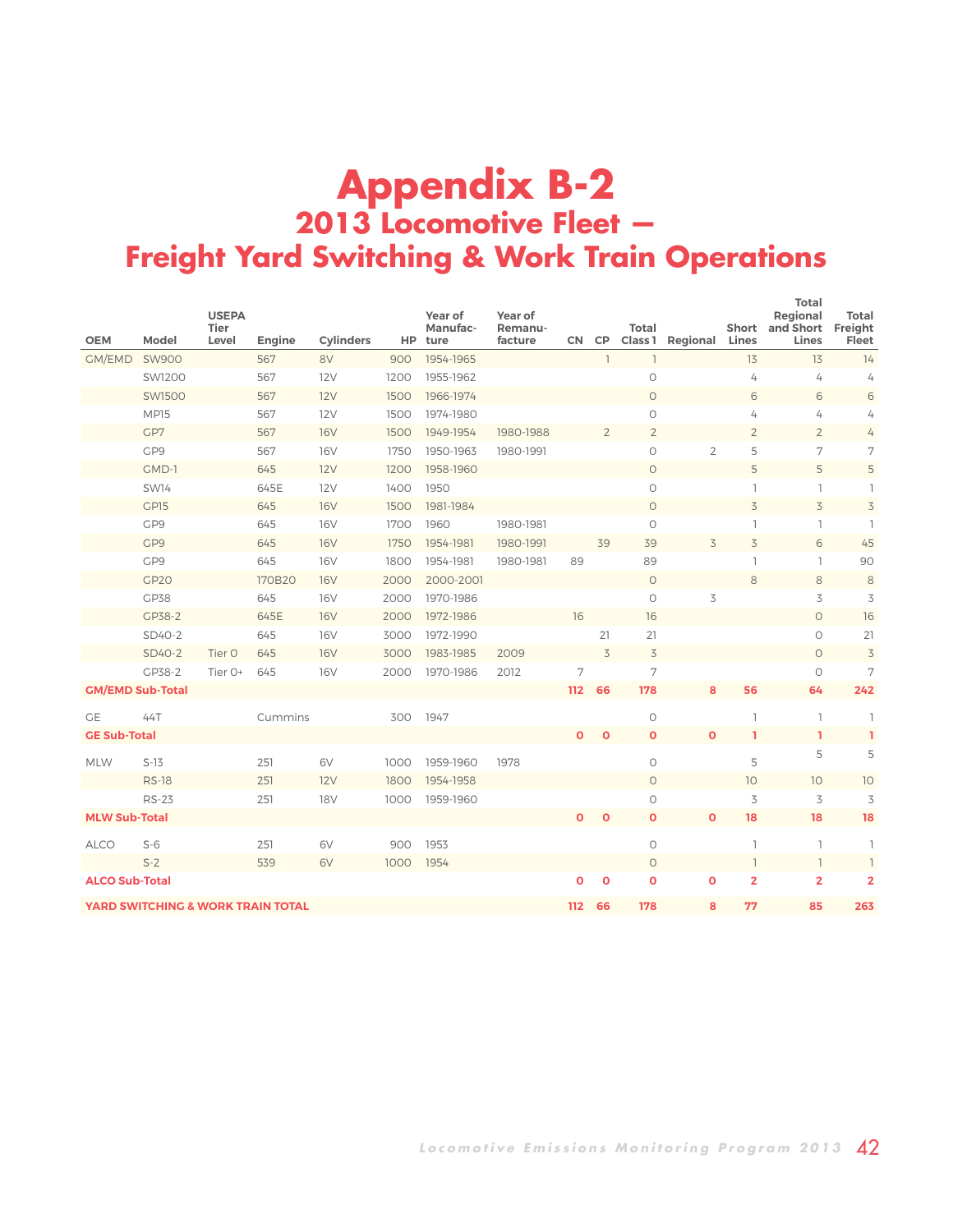### <span id="page-42-0"></span>**Appendix B-3 2013 Locomotive and DMU Fleet — Passenger Train Operations**

| <b>OEM</b>                                           | Model                             | <b>USEPA</b><br>Tier<br>Level | Engine                 | <b>Cylinders HP</b> |            | Year of<br>Manufac-<br>ture | Year of<br>Remanu-<br>facture | Canada                  | <b>Non-VIA Rail</b><br><b>VIA Rail Intercity</b><br><b>Passengers</b> | <b>Commuter Excursion Total</b> | <b>Tourist &amp;</b>    |                         |
|------------------------------------------------------|-----------------------------------|-------------------------------|------------------------|---------------------|------------|-----------------------------|-------------------------------|-------------------------|-----------------------------------------------------------------------|---------------------------------|-------------------------|-------------------------|
| PASSENGER TRAIN LOCOMOTIVES                          |                                   |                               |                        |                     |            |                             |                               |                         |                                                                       |                                 |                         |                         |
| GM/EMD                                               | GP9                               |                               | 645                    | <b>16V</b>          |            | 1800 1967-1978              |                               |                         |                                                                       | $\mathbb{I}$                    |                         | $\mathbb{I}$            |
|                                                      | FP40-PH2                          |                               | 645                    | <b>16V</b>          |            | 3000 1987-1989              |                               | 52                      |                                                                       | 14                              |                         | 66                      |
|                                                      | F40-PH2                           |                               | 645E3C                 | <b>16V</b>          |            | 3000 1976-1981              |                               |                         |                                                                       |                                 |                         | 0                       |
|                                                      | GP40                              |                               | 645                    | <b>16V</b>          |            | 3000 1970-1979              |                               |                         |                                                                       |                                 |                         | $\circ$                 |
|                                                      | GP40-2                            |                               | 645E3C                 | <b>16V</b>          |            | 3000 1974-1976              | 1993                          |                         |                                                                       | 5                               |                         | 5                       |
|                                                      | F40-PHR                           |                               | 645E3B                 | <b>16V</b>          | 3200 1940  |                             |                               |                         |                                                                       |                                 |                         | $\overline{2}$<br>12    |
|                                                      | <b>F59-PH</b><br><b>F59-PHI</b>   |                               | 710G3<br>710G3         | 12V<br>12V          | 3000 1995  | 3000 1988-1994              | 2000-2001                     |                         |                                                                       | 12<br>16                        |                         | 16                      |
| <b>GM/EMD Sub-Total</b>                              |                                   |                               |                        |                     |            |                             |                               | 52                      | $\overline{2}$                                                        | 48                              | $\overline{0}$          | 102                     |
|                                                      |                                   |                               |                        |                     |            |                             |                               |                         |                                                                       |                                 |                         |                         |
| <b>GE</b>                                            | LL 162/162                        |                               | 251                    |                     | 990        | 1954-1966                   |                               |                         |                                                                       |                                 |                         | $\circ$                 |
|                                                      | P42DC                             |                               | 7FDL16                 | <b>16V</b>          |            | 4250 2001                   |                               | 21                      |                                                                       |                                 | $\mathcal{G}$           | 30                      |
| <b>GE Sub-Total</b>                                  |                                   |                               |                        |                     |            |                             |                               | 21                      | $\mathbf{o}$                                                          | $\mathbf o$                     | 9                       | 30                      |
| Motive Power                                         | MP36PH-3C                         | Tier 1                        | 645                    | <b>16V</b>          |            | 3600 2006                   |                               |                         |                                                                       | $\mathbb{I}$                    |                         | $\mathbb{I}$            |
|                                                      | MP40PH-3C Tier 2                  |                               | 710                    | <b>16V</b>          |            | 4000 2007                   |                               |                         |                                                                       | 59                              |                         | 59                      |
| <b>Motive Power Sub-Total</b>                        |                                   |                               |                        |                     |            |                             |                               | $\mathbf 0$             | $\mathbf{o}$                                                          | 60                              | $\mathbf 0$             | 60                      |
| Bombardier                                           | <b>MR90</b>                       |                               | Electric 25kv          |                     |            | 1500 1994-1995              |                               |                         |                                                                       |                                 |                         | $\circ$                 |
|                                                      | ALP 45DP                          | Tier 3                        | MITRAC TG              | 12V                 | 3600       | 2009-2010                   |                               |                         |                                                                       | 20                              |                         | 20                      |
| <b>Bombardier Sub-Total</b>                          |                                   |                               |                        |                     |            |                             |                               |                         | 0                                                                     | 20                              | $\mathbf 0$             | 20                      |
|                                                      |                                   |                               |                        |                     |            |                             |                               |                         |                                                                       |                                 |                         |                         |
| R&H                                                  | 28-ton                            |                               |                        |                     | 165        | 1950                        |                               |                         |                                                                       |                                 | 1                       | ı<br>$\overline{1}$     |
| <b>CLC</b>                                           | 44-ton                            |                               | <b>H44A3</b><br>FWL-6T |                     | 400        | 1960                        |                               |                         |                                                                       |                                 | $\overline{1}$<br>1     | ı                       |
| <b>GE</b><br><b>BUDD</b>                             | 70-ton<br>RDC-4                   |                               |                        |                     | 600<br>600 | 1948<br>1956-1958           |                               | 6                       |                                                                       |                                 |                         | $\sqrt{6}$              |
| <b>Other Sub-Total</b>                               |                                   |                               | Cummins                |                     |            |                             |                               | 6                       | $\mathbf{o}$                                                          | $\overline{0}$                  | 3                       | 9                       |
|                                                      |                                   |                               |                        |                     |            |                             |                               |                         |                                                                       |                                 |                         |                         |
| <b>Baldwin</b>                                       | <b>B280</b>                       |                               |                        |                     |            | 1920                        |                               |                         |                                                                       |                                 |                         | 1                       |
| <b>Baldwin Steam Engines Sub-Total</b>               |                                   |                               |                        |                     |            |                             |                               | $\mathbf 0$             | $\mathbf 0$                                                           | $\overline{0}$                  | ı                       | 1                       |
| Other                                                |                                   |                               |                        |                     |            |                             |                               |                         |                                                                       |                                 | $\overline{2}$          | $\overline{2}$          |
| <b>Other Steam Engines Sub-Total</b>                 |                                   |                               |                        |                     |            |                             |                               | $\mathbf 0$             | $\mathbf 0$                                                           | $\mathbf 0$                     | $\overline{\mathbf{2}}$ | $\overline{\mathbf{2}}$ |
| <b>PASSENGER TRAIN LOCOMOTIVES SUB-TOTAL</b>         |                                   |                               |                        |                     |            |                             |                               | 79                      | $\overline{2}$                                                        | 128                             | 15                      | 224                     |
| YARD SWITCHING PASSENGER OPERATIONS                  |                                   |                               |                        |                     |            |                             |                               |                         |                                                                       |                                 |                         |                         |
| GM/EMD                                               | <b>SW1000</b>                     |                               | 645                    | 8V                  | 900        | 1967-1969                   |                               | $\overline{2}$          |                                                                       |                                 |                         | $\overline{2}$          |
| <b>ALCO</b>                                          | DQS18                             |                               | 251                    |                     | 1800       | 1957                        |                               |                         |                                                                       |                                 | $\overline{c}$          | $\overline{c}$          |
| <b>Yard Switching Passenger Operations Sub-Total</b> |                                   |                               |                        |                     |            |                             |                               | $\overline{\mathbf{2}}$ | Ō                                                                     | $\mathbf 0$                     | $\overline{2}$          | 4                       |
| <b>DMUS</b>                                          |                                   |                               |                        |                     |            |                             |                               |                         |                                                                       |                                 |                         |                         |
| Bombardier                                           | <b>DMU</b>                        |                               | <b>BR643</b>           |                     | 846        | 2001                        |                               |                         |                                                                       | $\overline{3}$                  |                         | $\overline{3}$          |
| <b>BUDD</b>                                          | RDC-1                             |                               | DD6-110                |                     | 520        | 1955                        |                               |                         |                                                                       |                                 |                         | $\circ$                 |
|                                                      | RDC-1                             |                               | Cummins                |                     | 600        | 1956-1958                   |                               |                         |                                                                       |                                 |                         | $\circ$                 |
|                                                      | RDC-2                             |                               | Cummins                |                     | 600        | 1956-1958                   |                               |                         |                                                                       |                                 |                         | $\circ$                 |
| <b>DMUs Sub-Total</b>                                |                                   |                               |                        |                     |            |                             |                               |                         |                                                                       | 3                               | $\mathbf 0$             | $\overline{3}$          |
|                                                      | <b>PASSENGER OPERATIONS TOTAL</b> |                               |                        |                     |            |                             |                               |                         | 2                                                                     | 131                             | 17                      | 231                     |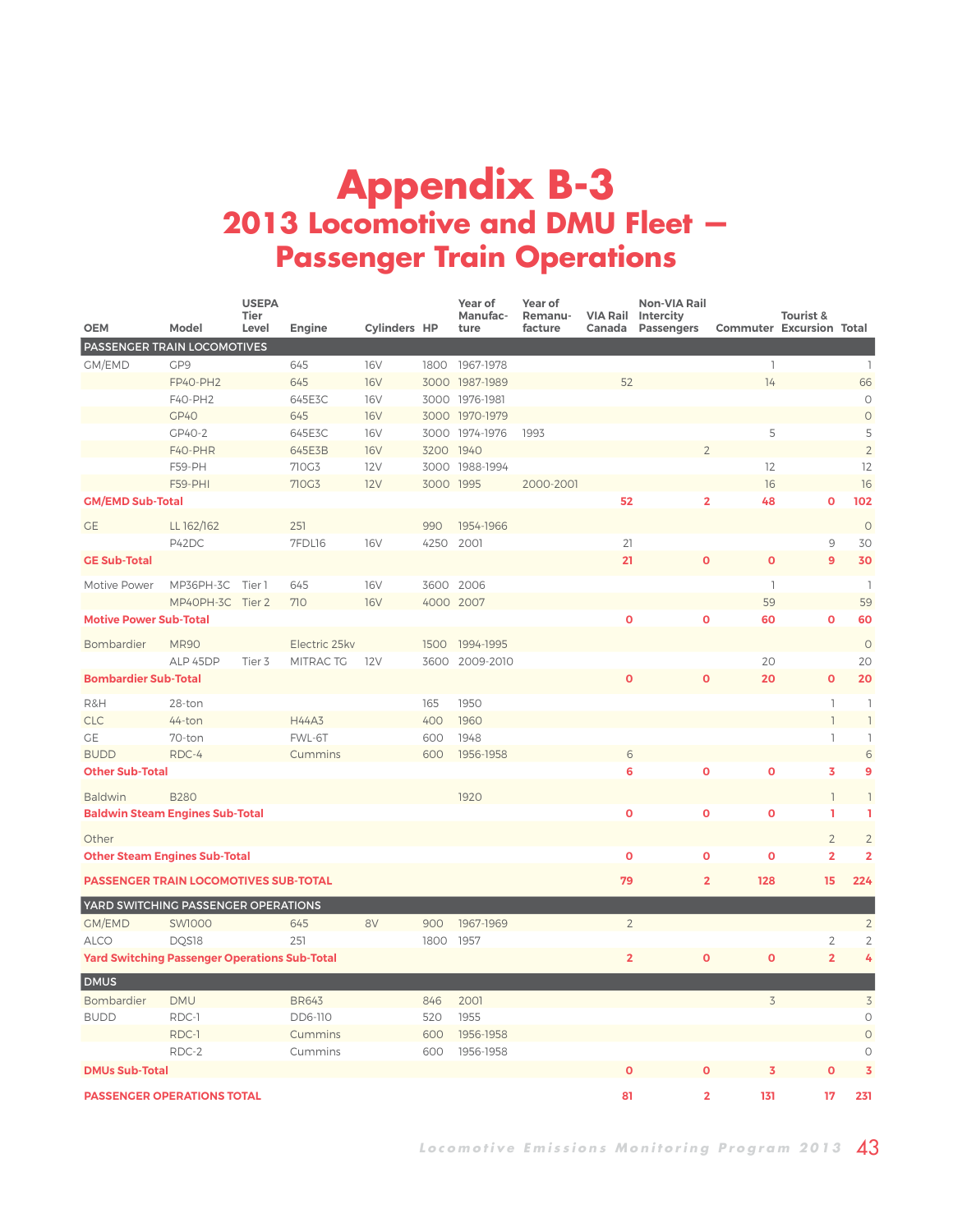### <span id="page-43-0"></span>**Appendix C Railways Operating in Tropospheric Ozone Management Areas**

### **Railway Lines Included in Tropospheric Ozone Management Areas**

#### **TOMA Region No. 1: LOWER FRASER VALLEY, BRITISH COLUMBIA**

| <b>CN</b><br><b>Division</b><br>Pacific                  | <b>Subdivision</b><br>Squamish<br>Yale                          |
|----------------------------------------------------------|-----------------------------------------------------------------|
| <b>CP</b><br><b>Operations Service Area</b><br>Vancouver | <b>Subdivision</b><br>Cascade<br>Mission<br>Page<br>Westminster |
| <b>BCR Properties</b>                                    | ΑII                                                             |
|                                                          |                                                                 |
| <b>Southern Railway of BC Ltd</b>                        | ΑII                                                             |
| <b>Great Canadian Railtour Company</b>                   | Part                                                            |
| <b>VIA Rail Canada</b>                                   | Part                                                            |
| <b>West Coast Express</b>                                | All                                                             |

### **TOMA Region No. 3: SAINT JOHN AREA, NEW BRUNSWICK**

**CN** Champlain **Denison** 

**Subdivision** Sussex

#### **TOMA Region No. 2: WINDSOR-QUÉBEC CITY CORRIDOR, ONTARIO AND QUÉBEC**

**CN Subdivisions** Sorel Deux-Montagnes St. Hyacinthe Drummondville St. Laurent Joliette<br>Valleyfield Montréal Valleyfield

**Subdivisions** Alexandria Grimsby Strathroy Chatham Kingston Uxbridge Guelph Paynes

### **CP**

**Operations Service Area Montréal Subdivisions** 

### **Operations Service Area Southern**

### **Subdivisions**

Windsor

Canpa MacTier St. Thomas Montrose

Halton

| Agence métropolitaine de transport | All  |
|------------------------------------|------|
| <b>Capital Railway</b>             | All  |
| <b>GO Transit</b>                  | All  |
| <b>VIA Rail Canada</b>             | Part |
| <b>CSX</b>                         | All  |
| <b>Essex Terminal Railway</b>      | All  |
| <b>Goderich - Exeter Railway</b>   | All  |
| <b>Norfolk Southern</b>            | All  |
| Ottawa Central                     | All  |
| Ottawa Valley Railway              | Part |
| <b>Québec Gatineau</b>             | All  |
| <b>Southern Ontario Railway</b>    | All  |
| <b>St. Lawrence &amp; Atlantic</b> | All  |

### **District Champlain**

Rouses Point Bridge

#### **District Creat Lakes**

Oakville West<br>Paynes York

### **Ontario**

Hamilton North Toronto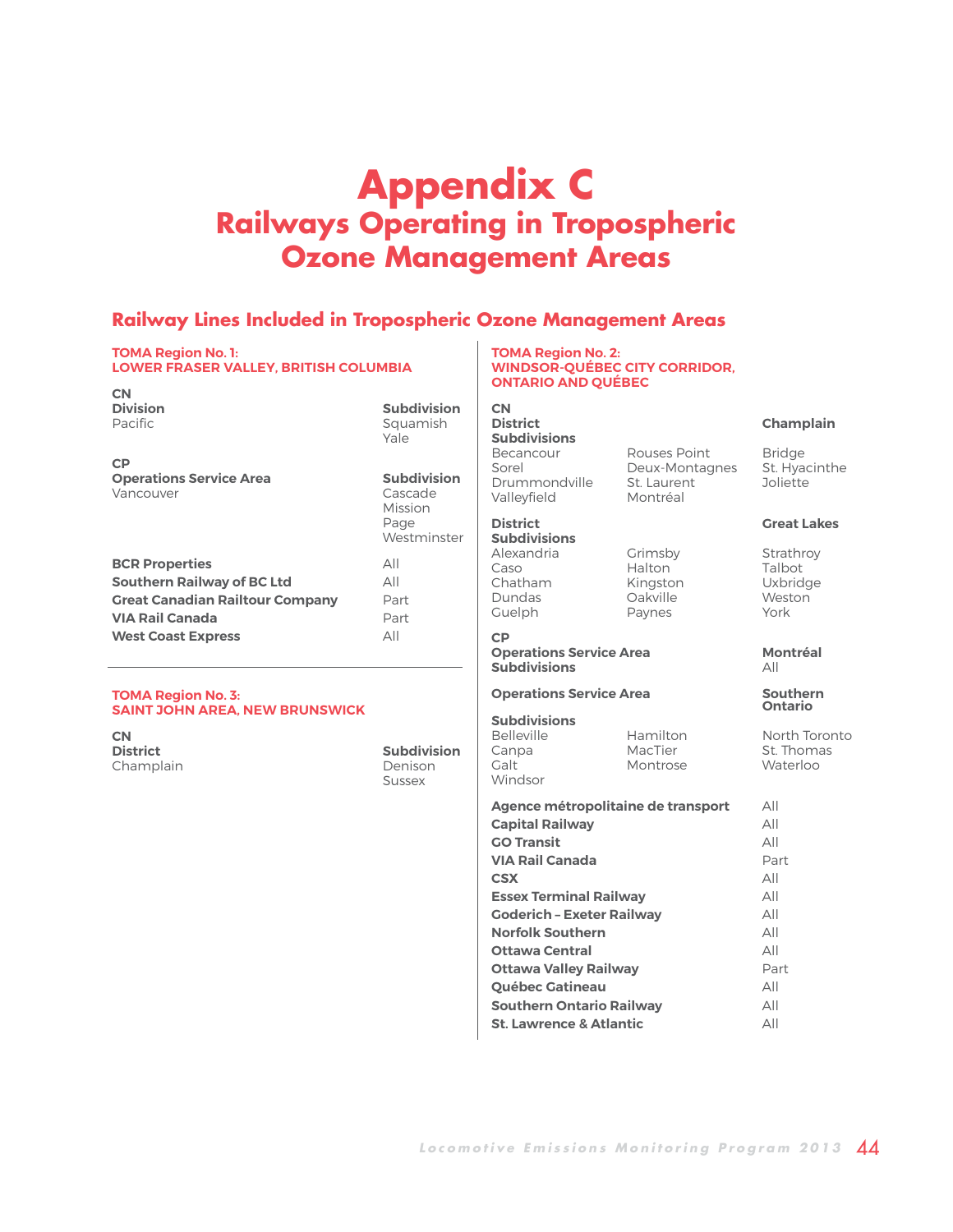### <span id="page-44-0"></span>**Appendix D Locomotive Emissions Standards in the United States**

The US Environmental Protection Agency (USEPA) rulemaking promulgated in 1998 contains three levels of locomotive-specific emissions limits corresponding to the date of a locomotive's original manufacture — Tier 0, Tier 1, and Tier 2 (as listed below). The significance of the USEPA regulations for Canadian railways is that the new locomotives they traditionally acquire from the American locomotive original equipment manufacturers (OEM) are manufactured to meet the latest USEPA emissions limits. Hence, emissions in Canada are reduced as these new locomotives are acquired.

| <b>Duty Cycle</b>                                                 | <b>HC</b>          | <b>CO</b>                      | NO <sub>v</sub> | <b>PM</b> |  |  |  |  |
|-------------------------------------------------------------------|--------------------|--------------------------------|-----------------|-----------|--|--|--|--|
|                                                                   | Tier 0 (1973-2001) |                                |                 |           |  |  |  |  |
| Line-haul                                                         | 1.0                | 5.0                            | 9.5             | 0.60      |  |  |  |  |
| Switching                                                         | 2.1                | 8.0                            | 14.0            | 0.72      |  |  |  |  |
|                                                                   |                    | Tier 1 (2002-2004)             |                 |           |  |  |  |  |
| Line-haul                                                         | 0.55               | 2.2                            | 7.4             | 0.45      |  |  |  |  |
| Switching                                                         | 1.2                | 2.5                            | 11.0            | 0.54      |  |  |  |  |
|                                                                   |                    | <b>Tier 2 (2005 and later)</b> |                 |           |  |  |  |  |
| Line-haul                                                         | 0.3                | 1.5                            | 5.5             | 0.20      |  |  |  |  |
| Switching                                                         | O.6                | 2.4                            | 8.1             | 0.24      |  |  |  |  |
| <b>Estimated Pre-Regulation (1997) Locomotive Emissions Rates</b> |                    |                                |                 |           |  |  |  |  |
| Line-haul                                                         | 0.5                | 1.5                            | 13.5            | 0.34      |  |  |  |  |
| Switching                                                         | 1.1                | 2.4                            | 19.8            | 0.41      |  |  |  |  |

### **Compliance Schedule for USEPA Locomotive-Specific Emissions Limits (g/bhp-hr)**

Referencing the above-listed limits for locomotives operating in the US, the USEPA in 2008 put into force revisions that tighten the existing Tier 0 to Tier 2 standards. The revisions are now referred to as Tier 0+, Tier 1+, and Tier 2+ standards. As indicated in the tables below, the revised standards also take into account the year of original manufacture of the locomotive. Also, two, new, more stringent standards levels were introduced, designated as Tier 3 and Tier 4. The revised and new standards are to be phased in between 2011 and 2015 for locomotives as they become new (new in this case includes both when locomotives are originally manufactured and when remanufactured). Tier 3 standards have since been implemented for the 2013 reporting year. Elaboration on the USEPA locomotive emissions regulations can be viewed on the website: <http://www.epa.gov/otaq/locomotives.htm>.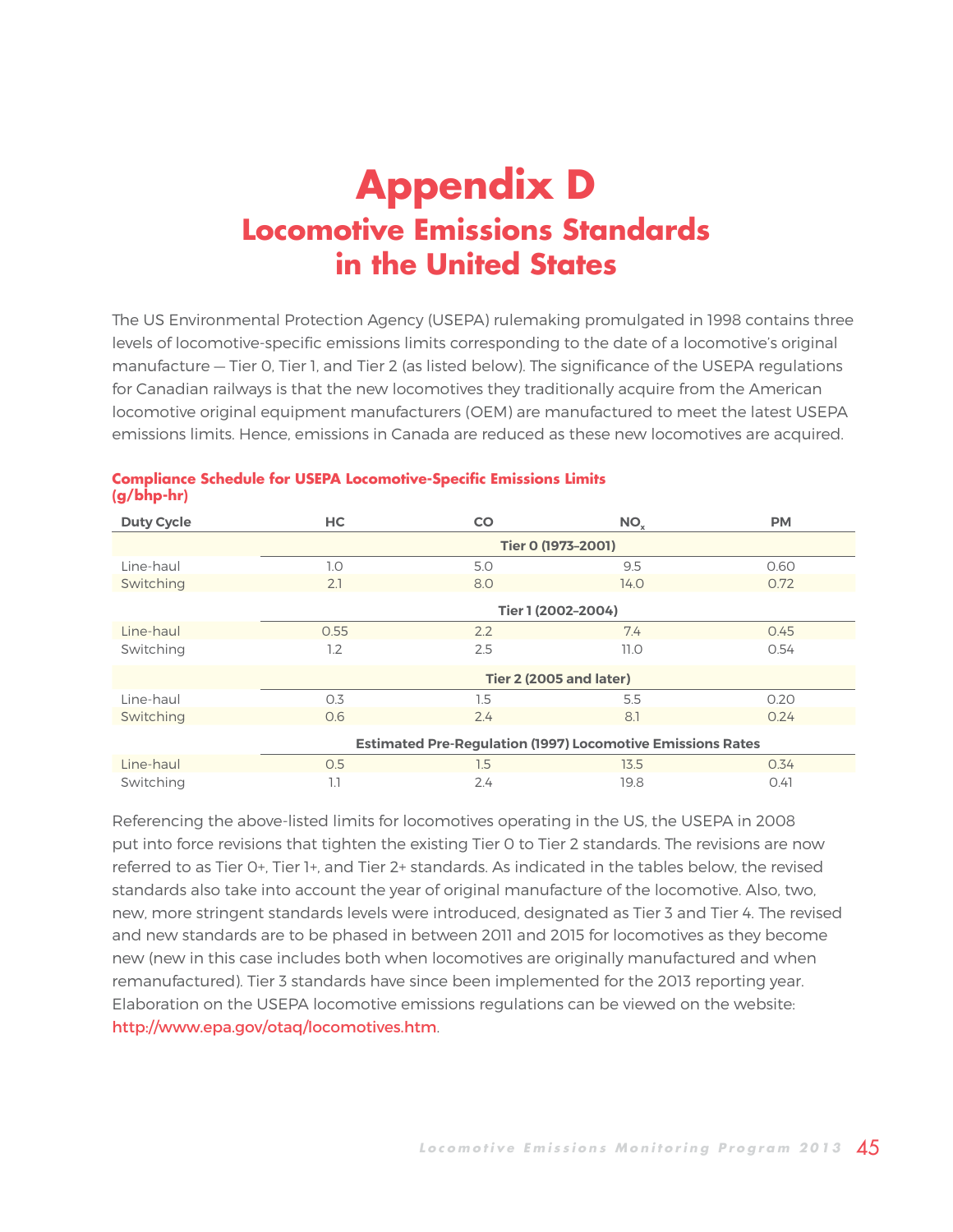### **Line-Haul Locomotive Emission Standards (g/bhp-hr)**

| <b>Tier</b>            | *MY                    | <b>Date</b>       | <b>HC</b>         | CO      | NO.              | <b>PM</b>         |
|------------------------|------------------------|-------------------|-------------------|---------|------------------|-------------------|
| Tier $O +a$            | 1973-1992              | 2011c             | 1.00              | 5.0     | 8.0              | 0.22              |
| Tier $1 + a$           | 1993-2004 <sup>b</sup> | 2011c             | 0.55              | 22      | 74               | 0.22              |
| Tier $2+$ <sup>a</sup> | 2005-2011              | 2013 <sup>c</sup> | 0.30              | 1.5     | 5.5              | 0.10 <sup>d</sup> |
| Tier 3 <sup>e</sup>    | 2013-2014              | 2013              | 0.30              | $1.5\,$ | 5.5              | 0.10              |
| Tier 4                 | 2015 or later          | 2015              | 0.14 <sup>f</sup> | 1.5     | 1.3 <sup>f</sup> | 0.03              |

a Tier 0+ to Tier 2+ line-haul locomotives must also meet switch standards of the same Tier.

b 1993–2001 locomotives that were not equipped with an intake air coolant system

are subject to Tier 0+ rather than Tier 1+ standards.

c As early as 2008 if approved engine upgrade kits become available.

d 0.20 g/bhp-hr until January 1, 2013 (with some exceptions).

e Tier 3 line-haul locomotives must also meet Tier 2+ switching standards.

f Manufacturers may elect to meet a combined  $NO<sub>x</sub> + HC$  standard of 1.4 g/bhp-hr.

\* MY—Year of original manufacture

 $\frac{1}{2}$  ,  $\frac{1}{2}$  ,  $\frac{1}{2}$  ,  $\frac{1}{2}$  ,  $\frac{1}{2}$  ,  $\frac{1}{2}$  ,  $\frac{1}{2}$  ,  $\frac{1}{2}$  ,  $\frac{1}{2}$  ,  $\frac{1}{2}$ 

### **Switching Locomotive Emission Standards (g/bhp-hr)**

| <b>Tier</b>            | *MY           | <b>Date</b>       | <b>HC</b>         | CO  | NO <sub>v</sub>  | <b>PM</b> |
|------------------------|---------------|-------------------|-------------------|-----|------------------|-----------|
| Tier O+                | 1973-2001     | 2011 <sup>b</sup> | 2.10              | 8.0 | 11.8             | 0.26      |
| Tier $1 + a$           | 2002-2004     | 2011 <sup>b</sup> | 1.20              | 2.5 | 11.O             | 0.26      |
| Tier $2+$ <sup>a</sup> | 2005-2010     | 2013 <sup>b</sup> | 0.60              | 24  | 8.1              | 0.13c     |
| Tier 3                 | 2011-2014     | 2011              | 0.60              | 24  | 5.0              | 0.10      |
| Tier 4                 | 2015 or later | 2015              | 0.14 <sup>d</sup> | 24  | 1.3 <sup>d</sup> | 0.03      |

a Tier 1+ and Tier 2+ switching locomotives must also meet line-haul standards of the same Tier.

b As early as 2008 if approved engine upgrade kits become available.

c 0.24 g/bhp-hr until January 1, 2013 (with some exceptions).

d Manufacturers may elect to meet a combined NO<sub>x</sub> + HC standard of 1.3 g/bhp-hr.

\* MY—Year of original manufacture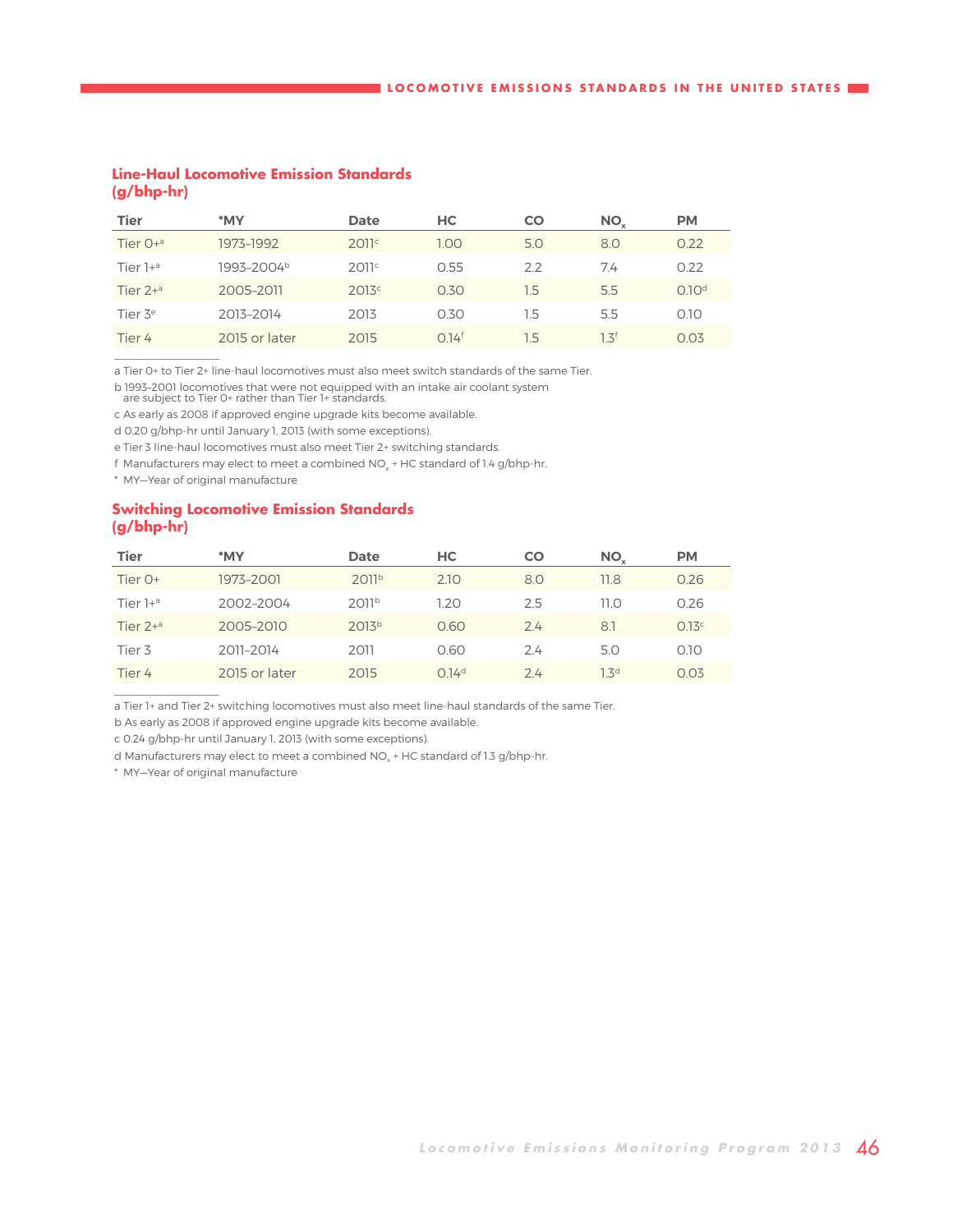## **Appendix E Glossary of Terms**

### <span id="page-46-0"></span>**Terminology Pertaining to Railway Operations**

**Class I Railway:** This is a class of railway within the legislative authority of the Parliament of Canada that realized gross revenues that exceed a threshold indexed to a base of \$250 million annually in 1991 dollars for the provision of Canadian railway services. The three Canadian Class I railways are CN, CP and VIA Rail Canada.

**Intermodal Service:** The movement of trailers on flat cars (TOFC) or containers on flat cars (COFC) by rail and at least one other mode of transportation. Import and export containers generally are shipped via marine and rail. Domestic intermodal services usually involve the truck and rail modes.

**Locomotive Active Fleet:** This refers to the total number of all locomotives owned and on longterm lease, including units that are stored but available for use. Not counted in the active fleet are locomotives on short-term lease and those declared surplus or have been retired or scrapped.

**Locomotive Power Ranges:** Locomotives are categorized as high horsepower (having engines greater than 3,000 hp), medium horsepower (2,000 to 3,000 hp) or low horsepower (less than 2,000 hp).

**Locomotive Prime Movers:** The diesel engine is the prime mover of choice for locomotives in operation on Canadian railways. Combustion takes place in a diesel engine by compressing the fuel and air mixture until auto-ignition occurs. It has found its niche as a result of its fuel-efficiency, reliability, ruggedness, and installation flexibility. Two diesel prime mover installation arrangements are currently in use:

**Medium-speed diesel engine:** This engine is installed in versions from 8 to 16 cylinders at up to 4,400 hp, with an operating speed of 800 to 1,100 rpm.

**Multiple 'GenSet' diesel engines:** This "stand alone" generating set (GenSet) is each powered by a 700 hp industrial diesel engine driving separate generators, which are linked electronically to produce up to 2,100 traction horsepower, with an operating speed up to 1,800 rpm. For switching locomotive applications, the advantage of this arrangement is that individual GenSet engines can be started or stopped according to the power required.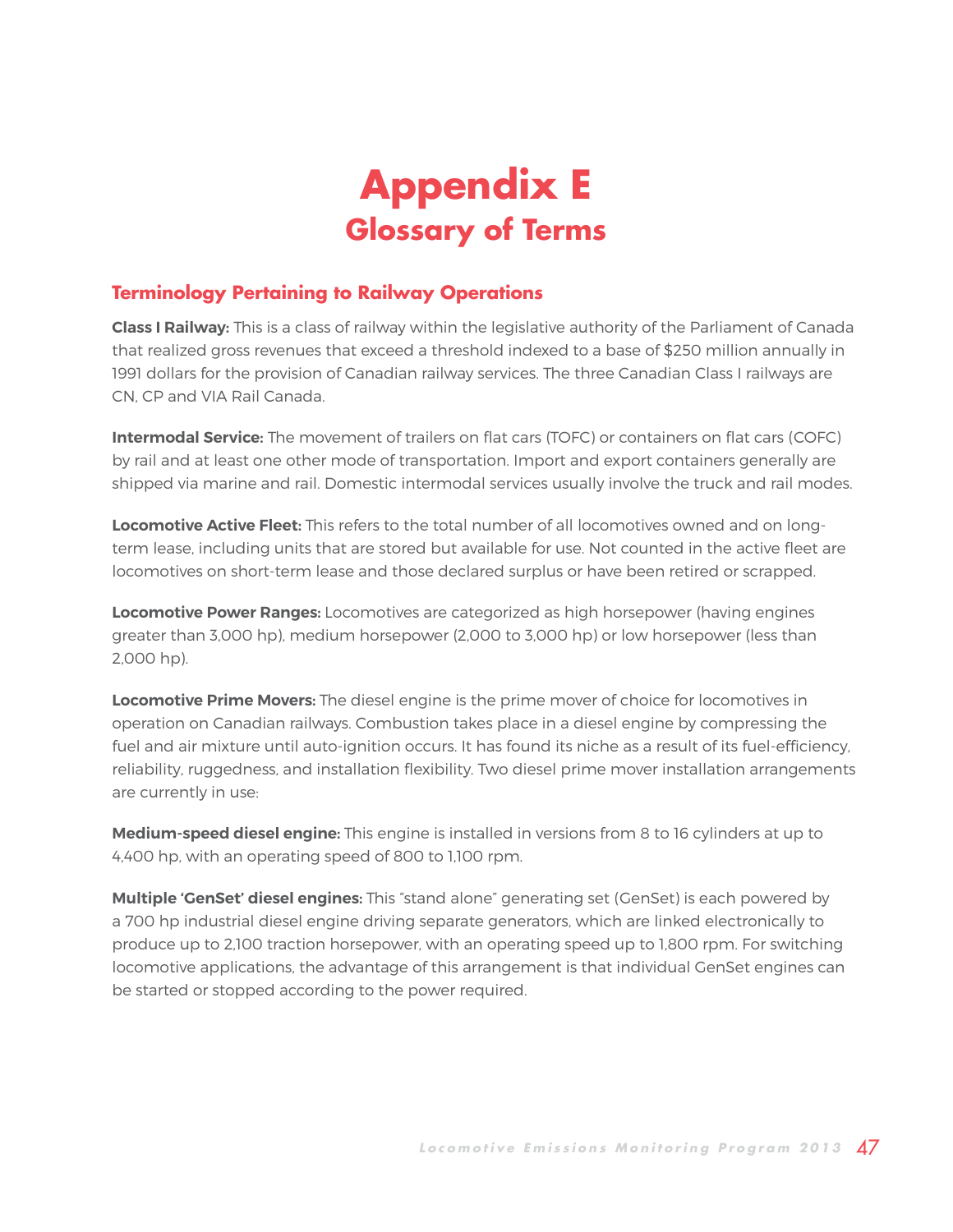**Locomotive Remanufacture:** The "remanufacture" of a locomotive is a process in which all of the power assemblies of a locomotive engine are replaced with freshly manufactured (containing no previously used parts) or refurbished power assemblies or those inspected and qualified. Inspecting and qualifying previously used parts can be done in several ways, including such methods as cleaning, measuring physical dimensions for proper size and tolerance, and running performance tests to ensure that the parts are functioning properly and according to specifications. Refurbished power assemblies could include some combination of freshly manufactured parts, reconditioned parts from other previously used power assemblies, and reconditioned parts from the power assemblies that were replaced. In cases where all of the power assemblies are not replaced at a single time, a locomotive will be considered to be "remanufactured" (and therefore "new") if all power assemblies from the previously new engine had been replaced within a 5-year period. (This definition for remanufactured locomotives is taken from the U.S. Federal Register Volume 63, No. 73 April 16, 1998 / Rules and Regulations for the Environmental Protection Agency (USEPA) 40 CFR Parts 85, 89 and 92 (Emission Standards for Locomotives and Locomotive Engines).

**Locomotive Utilization Profile:** This is the breakdown of locomotive activity within a 24-hour day (based on yearly averages).



The elements in the above diagram constitute, respectively:

**Locomotive Available:** This is the time, expressed in percent of a 24-hour day, that a locomotive could be used for operational service. Conversely, **Unavailable** is the percentage of the day that a locomotive is being serviced, repaired, remanufactured, or stored. Locomotive available time plus unavailable time equals 100 percent.

**Engine Operating Time:** This is the percentage of Locomotive Available time that the diesel engine is turned on. Conversely, **Engine Shutdown** is the percentage of Locomotive Available time that the diesel engine is turned off.

**Idle:** This is the percent of the operating time that the engine is operating at **idle** or **low-idle** setting. It can be further segregated into Manned Idle (when an operating crew is on-board the locomotive) and Isolate (when the locomotive is unmanned).

**Duty Cycle:** This is the profile of the different locomotive power settings (Low-Idle, Idle, Dynamic Braking, or Notch levels 1 through 8) as percentages of Engine Operating Time.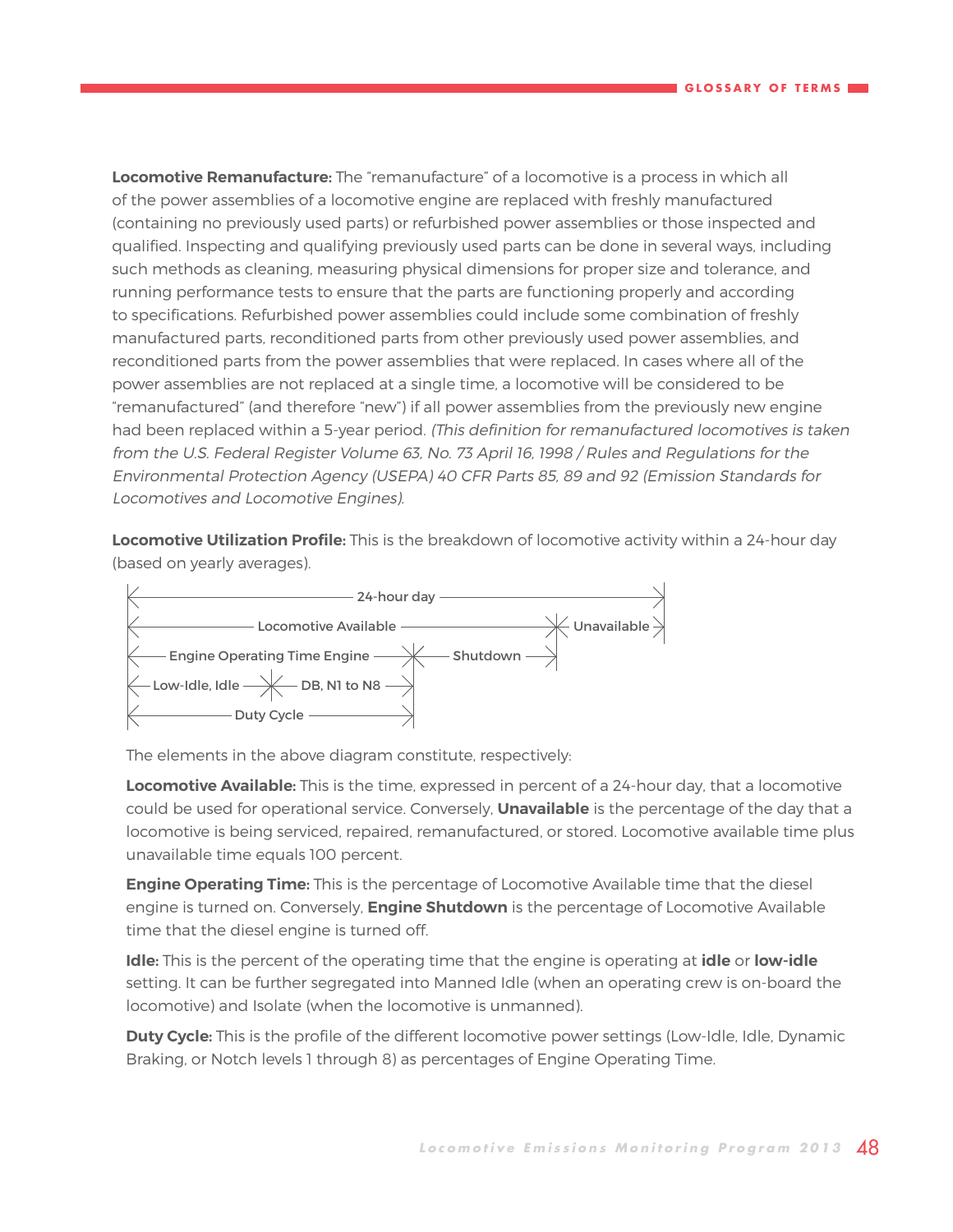### **Railway Productivity Units:**

**Gross Tonne-Kilometres (GTK):** This term refers to the product of the total weight (in tonnes) of the trailing tonnage (both loaded and empty railcars) and the distance (in kilometres) the freight train travelled. It excludes the weight of locomotives pulling the trains. Units can also be expressed in gross ton-miles (GTM).

**Revenue Tonne-Kilometres (RTK):** This term refers to the product of the weight (in tonnes) of revenue commodities handled and the distance (in kilometres) transported. It excludes the tonne-kilometres involved in the movement of railway materials or any other non-revenue movement. The units can also be expressed in revenue ton-miles (RTM).

**Passenger-Kilometres per Train-Kilometre:** This term is a measure of intercity train efficiency, which is the average of all revenue passenger kilometres travelled divided by the average of all train kilometres operated.

**Revenue Passenger-Kilometres (RPK):** This term is the total of the number of revenue passengers multiplied by the distance (in kilometres) the passengers were transported. The units can also be expressed in revenue passenger-miles (RPM).

### **Terminology of Diesel Locomotive Emissions**

**Emission Factors (EFs):** An emission factor is the average mass of a product of combustion emitted from a particular locomotive type for a specified amount of fuel consumed. The EF units are grams, or kilograms, of a specific emission product per litre of diesel fuel consumed (g/L).

**Emissions of Criteria Air Contaminant (CAC):** CAC emissions are by-products of the combustion of diesel fuel that impact on human health and the environment. The principal CAC emissions are:

**Nitrogen Oxides (NO<sub>x</sub>):** These result from high combustion temperatures. The amount of NO<sub>x</sub> emitted is a function of peak combustion temperature. NO<sub>y</sub> reacts with hydrocarbons to form ground-level ozone in the presence of sunlight which contributes to smog formation.

**Carbon Monoxide (CO):** This toxic gas is a by-product of the incomplete combustion of fossil fuels. Relative to other prime movers, it is low in diesel engines.

**Hydrocarbons (HC):** These are the result of incomplete combustion of diesel fuel and lubricating oil.

Particulate Matter (PM): This is residue of combustion consisting of soot, hydrocarbon particles from partially burned fuel and lubricating oil and agglomerates of metallic ash and sulphates. It is known as primary PM. Increasing the combustion temperatures and duration can lower PM. It should be noted that  $NO<sub>v</sub>$  and PM emissions are interdependent such that technologies that control NO<sub>y</sub> (such as retarding injection timing) result in higher PM emissions, and conversely, technologies that control PM often result in increased NO<sub>v</sub> emissions.

**Sulphur Oxides (SO<sub>x</sub>):** These emissions are the result of burning fuels containing sulphur compounds. For LEM reporting, sulphur emissions are calculated as SO<sub>2</sub>. These emissions can be reduced by using lower sulphur content diesel fuel. Reducing fuel sulphur content will also typically reduce emissions of sulphate-based PM.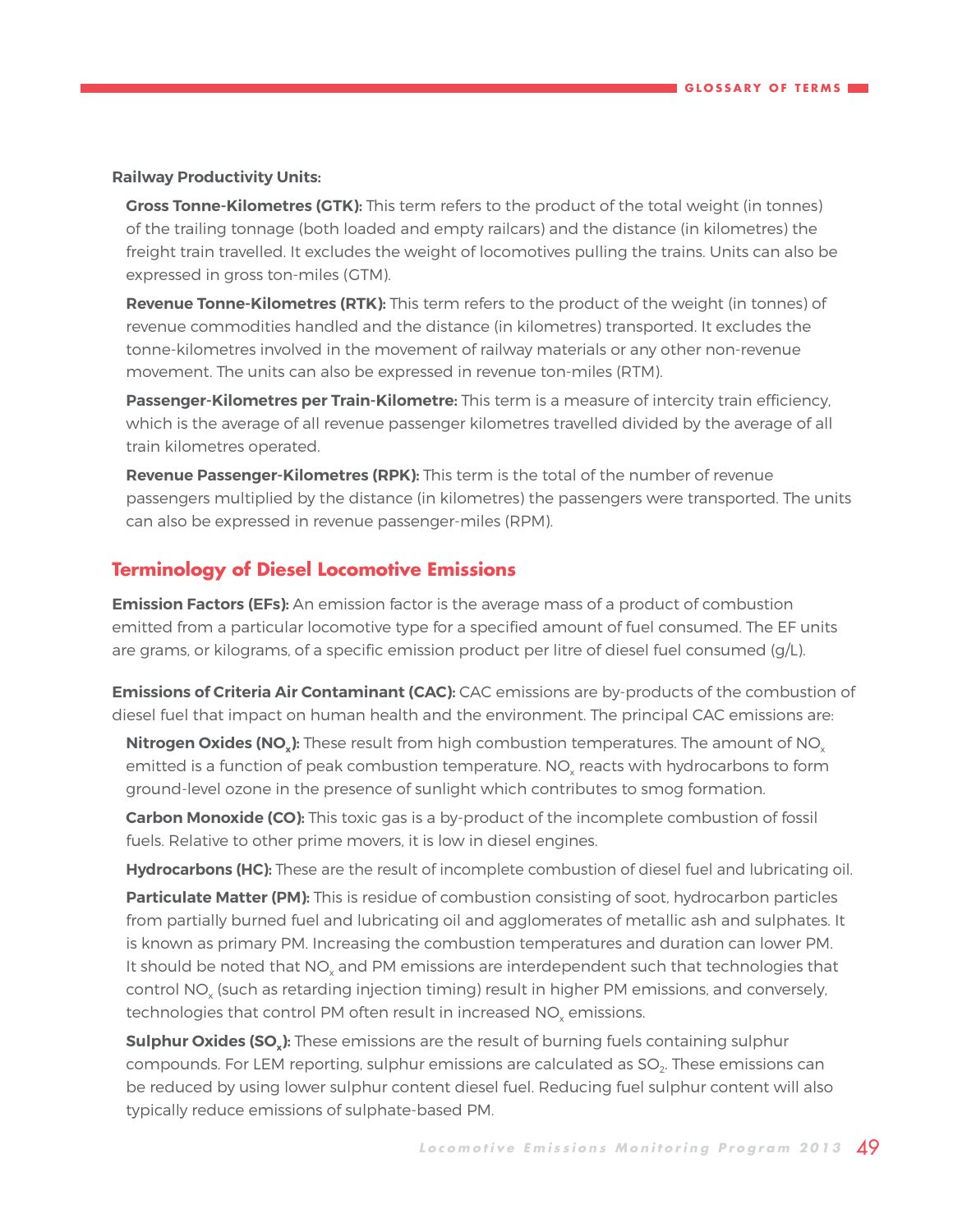### **Emissions of Greenhouse Gases (GHG)**

In addition to CACs, GHG emissions are also under scrutiny due to their accumulation in the atmosphere and contribution to global warming. The GHG constituents produced by the combustion of diesel fuel are listed below:

**Carbon Dioxide (CO<sub>2</sub>):** This gas is by far the largest by-product of combustion emitted from engines and is the principal GHG, which due to its accumulation in the atmosphere, is considered to be the main contributor to global warming. It has a Global Warming Potential of 1.0. CO<sub>2</sub> and water vapour are normal by-products of the combustion of fossil fuels.

**Methane (CH<sub>c</sub>):** This is a colourless, odourless, and flammable gas, which is a by-product of incomplete diesel combustion. Relative to CO<sub>2</sub>, it has a Global Warming Potential of 25.

**Nitrous Oxide (N<sub>2</sub>O):** This is a colourless gas produced during combustion that has a Global Warming Potential of 298 (relative to  $CO<sub>2</sub>$ ).

The sum of the constituent GHGs expressed in terms of their equivalents to the Global Warming Potential of CO<sub>2</sub> is depicted as CO<sub>2eq</sub>. This is calculated by multiplying the volume of fuel consumed by the emission factors of each constituent, then, in turn, multiplying the product by the respective Global Warming Potential, and then summing them. See Appendix F for conversion values pertaining to diesel fuel combustion.

**Emissions Metrics:** The unit of measurement for the constituent emissions is grams per brake horsepower-hour (g/bhp-hr).

This is the amount (in grams) of a particular constituent emitted by a locomotive's diesel engine for a given amount of mechanical work (brake horsepower) over one hour for a specified duty cycle. This measurement allows a ready comparison of the relative cleanliness of two engines, regardless of their rated power.

**RAC LEM Protocol:** This is the collection of financial and statistical data from RAC members and the RAC database (where data is systematically stored for various RAC applications). Data from the RAC database, which is used in this report, include freight traffic revenue tonne kilometres and gross tonne kilometres, intermodal statistics, passenger traffic particulars, fuel consumption, average fuel sulphur content and locomotive inventory. The Class I railways' Annual Reports and Financial and Related Data submissions to Transport Canada also list much of this data.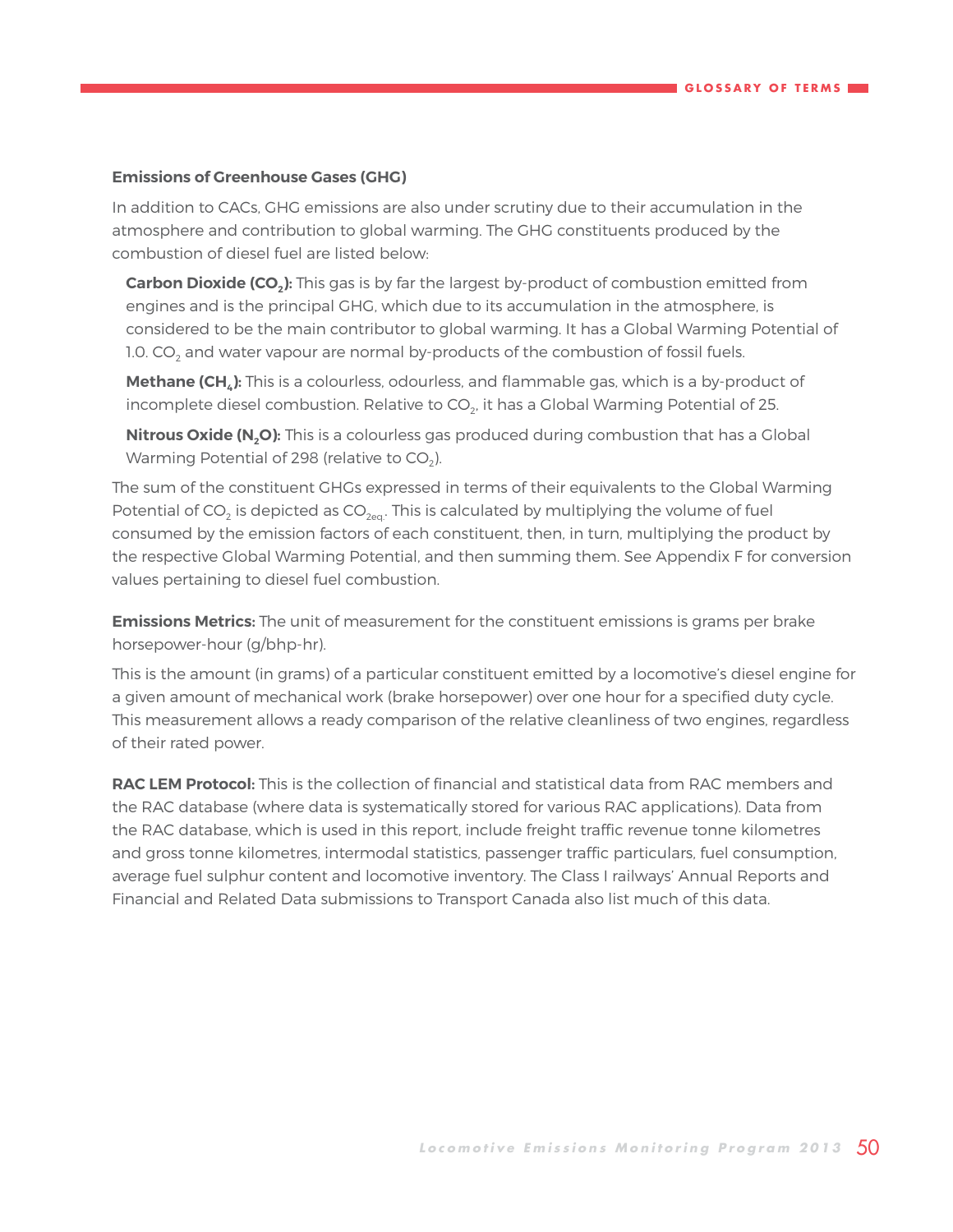## <span id="page-50-0"></span>**Appendix F Conversion Factors Related to Railway Emissions**

**Emission Factors** (in grams or kilograms per litre of diesel fuel consumed) Emission Factors for the Criteria Air Contaminants (NO<sub>y</sub>, CO, HC, PM, SO<sub>y</sub>) in g/L are found in Table 10.

Emission Factors for Sulphur Dioxide (SO<sub>2</sub>) for 2013: Freight Railways (15.0 ppm sulphur in fuel) 0.000025 kg / L

Emission Factors for Greenhouse Gases:

| Carbon Dioxide                      | CO,             | 2.69000 kg / L   |
|-------------------------------------|-----------------|------------------|
| Methane                             | CH <sub>4</sub> | $0.00015$ kg / L |
| Nitrous Oxide                       | N, O            | 0.00110 kg / L   |
| Hydrofluorocarbons*                 | <b>HFC</b>      |                  |
| Perfluorocarbons*                   | <b>PFC</b>      |                  |
| Sulphur hexafluoride*               | SF <sub>6</sub> |                  |
| $CO_{2eq}$ tof all six GHGs         |                 | 3.02155 kg / L   |
| Global Warming Potential for        | CO <sub>2</sub> | 1                |
| <b>Global Warming Potential for</b> | $CH_{4}$        | 25               |
| <b>Global Warming Potential for</b> | N, O            | 298              |
|                                     |                 |                  |

\* Not present in diesel fuel

† Sum of constituent Emissions Factors multiplied by their Global Warming Potentials

### **Conversion Factors Related to Railway Operations**

| Imperial gallons to litres                    | 4.5461 |
|-----------------------------------------------|--------|
| US gallons to litres                          | 3.7853 |
| Litres to Imperial gallons                    | 0.2200 |
| Litres to US gallons                          | 0.2642 |
| Miles to kilometres                           | 1.6093 |
| Kilometres to miles                           | 0.6214 |
| Metric tonnes to tons (short)                 | 1.1023 |
| Tons (short) to metric tonnes                 | 0.9072 |
| Revenue ton-miles to Revenue tonne-kilometres | 1.4599 |
| Revenue tonne-kilometres to Revenue ton-miles | 0.6850 |

### **Metrics Relating Railway Emissions and Operations**

Emissions in this report are displayed both as an absolute amount and as 'intensity,' which is either a ratio that relates a specific emission to productivity or units of work performed. An example of emissions intensity metrics is the ratio NO<sub>x</sub> per 1,000 RTK; which is the mass in kilograms of NO<sub>y</sub> emitted per 1,000 revenue tonne-kilometres of freight hauled.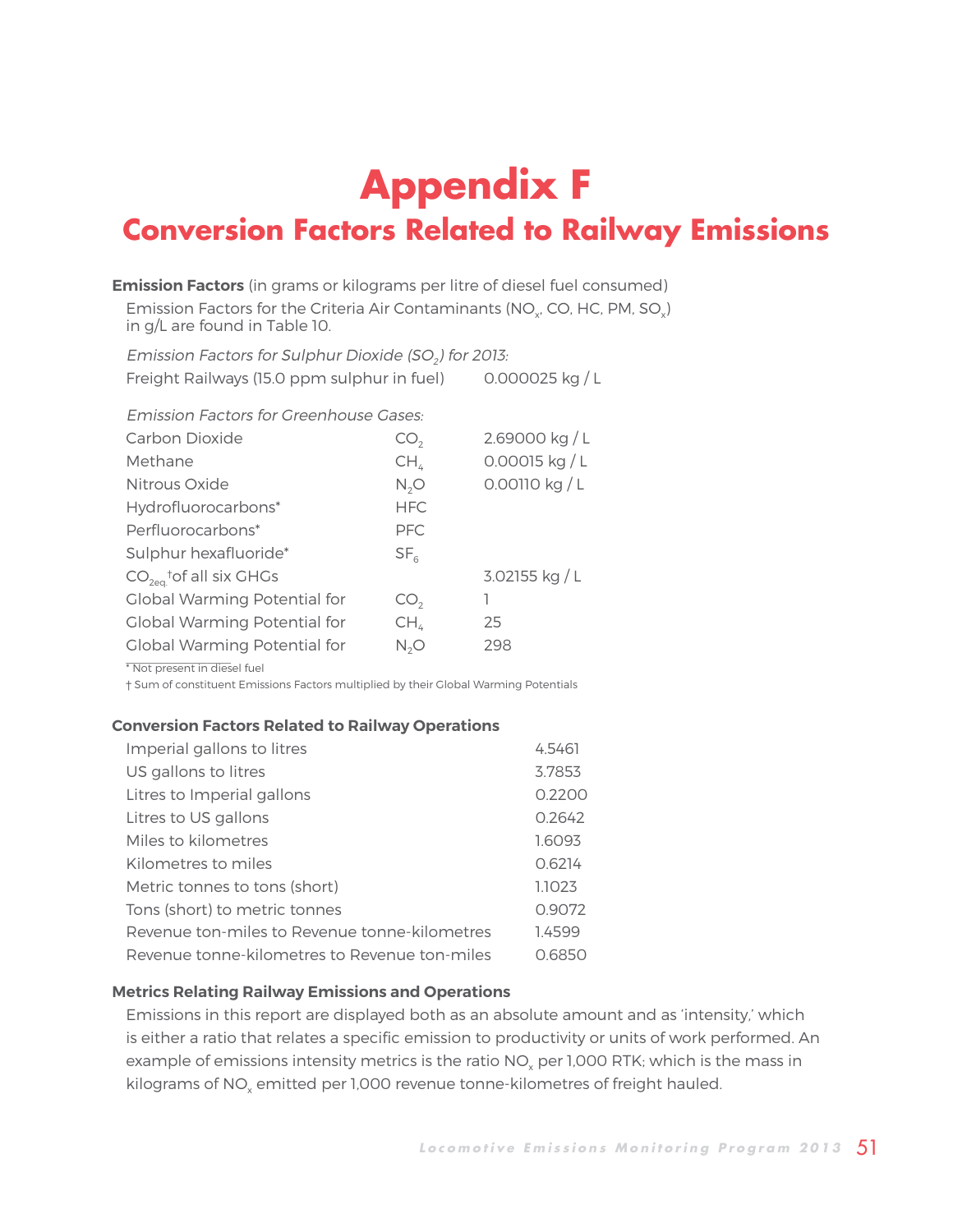## <span id="page-51-0"></span>**Appendix G Abbreviations and Acronyms used in the Report**

### **Abbreviations of Units of Measure**

| bhp          | Brake horsepower                             |
|--------------|----------------------------------------------|
| g            | Gram                                         |
| g/bhp-hr     | Grams per brake horsepower hour              |
| g/GTK        | Grams per gross tonne-kilometre              |
| g/L          | Grams per litre                              |
| g/RTK        | Grams per revenue tonne-kilometre            |
| hr           | Hour                                         |
| kg/1,000 RTK | Kilograms per 1,000 revenue tonne-kilometres |
| km           | Kilometre                                    |
| kt           | Kilotonne                                    |
| L            | Litre                                        |
| L/hr         | Litres/hour                                  |
| Ib           | Pound                                        |
| ppm          | Parts per million                            |
|              |                                              |

### **Abbreviations of Emissions and Related Parameters**

| <b>CAC</b>        | Criteria Air Contaminant                              |
|-------------------|-------------------------------------------------------|
| CO <sub>2</sub>   | Carbon Dioxide                                        |
| CO <sub>2eq</sub> | Carbon Dioxide equivalent of all six Greenhouse Gases |
| CO                | Carbon Monoxide                                       |
| EF                | <b>Emissions Factor</b>                               |
| <b>GHG</b>        | Greenhouse Gas                                        |
| HC.               | Hydrocarbons                                          |
| NO <sub>v</sub>   | Nitrogen Oxides                                       |
| <b>PM</b>         | Particulate Matter                                    |
| $SO_{v}$          | Sulphur Oxides                                        |
| SO <sub>2</sub>   | Sulphur Dioxide                                       |
| <b>TOMA</b>       | Tropospheric Ozone Management Areas                   |
|                   |                                                       |